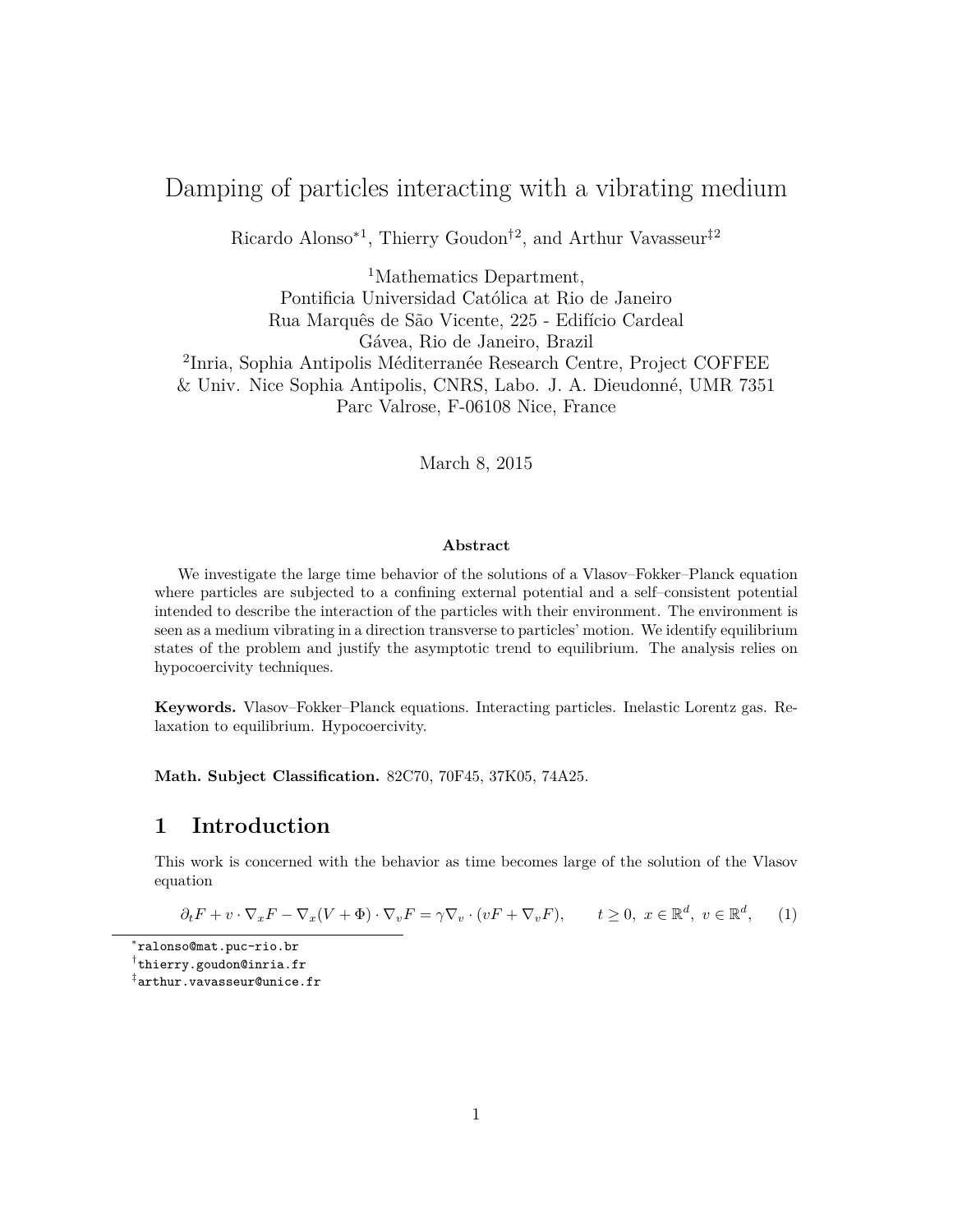where  $\Phi$  is self–consistently defined by the relations

$$
\begin{cases}\n\Phi(t,x) = \int_{\mathbb{R}^d \times \mathbb{R}^n} \sigma_1(x-y)\sigma_2(z)\Psi(t,y,z) \,dy \,dz, & t \ge 0, \ x \in \mathbb{R}^d, \\
(\partial_{tt}^2 \Psi - c^2 \Delta_z \Psi)(t,x,z) = -\sigma_2(z) \int_{\mathbb{R}^d} \sigma_1(x-y)\rho(t,y) \,dy, & t \ge 0, \ x \in \mathbb{R}^d, \ z \in \mathbb{R}^n,\n\end{cases}
$$
\n(2)

\nwith  $\rho(t,x) = \int_{\mathbb{R}^d} F(t,x,v) \,dv$ .

The system is complemented with the initial data

$$
F(0, x, v) = F_0(x, v), \qquad \Psi(0, x, z) = \Psi_0(x, z), \qquad \partial_t \Psi(0, x, z) = \Psi_1(x, z).
$$
 (3)

The data of the problem are set as follows:

- $c > 0$ .
- $\sigma_1 : \mathbb{R}^d \to [0, \infty)$  and  $\sigma_2 : \mathbb{R}^n \to [0, \infty)$  are radially symmetric  $C^{\infty}$  compactly supported functions,
- $V : \mathbb{R}^d \to \mathbb{R}$  is an external *confining* potential:

$$
V \in C^0 \cap W^{1,\infty}_{loc}(\mathbb{R}^d), \qquad \lim_{|x| \to \infty} V(x) = \infty.
$$

We will make the technical assumptions precise later on. A crucial role in the analysis will be played by the following entropy dissipation property

$$
\frac{\mathrm{d}}{\mathrm{d}t} \Big\{ \int_{\mathbb{R}^d \times \mathbb{R}^d} \left( F \frac{v^2}{2} + F(V + \Phi) + F \ln(F) \right) \mathrm{d}v \, \mathrm{d}x + \frac{1}{2} \int_{\mathbb{R}^d \times \mathbb{R}^n} (|\partial_t \Psi|^2 + c^2 |\nabla_z \Psi|^2) \, \mathrm{d}z \, \mathrm{d}x \Big\} \Big\}
$$
\n
$$
= -\gamma \int_{\mathbb{R}^d \times \mathbb{R}^d} |2\nabla_v \sqrt{F} + v\sqrt{F}|^2 \, \mathrm{d}v \, \mathrm{d}x \le 0. \tag{4}
$$

The investigation of this problem is motivated by the modeling introduced by S. De Bièvre and L. Bruneau [6] in order to describe the evolution of a single particle interacting with its environment. In [6] the particle is classically described by the pair position/velocity  $(q(t), \dot{q}(t))$ , and the dynamics is governed by

$$
\begin{cases}\n\ddot{q}(t) = -\nabla V(q(t)) - \int_{\mathbb{R}^d \times \mathbb{R}^n} \sigma_1(q(t) - y) \sigma_2(z) \nabla_x \Psi(t, x, y) \, dy \, dz, \\
\partial_{tt}^2 \Psi(t, x, z) - c^2 \Delta_z \Psi(t, x, z) = -\sigma_2(z) \sigma_1(x - q(t)), \qquad x \in \mathbb{R}^d, \ z \in \mathbb{R}^n.\n\end{cases} \tag{5}
$$

It is equivalent to set  $F(t, x, v) = \delta(x = q(t)) \otimes \delta(v = \dot{q}(t))$  in (1), with  $\gamma = 0$ . The dynamics can be thought of as if membranes continuously distributed transversely to the direction of the particle's motion  $-z \in \mathbb{R}^n$  being transerse to  $x \in \mathbb{R}^d$  — were activated by the passage of the particle, see Fig. 1 in  $[6]$ . The evolution of the system is therefore driven by energy exchanges between the particle and the membranes. The system is presented as a "dynamical Lorentz gas" and one is interested in asymptotic properties of the dynamics. This question as been further investigated in a series of papers by S. De Bièvre and his collaborators [1, 9, 10, 11, 18], that contains both theoretical results and convincing numerical experiments. On the one hand, the system has certain dissipative features: under certain circumstances (roughly speaking,  $n = 3$ ) and *c* large enough) the particle energy can be evacuated in the membranes, and the environment behaves like a friction force on the particle. In particular, when *V* is a confining potential with a (non–degenerate) minimum at  $q_0$ , then the particle stops at the location  $q_0$  as time goes to  $\infty$ , see [6, Section 5, Theorem 4]. On the other hand, in [1, 10] an approximated model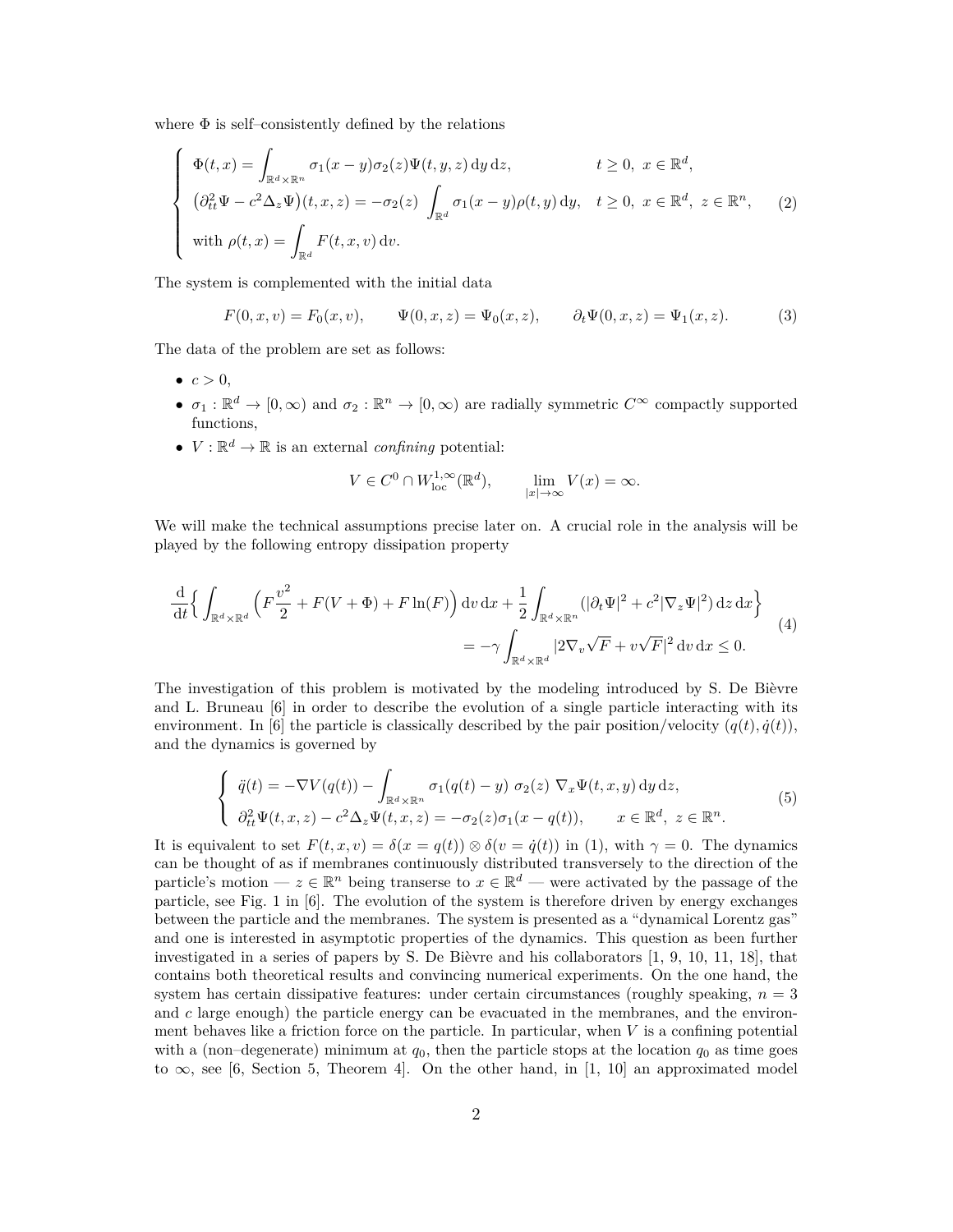is proposed, together with an interpretation of the dynamics in terms of random walk. This simplified framework permits to justify the approach to thermal equilibrium: the particle's momentum distribution is driven to a Maxwell-Boltzmann distribution.

We wish to revisit these questions in the framework of kinetic equations, where the description by the position/velocity pair is replaced by (1) by considering the particle distribution in phase space  $F(t, x, v) \ge 0$ . Precisely, in the case  $\gamma = 0$ ,  $\int_A F(t, x, v) dv dx$  can be thought of as the probability  $\mathbb{P}((q(t), \dot{q}(t)) \in A)$  when the initial state of the particle is distributed according to *F*0. As a warm-up, the existence-uniqueness of weak solutions for the non linearly coupled problem (1)–(2), with  $\gamma = 0$ , is established in [8], where it is also shown that a certain physical regime drives the solutions of  $(1)$ – $(2)$  to solutions of the attractive Vlasov–Poisson system. It is likely that this approach can be combined to the analysis of the smoothing effect of the Fokker–Planck operator in [4, 5] in order to investigate the well-posedness of the problem when  $\gamma > 0$ . We will not elaborate on this issue in this paper. Here, we are interested in the large time behavior of the solutions of  $(1)-(2)$ . In this paper, we treat the question by adding from the beginning some dissipative structure through the Fokker-Planck term  $\gamma \nabla_v \cdot (vF + \nabla_v F)$ , with  $\gamma > 0$  in the right hand side of (1). It corresponds to consider a large set of particles governed by (5) where, moreover, we add both a friction term  $-\gamma \dot{q}(t)$  and a Brownian term. We refer the reader to [24] for the analysis of the mean field regime that drives from the particles description to the Fokker-Planck equation. It drastically simplifies the objectives of [6] since the model with  $\gamma = 0$  is precisely supposed to contain by itself friction/dissipation mechanisms. Nevertheless, the dissipative model already leads to non trivial issues, and this first attempt on the PDE system  $(1)$ – $(2)$  confirms the intuition that comes from the analysis of  $(5)$ .

The paper is organized as follows. In Section 2, we will exhibit stationary solutions of  $(1)-(2)$ . Having set up the necessary notation, we can also give the statement of our main result, namely the convergence to equilibrium at exponential rate. As a preliminary step to understand the large time behavior, it is convenient to discuss the so-called "diffusive scaling" for the problem  $(1)$ – $(2)$ . This is the object of Section 3. In Section 4, we investigate the large time behavior of the solutions. Our analysis relies on the assumption that the wave speed is large enough. Then, in some sense, in this regime (1) appears as a perturbation of the linear Fokker–Planck equation with external potential  $V$ . Hence, we shall use the method recently presented in [13], which is based on hypocoecivity arguments. Roughly speaking, the goal is to define a suitable Lyapounov functional, which combines the natural entropy of the problem and an additional inner product that allows us to control the hydrodynamic part of the solution.

## **2 Equilibrium states**

We rewrite the Fokker-Planck operator, hereafter denoted by *L*, as follows

$$
LF = \nabla_v \cdot (vF + \nabla_v F) = \nabla_v \cdot \left( M \nabla_v \frac{F}{M} \right), \qquad M(v) = (2\pi)^{-d/2} e^{-v^2/2}.
$$

This form indicates the dissipative effect of this operator; in particular we have

$$
\int_{\mathbb{R}^d} LF \frac{F}{M} dv = - \int_{\mathbb{R}^d} M \left| \nabla_v \left( \frac{F}{M} \right) \right|^2 dv,
$$

which already shows that  $\text{Ker}(L) = \text{Span}(M)$ . We search for equilibrium solutions of  $(1)-(2)$ , which means solutions independent of the time variable *t*, that make both the "transport part" and the "collisional part" of the equation vanish, namely we seek  $\mathscr{M}_{eq} : \mathbb{R}^d \times \mathbb{R}^d \to \mathbb{R}$ , such that

(a) 
$$
L M_{eq} = 0
$$
, (b)  $(v \cdot \nabla_x - \nabla_x (V + \Phi_{eq}) \cdot \nabla_v) M_{eq} = 0$ .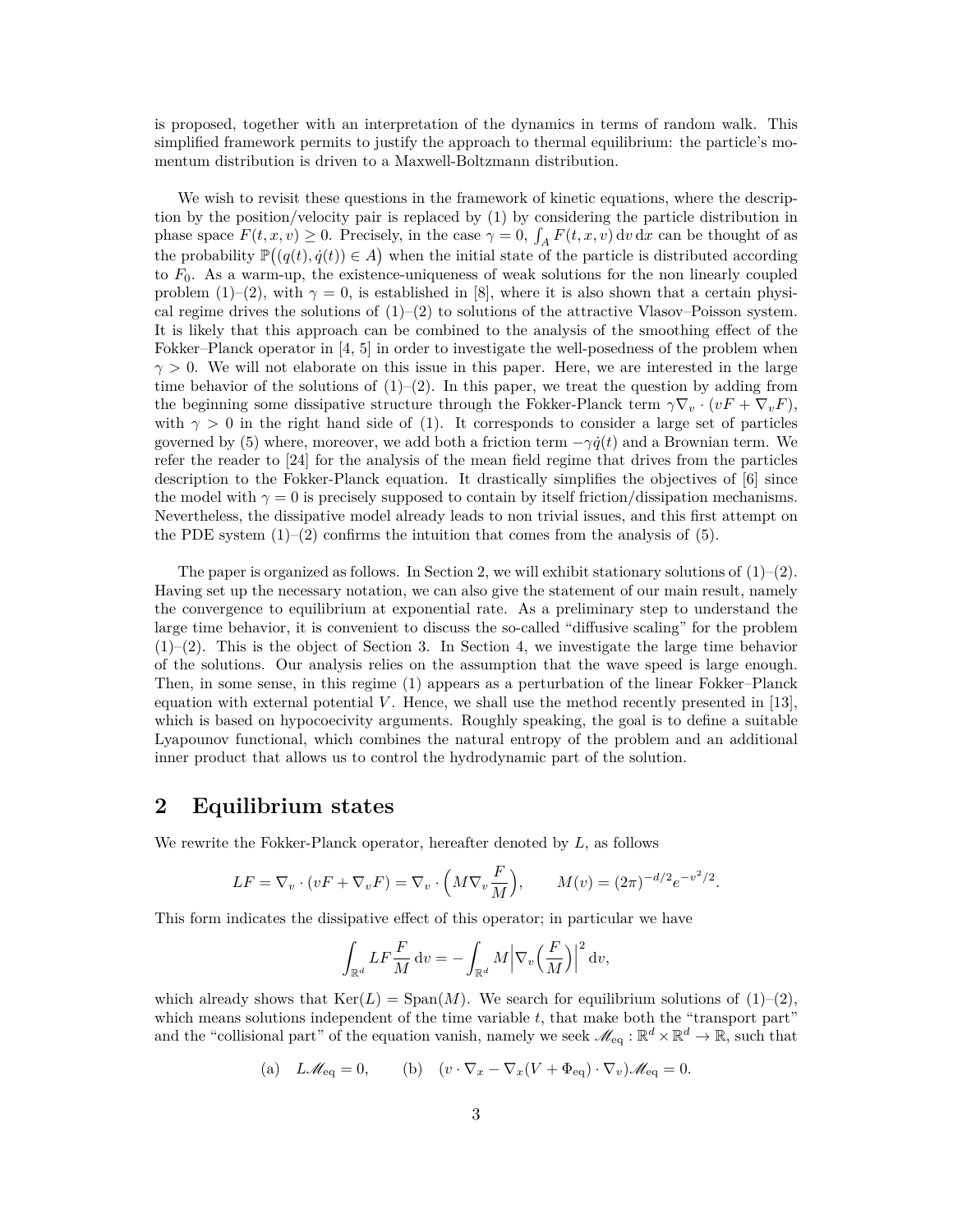Condition (b) is realized by any function depending on the total energy  $v^2/2 + (V + \Phi_{eq})(x)$ , while, as said above, the kernel of *L* imposes a precise dependence with respect to the velocity variable. Combining (a) and (b) therefore leads to

$$
\mathscr{M}_{\text{eq}}(x,v) = Z_{\text{eq}} \exp\left(-\frac{v^2}{2} - V(x) - \Phi_{\text{eq}}(x)\right).
$$

In this formula,  $Z_{eq}$  is a normalizing factor. Indeed, (1) is mass preserving in the sense that

$$
\int_{\mathbb{R}^d \times \mathbb{R}^d} F(t, x, v) dv dx = \int_{\mathbb{R}^d \times \mathbb{R}^d} F(0, x, v) dv dx \stackrel{\text{def}}{=} \mathfrak{m},
$$

and therefore  $Z_{eq}$  is such that  $\mathcal{M}_{eq}$  has also mass  $\mathfrak{m}$ , which yields

$$
Z_{\text{eq}} = \mathfrak{m} \left( \int_{\mathbb{R}^d \times \mathbb{R}^d} e^{-v^2/2 - V(x) - \Phi_{\text{eq}}(x)} \, \mathrm{d}v \, \mathrm{d}x \right)^{-1} = \frac{\mathfrak{m}}{(2\pi)^{d/2}} \left( \int_{\mathbb{R}^d} e^{-V(x) - \Phi_{\text{eq}}(x)} \, \mathrm{d}x \right)^{-1}.
$$

However, we should take into account the non linearity of the problem, by coming back to the definition of the self–consistent potential in (2). Considering stationary solutions, (2) becomes

$$
-c^2 \Delta_z \Psi_{\text{eq}}(x, z) = -\sigma_2(z) \sigma_1 * \rho_{\text{eq}}(x),
$$
  

$$
\rho_{\text{eq}}(x) = \int_{\mathbb{R}^d} \mathcal{M}_{\text{eq}}(x, v) dv,
$$
  

$$
\Phi_{\text{eq}}(x) = \left(\sigma_1 * \int_{\mathbb{R}^n} \sigma_2(z) \Psi_{\text{eq}}(\cdot, z) dz\right)(x).
$$

For further purposes, it is convenient to keep in mind the following notation

$$
\mathcal{M}_{\text{eq}}(x,v) = \rho_{\text{eq}}(x)M(v), \qquad \rho_{\text{eq}}(x) = (2\pi)^{d/2} Z_{\text{eq}} e^{-(\Phi_{\text{eq}}+V)(x)}.
$$

For the stationary problem, the space variable *x* and the transverse variable *z* decouple. Let  $\Upsilon : \mathbb{R}^n \to \mathbb{R}$  be the solution of

$$
-\Delta_z \Upsilon = \sigma_2
$$

(defined by the convolution of  $\sigma_2$  by the fundamental solution of  $(-\Delta)$  in  $\mathbb{R}^n$ ). We obtain

$$
\Psi_{\rm eq}(x,z)=-\frac{1}{c^2}\Upsilon(z)\ \sigma_1*\rho_{\rm eq}(x).
$$

It follows that the equilibrium potential satisfies

$$
\Phi_{\text{eq}}(x) = -\frac{\Lambda}{c^2} \Sigma * \rho_{\text{eq}}(x)
$$

where

$$
\Lambda = \int_{\mathbb{R}^n} \sigma_2(z) \Upsilon(z) dz, \qquad \Sigma = \sigma_1 * \sigma_1.
$$

As far as  $n \geq 3$ , we justify the integration by parts that leads to

$$
\Lambda = \int_{\mathbb{R}^n} |\nabla_z \Upsilon(z)|^2 \, \mathrm{d}z \in (0, \infty).
$$

Eventually, by combining the information, we are led to define the equilibrium potential as the solution of the nonlinear equation

$$
\Phi_{\text{eq}}(x) = -\frac{(2\pi)^{d/2}\Lambda}{c^2} Z_{\text{eq}} \int_{\mathbb{R}^d} \Sigma(x - y) e^{-V(y) - \Phi_{\text{eq}}(y)} \, dy. \tag{6}
$$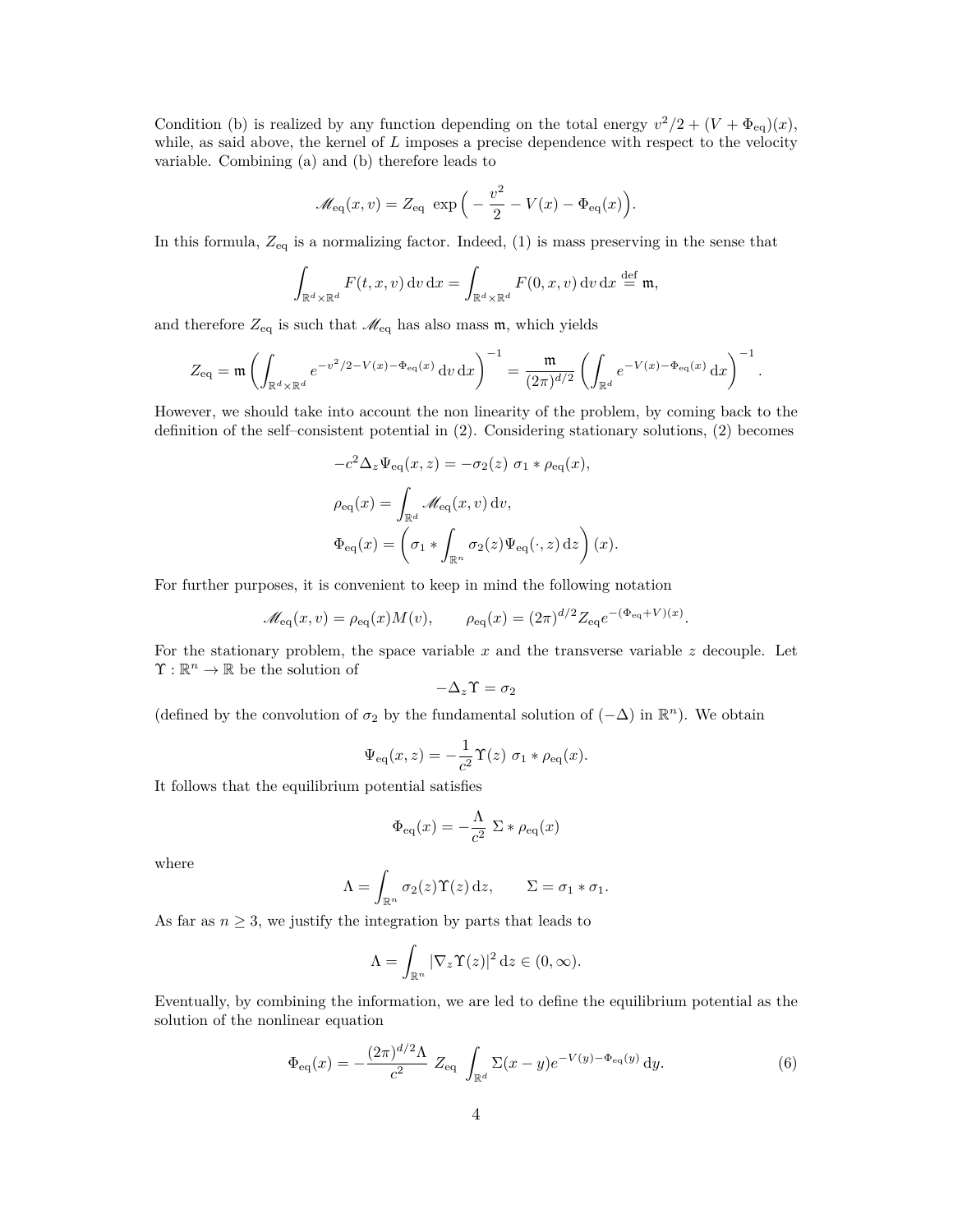This discussion motivates the introduction of the following mapping

$$
\mathscr{T} : \Phi \mapsto -\Lambda Z[\Phi] \int_{\mathbb{R}^d} \Sigma(x-y) e^{-V(y) - \Phi(y)} dy, \qquad Z[\Phi] = \frac{\mathfrak{m}}{(2\pi)^{d/2}} \left( \int_{\mathbb{R}^d} e^{-V(x) - \Phi(x)} dx \right)^{-1},
$$

and to define equilibrium states as fixed point of  $\frac{1}{c^2}\mathscr{T}$ . Before stating our first result, let us collect here the confining assumptions on the external potential:

$$
e^{-V} \in L^1(\mathbb{R}^d). \tag{A1}
$$

$$
\liminf_{|x| \to \infty} (|\nabla_x V(x)|^2 - 2\Delta_x V(x)) > 0.
$$
 (A2)

There exists 
$$
c_1, c_2 > 0
$$
, and  $0 < c_3 < 1$  such that  
\n
$$
\Delta_x V \le c_1 + \frac{c_3}{2} |\nabla_x V|^2, \qquad |D_x^2 V| \le c_2 (1 + |\nabla_x V|)
$$
\n(A3)

For the existence of equilibrium states, only (**A1**) will be useful; the other assumptions will be used for the analysis of the large time behavior.

**Theorem 2.1** *Let*  $n \geq 3$ *. Assume* (A1)*. There exists*  $c_0 > 0$  *such that for any*  $c > c_0$ *, the*  $a$  *application*  $\frac{1}{c^2}$   $\mathscr T$  *admits a unique fixed point*  $\Phi \in C^0 \cap L^\infty(\mathbb{R}^d)$ *. If*  $0 < c \leq c_0$ ,  $\frac{1}{c^2}$   $\mathscr T$  *admits at least a fixed point.*

**Proof.** Let  $\rho$  be a non negative function such that  $\int_{\mathbb{R}^d} \rho \, dx = \mathfrak{m}$ . We also suppose that the product  $\rho e^V$  belongs to  $L^{\infty}$ . Then,  $\hat{\Phi}: x \mapsto \hat{\Phi}(x) = -\frac{(2\pi)^{d/2}\Lambda}{c^2}$  $\frac{C^2}{c^2}$   $\sum$   $\ast$   $\rho(x)$  is continuous and satisfies

$$
0 \geq \hat{\Phi}(x) \geq -\frac{(2\pi)^{d/2}\Lambda}{c^2} \|\Sigma\|_{L^{\infty}(\mathbb{R}^d)} \mathfrak{m} \stackrel{\text{def}}{=} -\frac{\kappa}{c^2}.
$$

It follows that, on the one hand

$$
0 \le e^{-V} \le e^{-\hat{\Phi} - V} \le e^{\kappa/c^2} e^{-V}
$$

and, on the other hand

$$
\frac{\mathfrak{m}}{(2\pi)^{d/2}} e^{-\kappa/c^2} \left( \int_{\mathbb{R}^d} e^{-V} dx \right)^{-1} \le Z[\hat{\Phi}] \le \frac{\mathfrak{m}}{(2\pi)^{d/2}} \left( \int_{\mathbb{R}^d} e^{-V} dx \right)^{-1}.
$$
 (7)

By applying this reasoning to  $\rho = (2\pi)^{d/2} Z[\Phi]e^{-V-\Phi}$ , we conclude that  $\frac{1}{c^2} \mathscr{T}$  leaves invariant the set

$$
\mathscr{C} = \left\{ \Phi \in C^0(\mathbb{R}^d), -\kappa/c^2 \le \Phi \le 0 \right\}.
$$

Furthermore, for  $\Phi, \Phi' \in \mathscr{C}$ , we obtain (with obvious notation)

$$
\left| \mathcal{T}(\Phi)(x) - \mathcal{T}(\Phi')(x) \right| = \left| -\Lambda \Sigma \ast (\rho - \rho')(x) \right| \leq \Lambda \|\Sigma\|_{L^{\infty}(\mathbb{R}^d)} \|\rho - \rho'\|_{L^1}
$$

with

$$
\begin{array}{rcl}\n|\rho(x)-\rho'(x)| & = & (2\pi)^{d/2}e^{-V(x)}\left|Z[\Phi]e^{-\Phi(x)} - Z[\Phi']e^{-\Phi'(x)}\right| \\
& \leq & (2\pi)^{d/2}e^{-V(x)}\left(e^{-\Phi(x)}\left|Z[\Phi] - Z[\Phi']\right| + Z[\Phi']\left|e^{-\Phi(x)} - e^{-\Phi'(x)}\right|\right).\n\end{array}
$$

Since the elements of  $\mathscr C$  are bounded, we find

$$
\left|e^{-\Phi(x)}-e^{-\Phi'(x)}\right|\leq e^{\kappa/c^2}\left|\Phi(x)-\Phi'(x)\right|\leq e^{\kappa/c^2}\|\Phi-\Phi'\|_{L^\infty}.
$$

Similarly, by using (7), we obtain

$$
\left| Z[\Phi] - Z[\Phi'] \right| \leq e^{\kappa/c^2} \frac{\mathfrak{m}}{(2\pi)^{d/2} \|e^{-V}\|_{L^1}} \| \Phi - \Phi' \|_{L^{\infty}}.
$$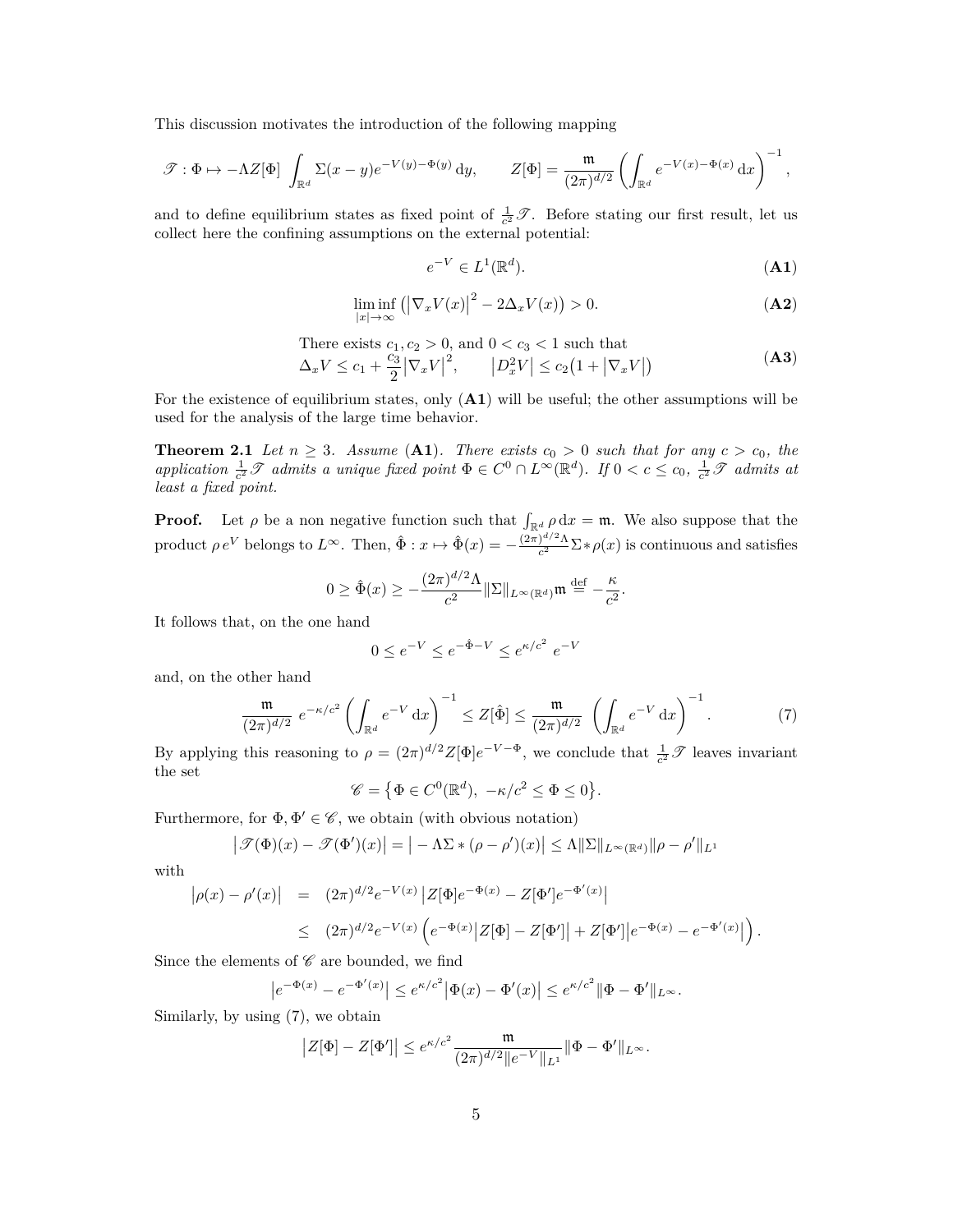Gathering these estimates we conclude that

$$
\left|\mathscr{T}(\Phi)(x) - \mathscr{T}(\Phi')(x)\right| \le 2\Lambda \|\Sigma\|_{\infty} \mathfrak{m} e^{\kappa/c^2} \|\Phi - \Phi'\|_{L^{\infty}}.
$$

Therefore  $\frac{1}{c^2}$  T is Lipschitz, with a constant that tends to 0 as  $c \to \infty$ ; we conclude by a direct application of the Picard Fixed Point Theorem, provided *c* is large enough. Furthermore, we can also remark that  $\nabla_x \mathcal{I}(\Phi)$  is bounded uniformly for any  $\Phi \in \mathscr{C}$ . By virtue of the Ascoli Theorem, the mapping  $\frac{1}{c^2}$  is therefore compact on  $\mathscr{C}$ . The Schauder Theorem proves that  $\frac{1}{c^2}$  *c* admits at least one fixed point in *C*; however, uniqueness of the normalized equilibrium state is not guaranteed unless *c* is sufficiently large.

Note that the regularity of  $\Phi_{\text{eq}}$  and that of  $\rho_{\text{eq}} = (2\pi)^{d/2} Z[\Phi_{\text{eq}}]e^{-(\Phi_{\text{eq}}+V)}$  is determined by the regularity of *V* and  $\sigma_1$ . Additionally observe that

$$
0\leq \rho_{\rm eq}\leq \frac{{\mathfrak m} e^{\kappa/c^2}}{\|e^{-V}\|_{L^1}}e^{-V}.
$$

**Remark 2.2** *We can interpret the equilibrium states and the role of the smallness assumption on c in terms of the minimization of the following energy functional*

$$
\mathscr{E}[\rho] = \int_{\mathbb{R}^d} \left( \rho \ln(\rho) - \frac{\Lambda}{2c^2} \rho \Sigma * \rho + V\rho \right) dx
$$

*over integrable non negative functions with total mass* m*. Indeed, with the associated Euler-Lagrange equations we recover the definition of*  $\rho_{eq}$  *and*  $\Phi_{eq}$ . However, we observe that  $\rho \mapsto \mathscr{E}[\rho]$ *is strictly convex for c large enough, but due to the minus sign in front of the quadratic term, convexity might be lost for small c's.*

Let us finish this section stating the main result of the paper which establishes the exponential trend to equilibrium, see Section 4.

**Theorem 2.3** *Suppose*  $n = 3$ *, and let*  $\mathcal{E}_0$ ,  $m > 0$  *be fixed. We assume that the external potential satisfies* (**A1**), (**A2**), (**A3**)*. Then, there exists*  $c_1 \geq c_0 > 0$  *and*  $\kappa > 0$  *such that, for any*  $c \geq c_1$ , *and any datum in* (3) *that fulfils the conditions*

$$
\int_{\mathbb{R}^d \times \mathbb{R}^d} F_0 \, \mathrm{d}v \, \mathrm{d}x = \mathfrak{m},\tag{A4}
$$

$$
\int_{\mathbb{R}^d \times \mathbb{R}^3} \left( |\nabla_z (\Psi_0 - \Psi_{\text{eq}})|^2 + |\Psi_1|^2 \right) dz dz \leq \mathscr{E}_0,
$$
\n(A5)

$$
F_0 - \mathcal{M}_{\text{eq}} \in L^2\left(\mathbb{R}^d \times \mathbb{R}^d; \frac{\mathrm{d}v \, \mathrm{d}x}{\mathcal{M}_{\text{eq}}(x, v)}\right),\tag{A6}
$$

$$
\operatorname{supp}(\Psi_0 - \Psi_{\text{eq}}, \Psi_1) \subset \mathbb{R}^d \times B(0, R_I),\tag{A7}
$$

*we can find*  $M > 0$  *such that the solution of*  $(1)$ – $(3)$  *satisfies* 

$$
\int_{\mathbb{R}^d \times \mathbb{R}^d} \frac{|F(t, x, v) - \mathcal{M}_{\text{eq}}(x, v)|^2}{\mathcal{M}_{\text{eq}}(x, v)} \, \mathrm{d}v \, \mathrm{d}x \leq Me^{-\kappa t}.
$$

We point out the fact that all the constants  $c_1, \kappa, M$  can be explicitly computed by means of the data  $\sigma_1, \sigma_2, F_0, \Psi_0, \Psi_1$ . In particular, *M* is proportional to

$$
\int_{\mathbb{R}^d \times \mathbb{R}^d} \frac{|F_0 - \mathcal{M}_{\mathrm{eq}}|^2}{\mathcal{M}_{\mathrm{eq}}} \, \mathrm{d}v \, \mathrm{d}x + \int_{\mathbb{R}^d \times \mathbb{R}^3} \left( |\nabla_z (\Psi_0 - \Psi_{\mathrm{eq}})|^2 + |\Psi_1|^2 \right) \mathrm{d}z \, \mathrm{d}x,
$$

which are the norms involved in (**A5**) and (**A6**).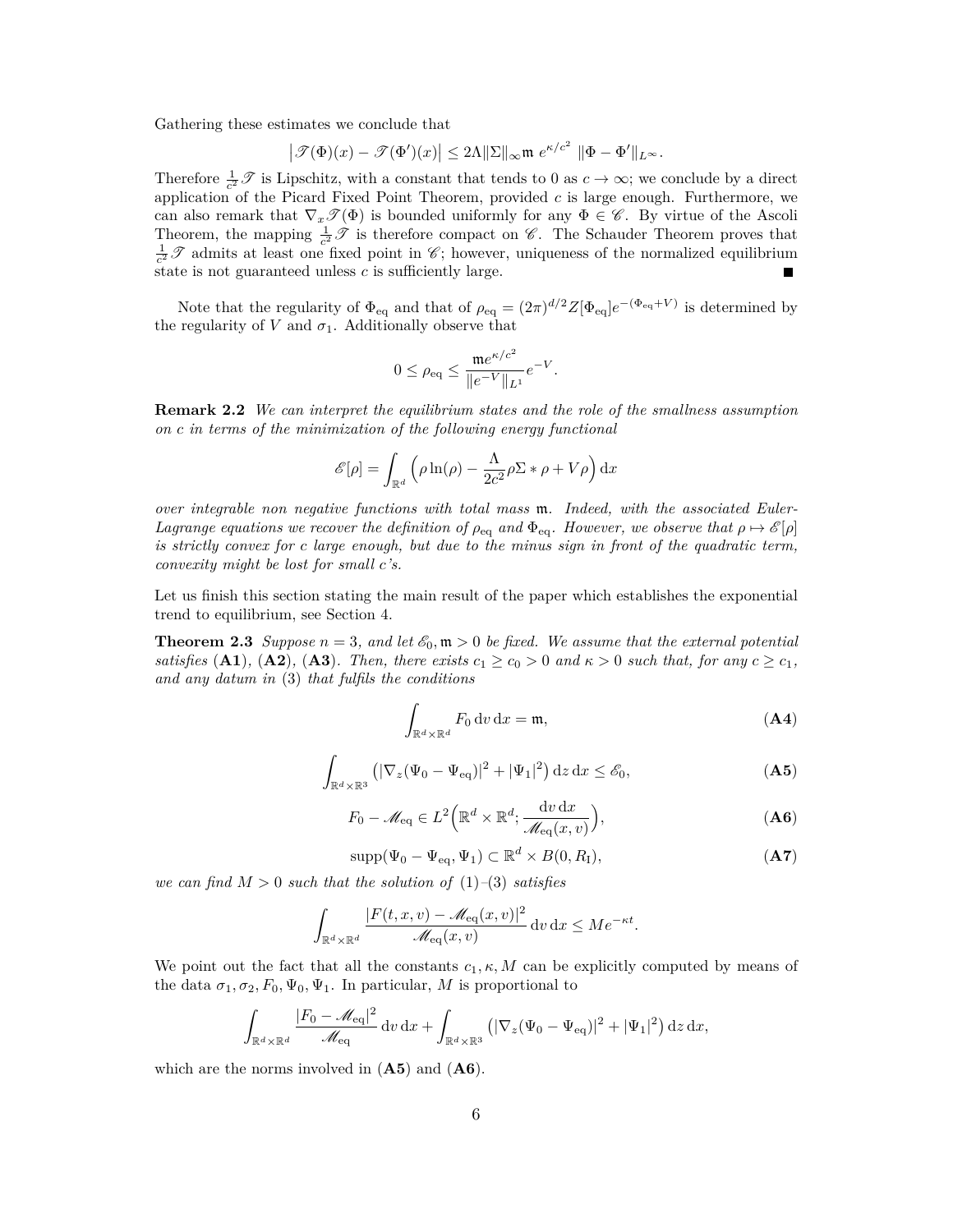**Remark 2.4** *It is clear that the result can be extended to the full variety of collision operators considered in [13]; in particular it applies to, maybe less physical in this context, linear Boltzmann operators. Furthermore, as it will be clear within the proof, the regularity assumption on*  $\sigma_1$  *and*  $\sigma_2$  *can be relaxed and it is likely that the radial symmetry is not essential, but these assumptions stick to the framework introduced in [6].*

## **3 Diffusion asymptotics**

As it is recalled in [13, Section 1.2], the intuition on the large time asymptotics can be motivated by investigating first a certain regime, where the PDEs system is rescaled by means of a relevant parameter  $0 < \epsilon \ll 1$ . Roughly speaking, we rescale the problem so that the Fokker–Planck term becomes stiff. It makes the relaxation effects strong. Since the flux of the equilibrium functions in  $\text{Ker}(L)$  vanishes, time and space scales should be appropriately rescaled in order to obtain a non trivial problem in the limit  $\epsilon \to 0$ . It can formally understood through the change of variables  $t \to \epsilon^2 t$ ,  $x \to \epsilon x$ . Such regimes are usually referred to as "diffusive regimes" in kinetic theory since one is led to a diffusion equation for the limiting macroscopic density. We shall start by introducing more precisely the scaling of the equations, by means of the physical parameters of the model. We will also explain how to rescale the coupling term in the wave equation. Next, we can guess the asymptotic behavior by expanding formally the solution as a power series of the parameter  $\epsilon$ . Finally, we state and prove the convergence of the solutions as  $\epsilon$  tends to 0. Entropy dissipation is a crucial ingredient of the proof.

#### **3.1 Scaling of the equations**

We follow the dimension analysis proposed in [8]. Let T, L be time and space units, respectively. The coefficient  $\gamma \stackrel{\text{def}}{=} \frac{1}{\tau}$  has the homogeneity of the inverse of time. Let  $\mathscr V$  be a typical size for the velocity fluctuation (the thermal velocity in other contexts). The dimension of the particle distribution function is  $L^{-d}\mathscr{V}^{-d}$ , so that  $\int F dv dx$  is dimensionless. Considering the energy balance,  $|\partial_t \Psi|^2 dy dx$  and  $c^2 |\nabla_y \Psi|^2 dy dx$  have the same dimension as  $v^2 F dv dx$ , that is the square of a velocity. With these remarks, we define dimensionless quantities, denoted by  $\cdot'$ , as follows

$$
t = \mathrm{T}t', \qquad x = \mathrm{L}x', \qquad v = \mathscr{V}v',
$$

$$
\mathrm{L}^d\mathscr{V}^d F(t, x, v) = F'(t', x', v').
$$

The external potential scales as  $V(x) = UV'(x')$ , where U has the homogeneity of the square of the velocity. For the vibrating field, we set

$$
y = Ly', \qquad \sqrt{L^{d+n}} \Psi(t, x, z) = L \Psi'(t', x', z').
$$

Finally, the form functions are rescaled as follows

$$
\sigma_1(x) = \varsigma_1 \sigma'_1(x'), \qquad \sigma_2(z) = \varsigma_2 \sigma'_2(z'),
$$

with the suitable units for  $\varsigma_1$  and  $\varsigma_2$ . In particular, we assume that the external potential and the self-consistent potential have the same order of magnitude, which leads to  $U = \zeta_1 \zeta_2 L^{1+N/2+d/2}$ . We can rewrite the PDE system in dimensionless form

$$
\partial_t F + \frac{\mathcal{V}\mathbf{T}}{\mathbf{L}} v \cdot \nabla_x F - \frac{\mathbf{U}\mathbf{T}}{\mathbf{L}\mathcal{V}} \nabla_x (V + \Phi) \cdot \nabla_v F = \frac{\mathbf{T}}{\tau} L F,
$$
  

$$
\partial_{tt}^2 \Psi - \left(\frac{c\mathbf{T}}{\mathbf{L}}\right)^2 \Delta_y \Psi(t, x, z) = -\frac{\mathbf{U}\mathbf{T}^2}{\mathbf{L}^2} \sigma_2(z) \int_{\mathbb{R}^d \times \mathbb{R}^d} \sigma_1(x - y) F(t, y, v) \, dv \, dz,
$$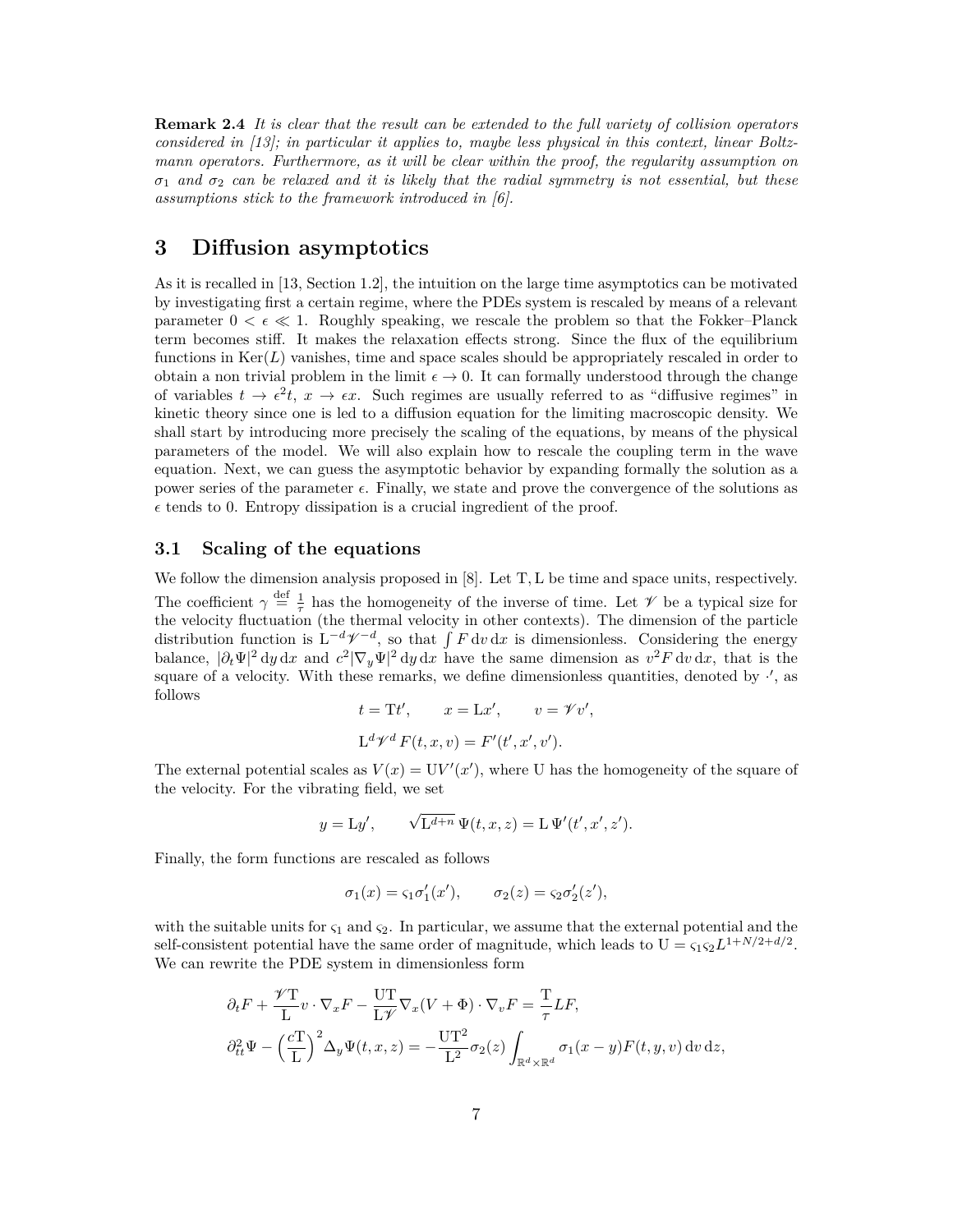where we get rid of the  $\cdot'$  for simplicity of notation. The self-consistent potential is given by

$$
\Phi(t,x) = \int_{\mathbb{R}^n \times \mathbb{R}^d} \sigma_2(y) \sigma_1(x-z) \Psi(t,z,y) \,dz \,dy.
$$

We are interested in the regime where

$$
\frac{T}{\tau}=\frac{1}{\epsilon^2}=\frac{UT^2}{L^2},\qquad \frac{\mathscr{V} T}{L}=\frac{1}{\epsilon}=\frac{c T}{L},
$$

with  $0 < \epsilon \ll 1$ . Note that both the particles and the waves are "fast" compared to the velocity of observation, with speeds of the same order of magnitude. We arrive at

$$
\partial_t F_{\epsilon} + \frac{1}{\epsilon} (v \cdot \nabla_x - \nabla_x (V + \Phi_{\epsilon}) \cdot \nabla_v) F_{\epsilon} = \frac{1}{\epsilon^2} L F_{\epsilon},
$$
\n
$$
\partial_{tt}^2 \Psi_{\epsilon} - \frac{1}{\epsilon^2} \Delta_z \Psi_{\epsilon}(t, x, z) = -\frac{1}{\epsilon^2} \sigma_2(z) \int_{\mathbb{R}^d \times \mathbb{R}^d} \sigma_1(x - y) F_{\epsilon}(t, y, v) \, dv \, dy,
$$
\n(8)

with  $\Phi_{\epsilon}(t,x) = \left(\sigma_1 * \int_{\mathbb{R}^n} \sigma_2(z) \Psi_{\epsilon}(t,\cdot,z) dz\right)(x)$ . The entropy dissipation (4) becomes

$$
\frac{\mathrm{d}}{\mathrm{d}t} \left( \int_{\mathbb{R}^d \times \mathbb{R}^d} \left( \frac{v^2}{2} + V + \Phi_{\epsilon} + \ln(F_{\epsilon}) \right) F_{\epsilon} \, \mathrm{d}v \, \mathrm{d}x \n+ \frac{\epsilon^2}{2} \int_{\mathbb{R}^n \times \mathbb{R}^d} |\partial_t \Psi_{\epsilon}|^2 \, \mathrm{d}z \, \mathrm{d}x + \frac{1}{2} \int_{\mathbb{R}^n \times \mathbb{R}^d} |\nabla_z \Psi_{\epsilon}|^2 \, \mathrm{d}z \, \mathrm{d}x \right) \n= - \frac{1}{\epsilon^2} \int_{\mathbb{R}^d \times \mathbb{R}^d} |2 \nabla_v \sqrt{F_{\epsilon}} + v \sqrt{F_{\epsilon}}|^2 \, \mathrm{d}v \, \mathrm{d}x.
$$

#### **3.2 Formal asymptotics by Hilbert expansion**

In order to guess the asymptotic behavior of the system for small  $\epsilon$ 's, we expand the solution as follows

$$
F_{\epsilon} = F^{(0)} + \epsilon F^{(1)} + \epsilon^2 F^{(2)} + \dots
$$

and we plug this expansion into (8). We identify terms arising with the same exponent of  $\epsilon$ :

- a)  $\epsilon^{-2}$  terms: we get  $LF^{(0)} = 0$  which yields  $F^{(0)}(t, x, v) = \rho(t, x)M(v)$ ,
- b)  $\epsilon^{-1}$  terms: the relation  $LF^{(1)} = (v \cdot \nabla_x \nabla_x (V + \Phi) \cdot \nabla_v) F^{(0)} = v M (\nabla_x \rho + \rho \nabla_x (V + \Phi))$  $y$ ields  $F^{(1)}(t, x, v) = -vM(v)(\nabla_x \rho(t, x) + \rho \nabla_x (V + \Phi)(t, x)) + \rho^{(1)}(t, x)M(v),$
- c)  $\epsilon^0$  terms: we obtain  $LF^{(2)} = \partial_t F^{(0)} + (v \cdot \nabla_x \nabla_x (V + \Phi) \cdot \nabla_v) F^{(1)}$ . Integrating with respect to the velocity variable and taking into account the expression for  $F^{(1)}$  obtained in Step b) lead to

$$
\partial_t \rho - \nabla_x \cdot (\nabla_x \rho + \rho \nabla_x (V + \Phi)) = 0. \tag{9}
$$

(Note that the term  $\rho^{(1)}(t, x)M(v) \in \text{Ker}(L)$  does not contribute to the equation.)

The self consistent potential is determined by considering the leading terms in the wave equation. We arrive at the relation

$$
\Phi(t,x) = -\Lambda \int_{\mathbb{R}^d} \Sigma(x-y) \rho(t,y) \, dy.
$$
\n(10)

Therefore, as  $\epsilon \to 0$ , we expect that  $F_{\epsilon}(t, x, v)$  converges to  $\rho(t, x)M(v)$ , with  $\rho$  solution of the system  $(9)-(10)$ .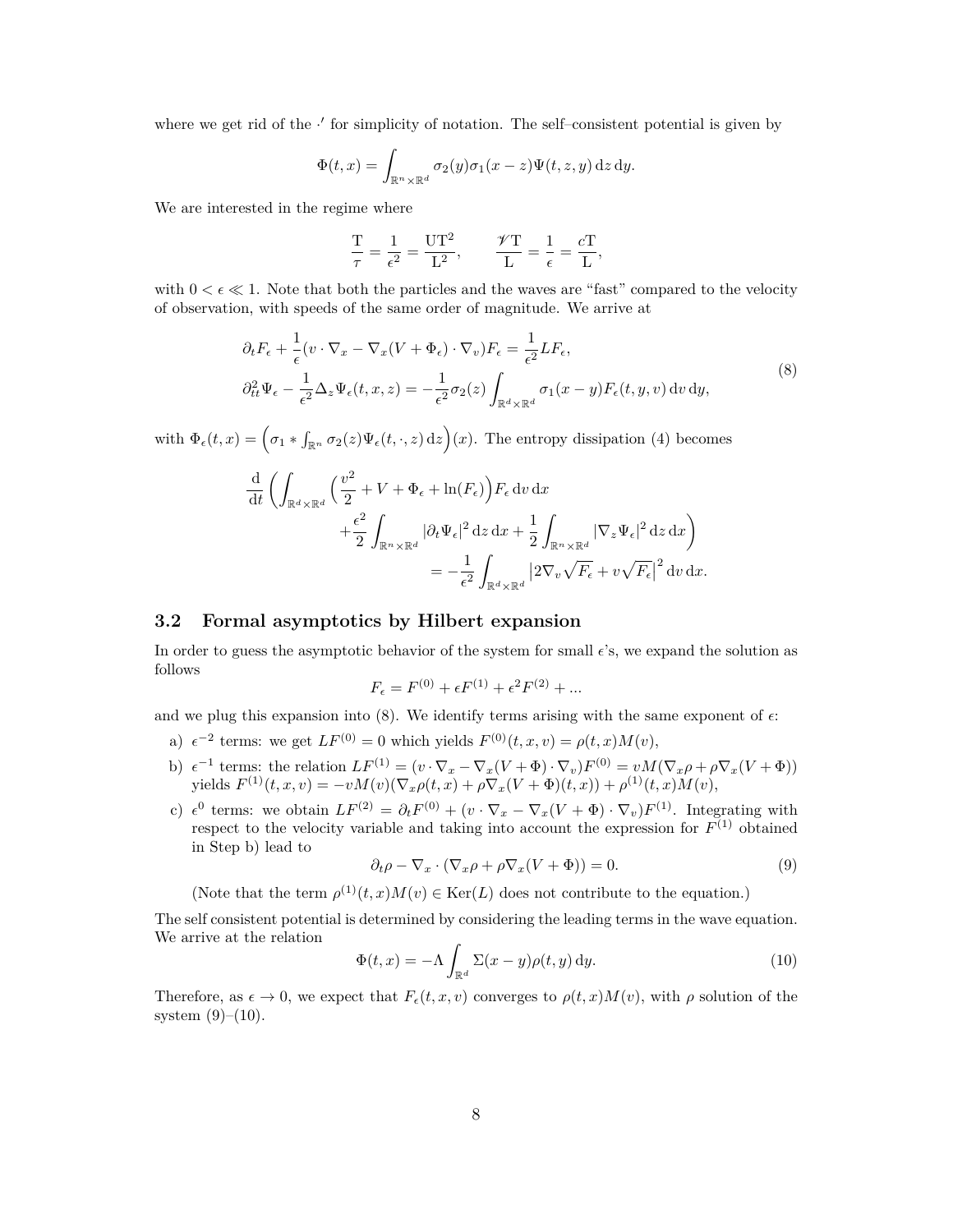**Theorem 3.1** We assume  $n \geq 3$ . We slightly strengthen the confining assumption (A1), by *assuming*  $e^{-\nu V} \in L^1(\mathbb{R}^d)$  *for some*  $\nu \in (0, 1/2)$ *. Let us denote* 

$$
\mathcal{K}_0 = \sup_{\epsilon > 0} \left\{ \int_{\mathbb{R}^d \times \mathbb{R}^d} F_{\epsilon}(0, x, v) \left( 1 + |\ln(F_{\epsilon})(0, x, v)| + V(x) + \frac{v^2}{2} \right) dv dx + \frac{\epsilon^2}{2} \int_{\mathbb{R}^d \times \mathbb{R}^n} |\partial_t \Psi_{\epsilon}(0, x, z)|^2 dz dx + \frac{1}{2} \int_{\mathbb{R}^d \times \mathbb{R}^n} |\nabla_z \Psi_{\epsilon}(0, x, z)|^2 dz dx \right\}
$$
(11)

*which is assumed to be finite. Then, up to a subsequence, the solutions*  $F_{\epsilon}(t, x, v)$  of (8) *converge*  $as \epsilon \to 0$  *to*  $\rho(t, x)M(v)$ *, with*  $\rho$  *solution of* (9)–(10)*, complemented with the initial data*  $\rho(0, x)$  =  $\lim_{\epsilon \to 0} \int_{\mathbb{R}^d} F_{\epsilon}(0, x, v) dv$ . The convergence holds strongly in  $L^1((0, T) \times \mathbb{R}^d \times \mathbb{R}^d)$ , while  $\rho_{\epsilon} =$  $\int_{\mathbb{R}^d} F_\epsilon \, dv$  *converges to*  $\rho$  *strongly in*  $L^1((0,T) \times \mathbb{R}^d)$  *and in*  $C([0,T]; L^1(\mathbb{R}^d)$ -weak).

**Remark 3.2** *Since it can be shown that the problem* (9)*–*(10)*, admits a unique solution ρ for a* given initial data  $\rho_0 \in L^1(\mathbb{R}^d)$ , the entire sequence  $F_{\epsilon}$  converges to  $\rho M$  if, in addition to (11), *we have*  $\int_{\mathbb{R}^d} F_{\epsilon}(0, x, v) dv \rightharpoonup \rho_0$ .

Stationary solutions of (9) satisfy

$$
\nabla_x \rho_{\text{eq}} + \rho_{\text{eq}} \nabla_x (V + \Phi_{\text{eq}}) = 0, \qquad \Phi_{\text{eq}} = -\Lambda \Sigma * \rho_{\text{eq}}.
$$

Of course, due to the scaling the parameter *c* has disappeared but this problem has exactly the same form as the one discussed in Section 2. As a matter of fact Theorem 2.1 can be rephrased by saying that there exists a unique stationary solution satisfying  $\int \rho_{eq} dx = \mathfrak{m}$ provided  $\Lambda \|\Sigma\|_{L^\infty(\mathbb{R}^d)}$  is small enough. It can be interpreted as a condition on the coefficients  $\sigma_1, \sigma_2$  for instance. It is therefore a natural question to wonder whether the solutions of (9) with a given mass converge to the corresponding stationary state.

**Corollary 3.3** *Let*  $n \geq 3$ *. We suppose that V is uniformly convex: there exists*  $\alpha > 0$  *such that* for any  $x \in \mathbb{R}^d$ , and any  $\xi \in \mathbb{R}^d$ , we have  $\sum_{i,j=1}^d \partial_{x_ix_j}^2 V(x) \ge \alpha |\xi|^2$ . We can find  $\lambda_0, \kappa > 0$  such *that if*  $\Lambda \|\Sigma\|_{W^{1,\infty}(\mathbb{R}^d)} \mathfrak{m} < \lambda_0$ , any solution  $\rho$  *of* (9) *with initial data*  $\rho_0 \geq 0$  *such that* 

$$
\int_{\mathbb{R}^d} \rho_0 \, \mathrm{d}x = \mathfrak{m}, \qquad \int_{\mathbb{R}^d} \frac{|\rho_0 - \rho_{\text{eq}}|^2}{\rho_{\text{eq}}} \, \mathrm{d}x < \infty
$$

*satisfies*

$$
\int_{\mathbb{R}^d} \frac{|\rho(t,x) - \rho_{\text{eq}}(x)|^2}{\rho_{\text{eq}}(x)} dx \le e^{-\kappa t} \int_{\mathbb{R}^d} \frac{|\rho_0 - \rho_{\text{eq}}|^2}{\rho_{\text{eq}}} dx.
$$

The convexity assumption on *V* clearly implies (**A1**). Furthermore, in the case where the diffusion coefficient in (9) is a mere constant this condition implies the Sobolev inequality

$$
C\int_{\mathbb{R}^d} \left| g(x) - \int_{\mathbb{R}^d} g(y) \frac{e^{-V(y)}}{\bar{\mu}} dy \right|^2 \frac{e^{-V(x)}}{\bar{\mu}} dx \le \int_{\mathbb{R}^d} |\nabla_x g|^2 \frac{e^{-V}}{\bar{\mu}} dx \tag{12}
$$

with  $\bar{\mu} = \int_{\mathbb{R}^d} e^{-V} dx$ . This is indeed the simplest case where the diffusion operator

$$
\nabla_x \cdot (\nabla_x \rho + \rho \nabla_x V) = \nabla_x \cdot \left( e^{-V} \nabla_x \left( \frac{\rho}{e^{-V}} \right) \right)
$$

satisfies the so–called Bakry–Emery condition. Consequently, the solutions to the linear equation  $\partial_t \rho = \nabla_x \cdot (\nabla_x \rho + \rho \nabla_x V)$  can be shown to converge exponentially fast to the equilibrium  $\mathfrak{m} e^V / \bar{\mu}$ . We refer the reader to [2] for an overview of these techniques. The remarkable fact is that the smallness condition on the parameters of the non linear problem ensures that the latter inherits the dissipative structure of the linear equation.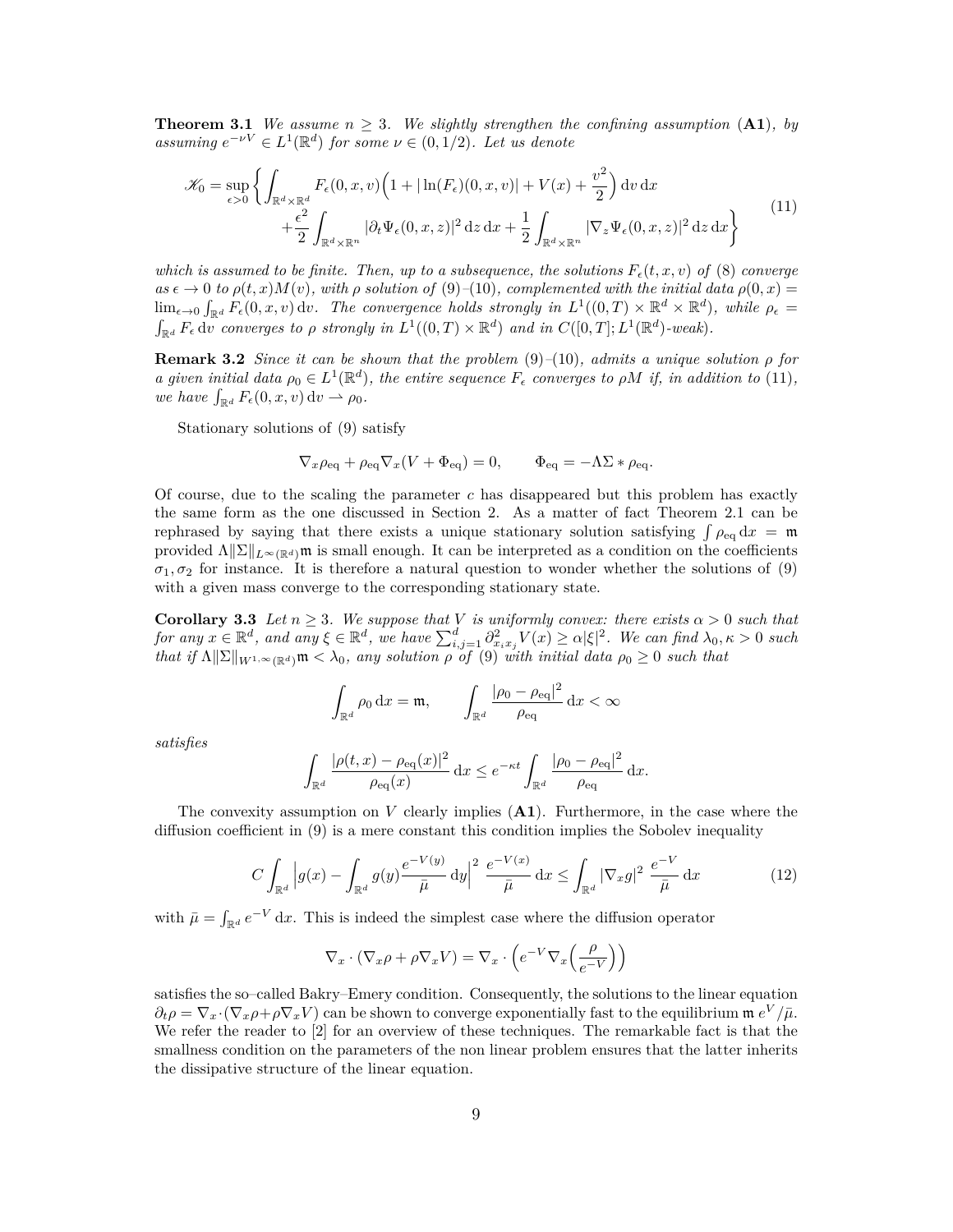#### **3.3 Proof of Theorem 3.1**

In what follows, the initial data  $(x, v) \mapsto F_{\epsilon}(0, x, v)$  is denoted as  $F_{\epsilon, 0}$ . We start by establishing uniform estimates by first recalling mass conservation

$$
\frac{\mathrm{d}}{\mathrm{d}t} \int_{\mathbb{R}^d \times \mathbb{R}^d} F_{\epsilon} \, \mathrm{d}v \, \mathrm{d}x = 0.
$$

Additionally, we have identified a entropy-energy functional which is dissipated by the system

$$
\frac{\mathrm{d}}{\mathrm{d}t} \left\{ \int_{\mathbb{R}^d \times \mathbb{R}^d} F_{\epsilon} \left( \ln(F_{\epsilon}) + \frac{v^2}{2} + (V + \Phi_{\epsilon}) \right) \mathrm{d}v \, \mathrm{d}x + \frac{1}{2} \int_{\mathbb{R}^d \times \mathbb{R}^n} \left( \epsilon^2 |\partial_t \Psi_{\epsilon}|^2 + |\nabla_z \Psi_{\epsilon}|^2 \right) \mathrm{d}z \, \mathrm{d}x \right\}
$$
\n
$$
= -\frac{1}{\epsilon^2} \int_{\mathbb{R}^d \times \mathbb{R}^d} |2\nabla_v \sqrt{F_{\epsilon}} + v \sqrt{F_{\epsilon}}|^2 \, \mathrm{d}v \, \mathrm{d}x.
$$

The contributions of the terms containing  $F_{\epsilon} \ln(F_{\epsilon})$  and  $F_{\epsilon} \Phi_{\epsilon}$  are not signed, we fix this now. We observe that the self-consistent potential energy can be dominated, using Sobolev's inequality [19, Th. 8.3], as follows

$$
\begin{split}\n&\Big| \int_{\mathbb{R}^{d} \times \mathbb{R}^{d}} \Phi_{\epsilon} F_{\epsilon} \, \mathrm{d}v \, \mathrm{d}x \Big| \leq \| F_{\epsilon}(t, \cdot) \|_{L^{1}} \| \Phi_{\epsilon}(t, \cdot) \|_{L^{\infty}} \\
&\leq \| F_{\epsilon,0} \|_{L^{1}} \| \sigma_{1} \|_{L^{2}(\mathbb{R}^{d})} \Big( \int_{\mathbb{R}^{d}} \Big| \int_{\mathbb{R}^{n}} \sigma_{2}(z) \Psi_{\epsilon}(t, x, z) \, \mathrm{d}z \Big|^{2} \, \mathrm{d}x \Big)^{1/2} \\
&\leq \| F_{\epsilon,0} \|_{L^{1}} \| \sigma_{1} \|_{L^{2}(\mathbb{R}^{d})} \| \sigma_{2} \|_{L^{2n/(n+2)}(\mathbb{R}^{n})} \Big( \int_{\mathbb{R}^{d}} \Big( \int_{\mathbb{R}^{n}} | \Psi_{\epsilon}(t, x, z) |^{2n/(n-2)} \, \mathrm{d}z \Big)^{(n-2)/n} \, \mathrm{d}x \Big)^{1/2} \\
&\leq \| F_{\epsilon,0} \|_{L^{1}} \| \sigma_{1} \|_{L^{2}(\mathbb{R}^{d})} \| \sigma_{2} \|_{L^{2n/(n+2)}(\mathbb{R}^{n})} \| \nabla_{z} \Psi_{\epsilon}(t, \cdot) \|_{L^{2}(\mathbb{R}^{d} \times \mathbb{R}^{n})} \\
&\leq \| F_{\epsilon,0} \|_{L^{1}}^{2} \| \sigma_{1} \|_{L^{2}(\mathbb{R}^{d})}^{2} \| \sigma_{2} \|_{L^{2n/(n+2)}(\mathbb{R}^{n})}^{2} + \frac{1}{4} \| \nabla_{z} \Psi_{\epsilon}(t, \cdot) \|_{L^{2}(\mathbb{R}^{d} \times \mathbb{R}^{n})}^{2}.\n\end{split}
$$

Also, for a given nonnegative map  $(x, v) \mapsto \omega(x, v)$  the particles entropy may be estimated as

$$
\int_{\mathbb{R}^d \times \mathbb{R}^d} F_{\epsilon} |\ln(F_{\epsilon})| dv dx = \int_{\mathbb{R}^d \times \mathbb{R}^d} F_{\epsilon} \ln(F_{\epsilon}) dv dx
$$
  
\n
$$
-2 \int_{\mathbb{R}^d \times \mathbb{R}^d} F_{\epsilon} \ln(F_{\epsilon}) \left( \mathbf{1}_{\{e^{-\omega} \le F_{\epsilon} \le 1\}} + \mathbf{1}_{\{F_{\epsilon} < e^{-\omega} \}} \right) dv dx
$$
  
\n
$$
\le \int_{\mathbb{R}^d \times \mathbb{R}^d} F_{\epsilon} \ln(F_{\epsilon}) dv dx
$$
  
\n
$$
+2 \int_{\mathbb{R}^d \times \mathbb{R}^d} F_{\epsilon} \omega dv dx + \frac{4}{e} \int_{\mathbb{R}^d \times \mathbb{R}^d} e^{-\omega/2} dv dx.
$$

In particular, for  $\omega(x, v) = \nu(V(x) + v^2/2)$ , with  $0 < \nu < 1/2$ , it follows that

$$
\int_{\mathbb{R}^d \times \mathbb{R}^d} F_{\epsilon} |\ln(F_{\epsilon})| dv dx \leq \int_{\mathbb{R}^d \times \mathbb{R}^d} F_{\epsilon} \ln(F_{\epsilon}) dv dx + \frac{4}{e} \int_{\mathbb{R}^d \times \mathbb{R}^d} e^{-\nu V(x)/2 - \nu v^2/4} dv dx + 2\nu \int_{\mathbb{R}^d \times \mathbb{R}^d} (V(x) + \frac{v^2}{2}) F_{\epsilon} dv dx.
$$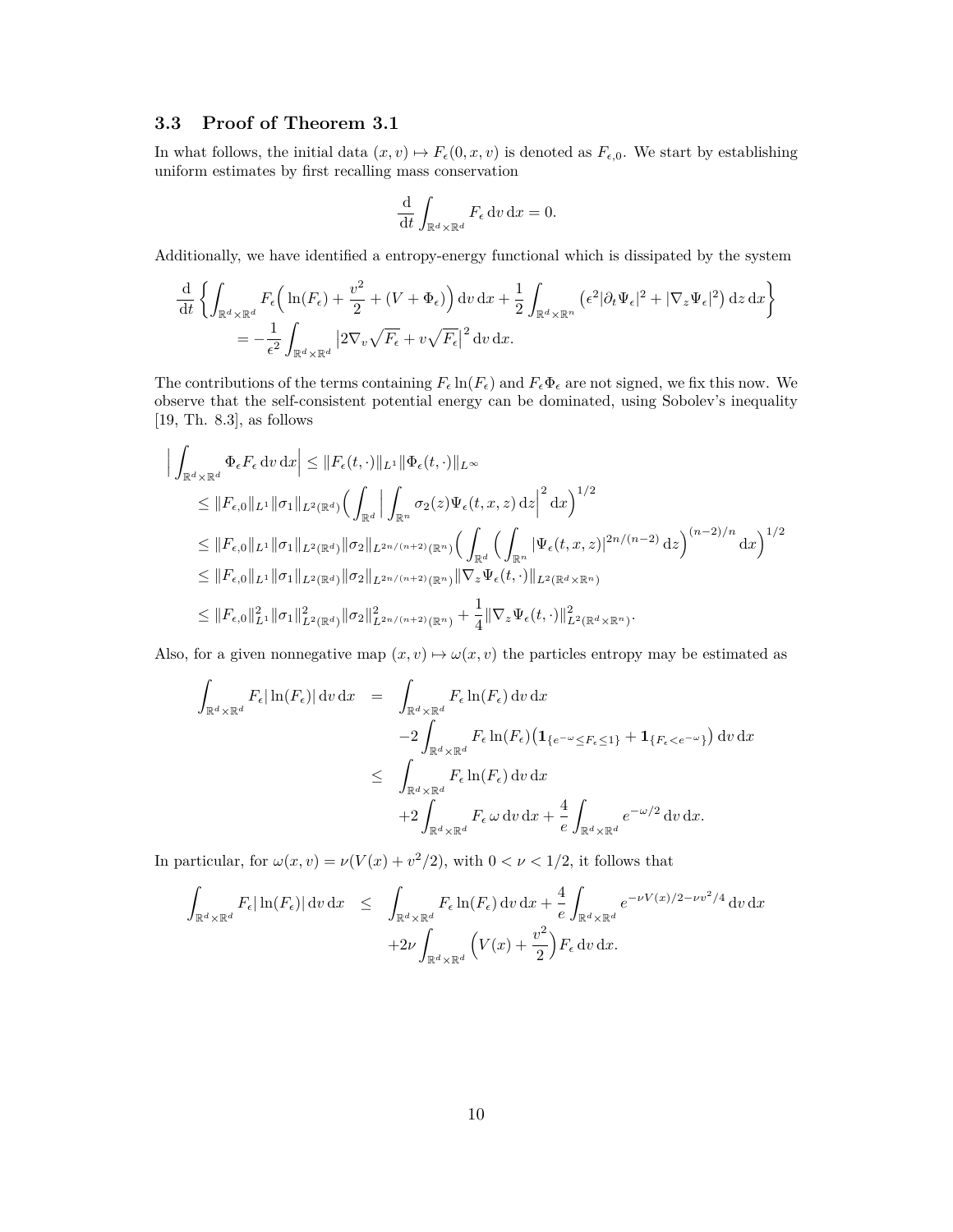Gathering the previous estimates we arrive at

$$
0 \leq \int_{\mathbb{R}^d \times \mathbb{R}^d} F_{\epsilon} |\ln(F_{\epsilon})| \, dv \, dx + (1 - 2\nu) \int_{\mathbb{R}^d \times \mathbb{R}^d} (V(x) + \frac{v^2}{2}) F_{\epsilon} \, dv \, dx
$$
  
\n
$$
+ \frac{\epsilon^2}{2} \int_{\mathbb{R}^d \times \mathbb{R}^n} |\partial_t \Psi_{\epsilon}|^2 \, dz \, dx + \frac{1}{4} \int_{\mathbb{R}^d \times \mathbb{R}^n} |\nabla_z \Psi_{\epsilon}|^2 \, dz \, dx
$$
  
\n
$$
+ \frac{1}{\epsilon^2} \int_0^t \int_{\mathbb{R}^d \times \mathbb{R}^d} |2 \nabla_v \sqrt{F_{\epsilon}} + v \sqrt{F_{\epsilon}}|^2 \, dv \, dx \, ds
$$
  
\n
$$
\leq \int_{\mathbb{R}^d \times \mathbb{R}^d} F_{\epsilon} \ln(F_{\epsilon}) \, dv \, dx + \int_{\mathbb{R}^d \times \mathbb{R}^d} (V(x) + \frac{v^2}{2} + \Phi_{\epsilon}) F_{\epsilon} \, dv \, dx
$$
  
\n
$$
+ \frac{\epsilon^2}{2} \int_{\mathbb{R}^d \times \mathbb{R}^n} |\partial_t \Psi_{\epsilon}|^2 \, dz \, dx + \frac{1}{2} \int_{\mathbb{R}^d \times \mathbb{R}^n} |\nabla_z \Psi_{\epsilon}|^2 \, dz \, dx
$$
  
\n
$$
+ \frac{1}{\epsilon^2} \int_0^t \int_{\mathbb{R}^d \times \mathbb{R}^d} |2 \nabla_v \sqrt{F_{\epsilon}} + v \sqrt{F_{\epsilon}}|^2 \, dv \, dx \, ds
$$
  
\n
$$
+ \frac{4}{\epsilon} \int_{\mathbb{R}^d \times \mathbb{R}^d} e^{-\nu V(x)/2 - \nu v^2/4} \, dv \, dx + ||F_{\epsilon,0}||_{L^1}^2 ||\sigma_1||_{L^2(\mathbb{R}^d)}^2 ||\sigma_2||_{L^{2n/(n+2)}(\mathbb{R}^n)}^2
$$
  
\n
$$
\leq \mathcal{K}_0 + \frac
$$

These manipulations prove the following statement.

**Proposition 3.4** *Let the assumptions of Theorem 3.1 be fulfilled. Then, the following assertions hold uniformly with respect to*  $\epsilon > 0$ 

- *i)*  $F_{\epsilon}(|\ln(F_{\epsilon})| + V(x) + v^2)$  *is bounded in*  $L^{\infty}([0,\infty]; L^1(\mathbb{R}^d \times \mathbb{R}^d))$ ,
- *ii*)  $\epsilon \partial_t \Psi_{\epsilon}$  and  $\nabla_z \Psi_{\epsilon}$  are bounded in  $L^{\infty}([0,\infty]; L^2(\mathbb{R}^d \times \mathbb{R}^n))$ ,
- *iii)*  $\Phi_{\epsilon}$  and  $\nabla_x \Phi_{\epsilon}$  are bounded in  $L^{\infty}((0,\infty) \times \mathbb{R}^d)$ ,
- *iv*)  $D_{\epsilon} \stackrel{\text{def}}{=} \frac{1}{\epsilon} (2\nabla_v \sqrt{F_{\epsilon}} + v\sqrt{F_{\epsilon}})$  *is bounded in*  $L^2((0,\infty) \times \mathbb{R}^d \times \mathbb{R}^d)$ *.*

Let  $0 < T < \infty$ . By virtue of the Dunford–Pettis theorem, see [16, Section 7.3.2], we can assume that

 $F_{\epsilon} \rightharpoonup F$  weakly in  $L^1((0,T) \times \mathbb{R}^d \times \mathbb{R}^d)$ .

Furthermore, the control of the particles kinetic energy allows us to additionally justify that

$$
\rho_{\epsilon} = \int_{\mathbb{R}^d} F_{\epsilon} \, \mathrm{d}v \rightharpoonup \rho = \int_{\mathbb{R}^d} F \, \mathrm{d}v \text{ weakly in } L^1((0, T) \times \mathbb{R}^d).
$$

Let us integrate the kinetic equation in (8) with respect to the velocity variable. We get, on the one hand

$$
\partial_t \rho_\epsilon + \nabla_x \cdot J_\epsilon = 0, \qquad (13)
$$

and, on the other hand, after multiplying the same equation by *v*

$$
\epsilon^2 \partial_t J_\epsilon + \nabla_x \cdot \mathbb{P}_\epsilon + \rho_\epsilon \nabla_x (V + \Phi_\epsilon) = -J_\epsilon. \tag{14}
$$

In these equations we have denoted the momentum and the kinetic pressure as

$$
J_{\epsilon} = \frac{1}{\epsilon} \int_{\mathbb{R}^d} v F_{\epsilon} \, \mathrm{d}v, \qquad \mathbb{P}_{\epsilon} = \int_{\mathbb{R}^d} v \otimes v F_{\epsilon} \, \mathrm{d}v.
$$

**Lemma 3.5** *The sequence*  $(J_{\epsilon})_{\epsilon>0}$  *is bounded in*  $L^2(0,T;L^1(\mathbb{R}^d))$ *. Furthermore, one can write*  $\mathbb{P}_{\epsilon} = \rho_{\epsilon} \mathbb{I} + \mathbb{R}_{\epsilon}$ , where  $\mathbb{R}_{\epsilon} \to 0$  as  $\epsilon \to 0$  strongly in  $L^2(0,T;L^1(\mathbb{R}^d))$ .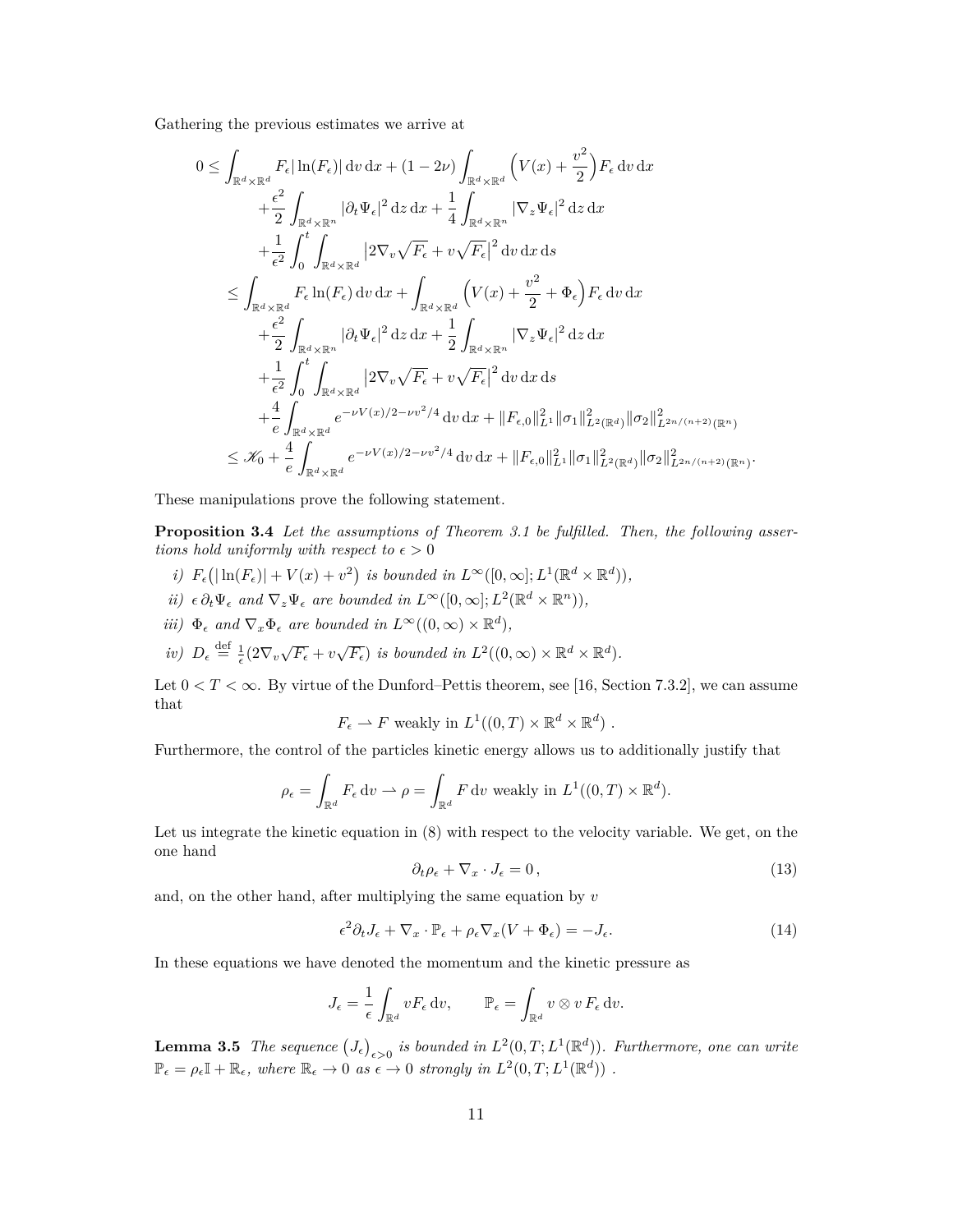**Proof.** Note that the momentum can be written as

$$
J_{\epsilon} = \int_{\mathbb{R}^d} D_{\epsilon} \sqrt{F_{\epsilon}} \, \mathrm{d}v.
$$

Thus, it can be estimated by a direct application of the Cauchy-Schwarz inequality and Proposition 3.4. Similarly, for the kinetic pressure we write

$$
\mathbb{P}_{\epsilon} = \int_{\mathbb{R}^{d}} v \sqrt{F_{\epsilon}} \otimes (v \sqrt{F_{\epsilon}} + 2 \nabla_{v} \sqrt{F_{\epsilon}}) dv - \int_{\mathbb{R}^{d}} v \otimes \nabla_{v} F_{\epsilon} dv
$$

$$
= \underbrace{\epsilon \int_{\mathbb{R}^{d}} v \sqrt{F_{\epsilon}} \otimes D_{\epsilon} dv}_{\stackrel{\text{def}}{=} \mathbb{R}_{\epsilon}} + \mathbb{I} \int_{\mathbb{R}^{d}} F_{\epsilon} dv
$$

where we have used integration by parts in the last integral. The Cauchy-Schwarz inequality allows us to estimate

$$
\int_0^T \left( \int_{\mathbb{R}^d} |\mathbb{R}_{\epsilon}| \, \mathrm{d}x \right)^2 \, \mathrm{d}t \le \epsilon \left( \sup_t \int_{\mathbb{R}^d \times \mathbb{R}^d} v^2 F_{\epsilon} \, \mathrm{d}v \, \mathrm{d}x \right) \left( \int_0^T \int_{\mathbb{R}^d \times \mathbb{R}^d} |D_{\epsilon}|^2 \, \mathrm{d}v \, \mathrm{d}x \, \mathrm{d}t \right),
$$

П

from which one concludes using the bounds of Proposition 3.4.

Owing to Lemma 3.5 we can assume assume that  $J_{\epsilon}$  admits a limit *J*, say in  $\mathscr{M}^1((0,T)\times\mathbb{R}^d)$ . We also note that  $\rho_\epsilon \nabla_x \Phi_\epsilon$  is bounded in  $L^1((0,T) \times \mathbb{R}^d)$  by virtue of Proposition 3.4. Thus, letting  $\epsilon$  decrease towards 0 in (13) and (14) yields

$$
\partial_t \rho + \nabla_x \cdot J = 0,
$$
  
- $(J + \nabla_x \rho + \rho \nabla_x V) = \lim_{\epsilon \to 0} \rho_{\epsilon} \nabla_x \Phi_{\epsilon}.$ 

Thus, it only remains the task of identifying the limit of the nonlinear term in the last equation. By using the estimates in Proposition 3.4 and Sobolev's embedding theorem, we can also assume that  $\Psi_{\epsilon}$  admits a weak limit, say in  $L^2((0,T) \times \mathbb{R}^d; L^{2n/(n-2)}(\mathbb{R}^n))$ . In the limit  $\epsilon \to 0$  the wave equation in (8) becomes

$$
-\Delta_z \Psi(t, x, z) = -\sigma_2(z) \int_{\mathbb{R}^d} \sigma_1(x - y) \rho(t, y) \, dy.
$$

Therefore, it follows that  $\Psi(t, x, z) = -\Upsilon(z) \int_{\mathbb{R}^d} \sigma_1(x - y) \rho(t, y) dy$ , and as a consequence, the self-consistent potential converges to

$$
\Phi(t,x) = -\Lambda \int_{\mathbb{R}^d} \Sigma(x-y) \rho(t,y) \,dy,
$$

say, weakly- $\star$  in  $L^{\infty}((0,T)\times\mathbb{R}^d)$ . A similar conclusion applies to  $\nabla_x\Phi(t,x)$ . Furthermore, owing to the regularity of  $\sigma_1$  ( $\sigma_1 \in W^{2,\infty}(\mathbb{R}^d)$ ), we have the following property

$$
\sup_{\epsilon>0} |\nabla_x \Phi_{\epsilon}(t, x+h) - \nabla_x \Phi_{\epsilon}(t, x)| \xrightarrow[h \to 0]{} 0.
$$

Using equation (13) and Lemma 3.5 it follows that  $\partial_t \rho_{\epsilon}$  is bounded in  $L^1([0,T]; W^{-1,1}(\mathbb{R}^d))$ . Combining these properties it is possible to apply directly the compactness statement given in [20, Lemma 5.1, p. 12] which ensures that  $\rho_{\epsilon} \nabla_x \Phi_{\epsilon} \rightharpoonup \rho \nabla_x \Phi$  weakly in  $L^1((0,T) \times \mathbb{R}^d)$ . Thus, we conclude that

$$
-(J+\nabla_x \rho + \rho \nabla_x V) = \rho \nabla_x \Phi, \qquad \Phi = -\Lambda \int_{\mathbb{R}^d} \Sigma(x-y) \rho(t,y) \,dy.
$$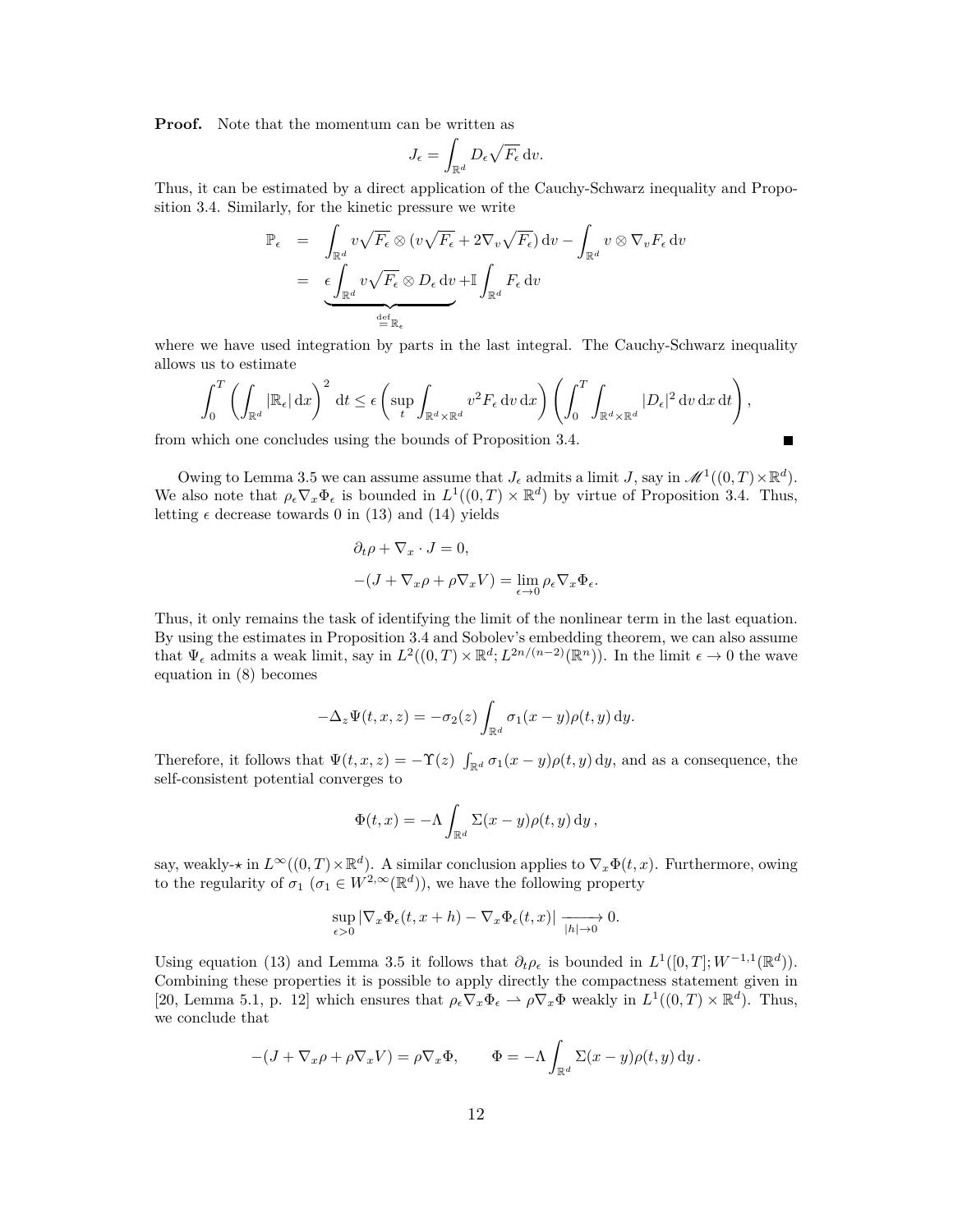Note also that the bound on  $\partial_t \rho_\epsilon$  also implies that  $\rho_\epsilon$  is compact in  $C([0,T]; L^1(\mathbb{R}^d)$ -weak), that is to say the family  $\left\{ \int_{\mathbb{R}^d} \rho_{\epsilon}(t,x) \chi(x) dx, \epsilon > 0 \right\}$  is relatively compact in  $C([0,T])$  for any fixed  $\chi \in L^{\infty}(\mathbb{R}^d)$ . In particular, the initial data also makes sense for the limiting equation. With these arguments, we have justified the convergence of  $\rho_{\epsilon}$  to  $\rho$ , solution of (9)–(10).

In fact, by using techniques elaborated in [14, 21] it is possible to improve the nature of the convergence and to show that  $\rho_{\epsilon}$  converges strongly to  $\rho$  in  $L^1((0,T) \times \mathbb{R}^d)$  and  $F_{\epsilon}$  converges strongly to  $\rho M$  in  $L^1((0,T) \times \mathbb{R}^d \times \mathbb{R}^d)$ . The reasoning combines renormalization and average lemma techniques. One of the main difficulties relies on the fact that a suitable version of the average lemma is not available for a sequence of particle distribution functions weakly compact in  $L<sup>1</sup>$  solving a kinetic equation with velocity derivatives in the right hand side. Let us sketch the arguments. We start by setting  $\beta_{\delta}(s) = \frac{s}{1+\delta s}$ . On the one hand, by virtue of the equiintegrability of  $(F_{\epsilon})_{\epsilon>0}$  we have

$$
\lim_{\delta \to 0} \sup_{\epsilon > 0} \int_0^T \int_{\mathbb{R}^d \times \mathbb{R}^d} |\beta_{\delta}(F_{\epsilon}) - F_{\epsilon}| \, \mathrm{d}v \, \mathrm{d}x \, \mathrm{d}t = 0. \tag{15}
$$

Indeed, observe that

$$
\int_{0}^{T} \int_{\mathbb{R}^{d} \times \mathbb{R}^{d}} |\beta_{\delta}(F_{\epsilon}) - F_{\epsilon}| \, \mathrm{d}v \, \mathrm{d}x \, \mathrm{d}t = \int_{0}^{T} \int_{\mathbb{R}^{d} \times \mathbb{R}^{d}} \frac{\delta F_{\epsilon}^{2}}{1 + \delta F_{\epsilon}} \, \mathrm{d}v \, \mathrm{d}x \, \mathrm{d}t \leq \int_{F_{\epsilon} \leq \mu} \frac{\delta F_{\epsilon}^{2}}{1 + \delta F_{\epsilon}} \, \mathrm{d}v \, \mathrm{d}x \, \mathrm{d}t + \int_{F_{\epsilon} \geq \mu} F_{\epsilon} \, \mathrm{d}v \, \mathrm{d}x \, \mathrm{d}t \leq \frac{\delta \mu}{1 + \delta \mu} \sup_{\epsilon > 0} \int_{F_{\epsilon}} F_{\epsilon} \, \mathrm{d}v \, \mathrm{d}x \, \mathrm{d}t + \sup_{\epsilon > 0} \int_{F_{\epsilon} \geq \mu} F_{\epsilon} \, \mathrm{d}v \, \mathrm{d}x \, \mathrm{d}t.
$$

The last term can be made arbitrarily small choosing  $\mu$  sufficiently large, and then, we let  $\delta$ decrease towards zero. On the other hand, we shall use the renormalized equation

$$
(\epsilon \partial_t + v \cdot \nabla_x) \beta_\delta(F_\epsilon) = h_{\delta,\epsilon} + \nabla_v \cdot g_{\delta,\epsilon}
$$

where

$$
g_{\delta,\epsilon} = \nabla_x (V + \Phi_{\epsilon}) \beta_{\delta}(F_{\epsilon}) + \frac{1}{\epsilon} \beta'_{\delta}(F_{\epsilon}) M \nabla_v \left(\frac{F_{\epsilon}}{M}\right)
$$
  
\n
$$
= \nabla_x (V + \Phi_{\epsilon}) \beta_{\delta}(F_{\epsilon}) + \beta'_{\delta}(F_{\epsilon}) \sqrt{F_{\epsilon}} D_{\epsilon},
$$
  
\n
$$
h_{\delta,\epsilon} = -\frac{1}{\epsilon} \beta''_{\delta}(F_{\epsilon}) M \nabla_v \left(\frac{F_{\epsilon}}{M}\right) \cdot \nabla_v F_{\epsilon}
$$
  
\n
$$
= -2F_{\epsilon} \beta''_{\delta}(F_{\epsilon}) D_{\epsilon} \cdot \nabla_v \sqrt{F_{\epsilon}}.
$$

In these equations we have used the fact

$$
\frac{1}{\epsilon}M\nabla_v\left(\frac{F_\epsilon}{M}\right) = \frac{1}{\epsilon}(\nabla_v F_\epsilon + vF_\epsilon) = \sqrt{F_\epsilon} D_\epsilon.
$$

For any  $\delta > 0$  fixed, the sequence  $(\beta_{\delta}(F_{\epsilon}))_{\epsilon > 0}$  is bounded in  $L^1 \cap L^{\infty}((0,T) \times \mathbb{R}^d \times \mathbb{R}^d)$ . Since  $s \mapsto \beta_{\delta}'(s)$  is bounded, the sequence  $(g_{\delta,\epsilon})_{\epsilon>0}$  is bounded in  $L^1((0,T) \times \mathbb{R}^d \times \mathbb{R}^d)$ . Moreover,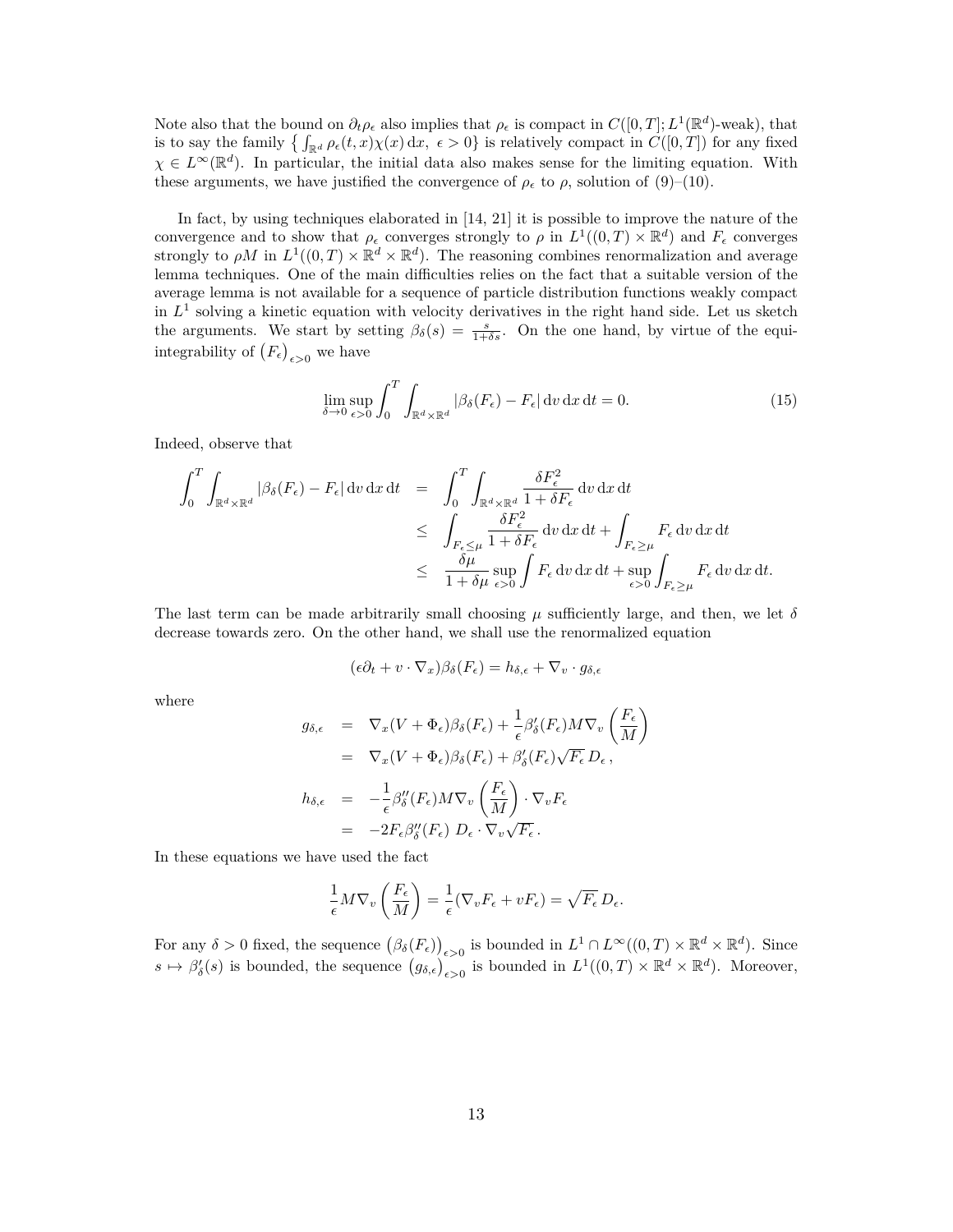using integration by parts one notices that

$$
\int_{(0,T)\times\mathbb{R}^d\times\mathbb{R}^d} |\nabla_v \sqrt{F_{\epsilon}}|^2 \, \mathrm{d}v \, \mathrm{d}x \, \mathrm{d}t \n= \frac{\epsilon^2}{4} \int_{(0,T)\times\mathbb{R}^d\times\mathbb{R}^d} |D_{\epsilon}|^2 \, \mathrm{d}v \, \mathrm{d}x \, \mathrm{d}t - \frac{1}{4} \int_{(0,T)\times\mathbb{R}^d\times\mathbb{R}^d} v^2 F_{\epsilon} \, \mathrm{d}v \, \mathrm{d}x \, \mathrm{d}t \n- \int_{(0,T)\times\mathbb{R}^d\times\mathbb{R}^d} v \sqrt{F_{\epsilon}} \cdot \nabla_v \sqrt{F_{\epsilon}} \, \mathrm{d}v \, \mathrm{d}x \, \mathrm{d}t \n\leq \frac{\epsilon^2}{4} \int_{(0,T)\times\mathbb{R}^d\times\mathbb{R}^d} |D_{\epsilon}|^2 \, \mathrm{d}v \, \mathrm{d}x \, \mathrm{d}t + \frac{d}{2} \int_{(0,T)\times\mathbb{R}^d\times\mathbb{R}^d} F_{\epsilon} \, \mathrm{d}v \, \mathrm{d}x \, \mathrm{d}t.
$$

Therefore  $\nabla_v \sqrt{F_{\epsilon}}$  is bounded in  $L^2((0,T) \times \mathbb{R}^d \times \mathbb{R}^d)$ , and, since  $s \mapsto s\beta_{\delta}''(s)$  is bounded, (with a bound depending on  $\delta$ ), the sequence  $(h_{\delta,\epsilon})_{\epsilon>0}$  is bounded in  $L^1((0,T)\times\mathbb{R}^d\times\mathbb{R}^d)$ . The average lemma then leads to the following compactness property

$$
\sup_{\epsilon>0}\int_{(0,T)\times\mathbb{R}^d}\Big|\int_{\mathbb{R}^d}\beta_\delta(F_\epsilon)(t,x+h,v)\zeta(v)\,\mathrm{d} v-\int_{\mathbb{R}^d}\beta_\delta(F_\epsilon)(t,x,v)\zeta(v)\,\mathrm{d} v\Big|\;\chi(t,x)\,\mathrm{d} x\,\mathrm{d} t\xrightarrow[|h|\to0]{}0,
$$

which holds for any  $0 < T < \infty$ ,  $\zeta \in C_c^{\infty}(\mathbb{R}^d)$  and nonnegative  $\chi \in C_c^{\infty}((0,\infty) \times \mathbb{R}^d)$ . We refer the reader to [12, Th. 3, Th. 6], [23, Th. 2] and [21, Appendix B]. Since the transport operator has an  $\epsilon$  in front of the time derivative, the average lemma provides a gain with respect to the space variable only. Using the fact that  $(V(x) + v^2)F_{\epsilon}$  is bounded in  $L^1$ , with  $V(x) \to \infty$  as  $|x| \to \infty$ , we can extend previous compactness property on the whole space and for any bounded test function, non necessarily compactly supported. Hence, by using (15), it holds that

$$
\sup_{\epsilon>0}\int_{(0,T)\times\mathbb{R}^d}\left|\rho_{\epsilon}(t,x+h)-\rho_{\epsilon}(t,x)\right|\mathrm{d} x\,\mathrm{d} t\xrightarrow[|h|\to 0]{} 0.
$$

We conclude to the strong convergence of sequence  $(\rho_{\epsilon})_{\epsilon>0}$  by combining this information and the fact that  $(\partial_t \rho_{\epsilon})_{\epsilon>0}$  is bounded in  $L^1([0,T]; W^{-1,1}(\mathbb{R}^d))$ , see Appendix B. The convergence of  $(F_{\epsilon})_{\epsilon>0}$  towards  $\rho M$  is proved by using the estimate on  $D_{\epsilon}$ , the logarithmic Sobolev inequality and the Cziszar-Kullback inequality. Indeed, it is now clear that  $\rho_{\epsilon}M$  tends to  $\rho M$  strongly in  $L^1((0,T) \times \mathbb{R}^d \times \mathbb{R}^d)$ . Therefore it remains to show that

$$
\lim_{\epsilon \to 0} \int_{(0,T) \times \mathbb{R}^d \times \mathbb{R}^d} |F_{\epsilon}(t,x,v) - \rho_{\epsilon}(t,x)M(v)| \, \mathrm{d}v \, \mathrm{d}x \, \mathrm{d}t = 0.
$$

The Csiszar-Kullback-Pinsker inequality [7], [17], implies that

$$
\left(\int_{\mathbb{R}^d\times\mathbb{R}^d}|F_{\epsilon}-\rho_{\epsilon}M|\,\mathrm{d} v\,\mathrm{d} x\right)^2\leq\frac{1}{2}\int_{\mathbb{R}^d\times\mathbb{R}^d}F_{\epsilon}\ln\left(\frac{F_{\epsilon}}{\rho_{\epsilon}M}\right)\mathrm{d} v\,\mathrm{d} x.
$$

By using the logarithmic Sobolev inequality, see e.g. [19, Theorem 8.14], the integrand of the right hand side is itself dominated as follows

$$
0 \leq \int_{\mathbb{R}^d} \left\{ \frac{F_{\epsilon}}{\rho_{\epsilon} M} \ln \left( \frac{F_{\epsilon}}{\rho_{\epsilon} M} \right) - \frac{F_{\epsilon}}{\rho_{\epsilon} M} + 1 \right\} \rho_{\epsilon} M \, \mathrm{d}v = \int_{\mathbb{R}^d \times \mathbb{R}^d} F_{\epsilon} \ln \left( \frac{F_{\epsilon}}{\rho_{\epsilon} M} \right) \mathrm{d}v
$$
  

$$
\leq 2 \int_{\mathbb{R}^d \times \mathbb{R}^d} \left| \nabla_v \sqrt{\frac{F_{\epsilon}}{M}} \right|^2 M \, \mathrm{d}v
$$
  

$$
\leq \frac{\epsilon^2}{2} \int_{\mathbb{R}^d \times \mathbb{R}^d} |D_{\epsilon}|^2 \, \mathrm{d}v.
$$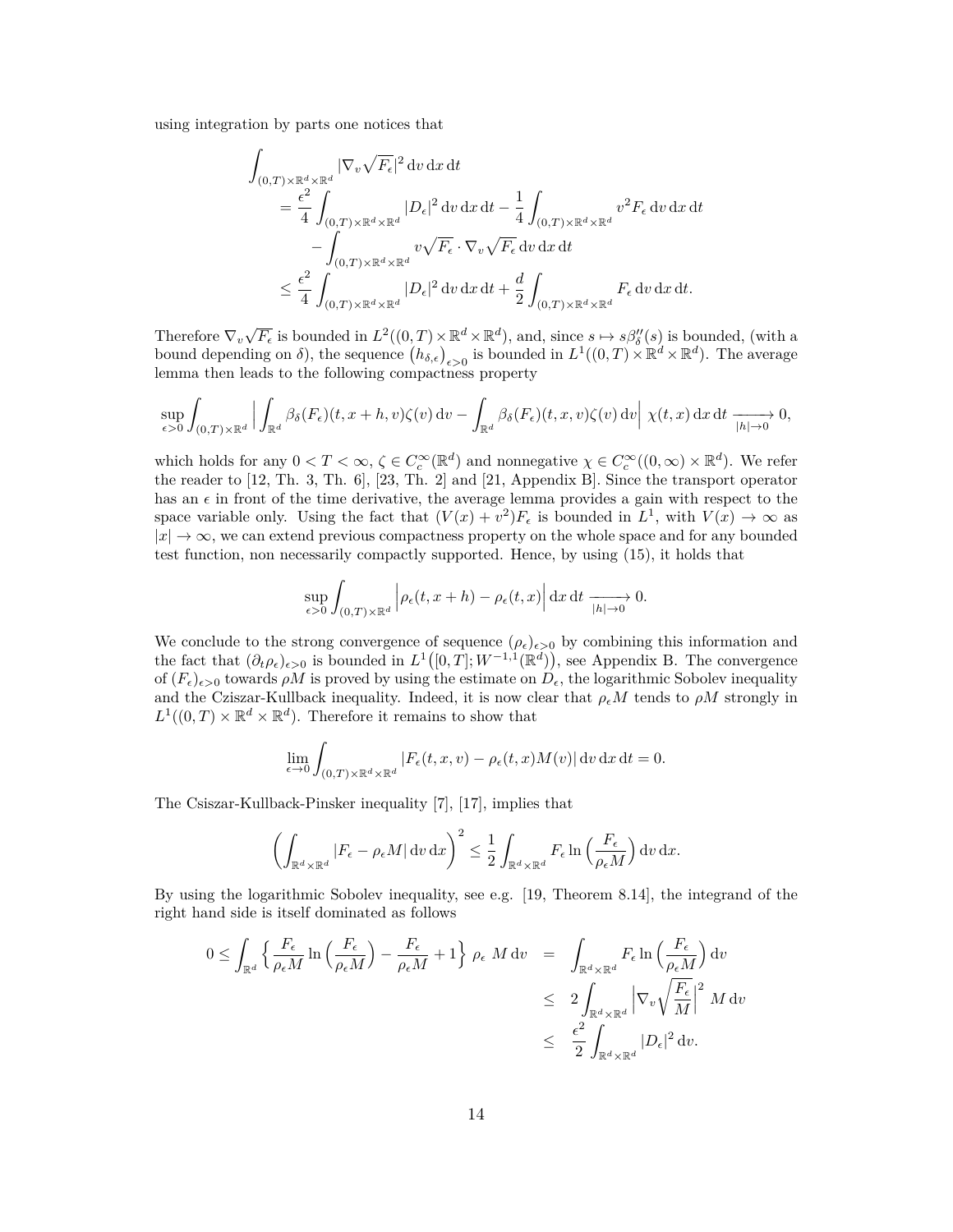Integrating with respect to space and time variable we conclude that

$$
\int_{(0,T)\times\mathbb{R}^d\times\mathbb{R}^d} |F_{\epsilon}-\rho_{\epsilon}M|\,\mathrm{d} v\,\mathrm{d} x\,\mathrm{d} t\leq \frac{\epsilon\sqrt{T}}{2}||D_{\epsilon}||_{L^2((0,T)\times\mathbb{R}^d\times\mathbb{R}^d)}.
$$

 $\blacksquare$ 

Since  $||D_{\epsilon}||_{L^2((0,T)\times\mathbb{R}^d\times\mathbb{R}^d)}$  is bounded uniformly with respect to  $\epsilon$ , it ends the proof.

#### **3.4 Proof of Corollary 3.3**

We start by rewriting (9) as follows

$$
\partial_t \rho - \nabla_x \cdot \left( \rho_{\text{eq}} \nabla_x \left( \frac{\rho}{\rho_{\text{eq}}} \right) \right) - \nabla_x \cdot \left( \rho \nabla_x (\Phi - \Phi_{\text{eq}}) \right) = 0.
$$

Furthermore, we observe that

$$
\int_{\mathbb{R}^d} \frac{|\rho - \rho_{\text{eq}}|^2}{\rho_{\text{eq}}} \, \mathrm{d}x = \int_{\mathbb{R}^d} \frac{\rho^2}{\rho_{\text{eq}}} \, \mathrm{d}x - 2 \int_{\mathbb{R}^d} \rho \, \mathrm{d}x + \int_{\mathbb{R}^d} \rho_{\text{eq}} \, \mathrm{d}x = \int_{\mathbb{R}^d} \frac{\rho^2}{\rho_{\text{eq}}} \, \mathrm{d}x - \mathfrak{m}.
$$

Therefore, it follows that

$$
\frac{1}{2} \frac{d}{dt} \int_{\mathbb{R}^d} \frac{|\rho - \rho_{\text{eq}}|^2}{\rho_{\text{eq}}} dx = \frac{1}{2} \frac{d}{dt} \int_{\mathbb{R}^d} \frac{\rho^2}{\rho_{\text{eq}}} dx
$$
  

$$
= - \int_{\mathbb{R}^d} \left| \nabla_x \left( \frac{\rho}{\rho_{\text{eq}}} \right) \right|^2 \rho_{\text{eq}} dx - \int_{\mathbb{R}^d} \rho \nabla_x (\Phi - \Phi_{\text{eq}}) \cdot \nabla_x \left( \frac{\rho}{\rho_{\text{eq}}} \right) dx.
$$

The last integral can be cast as

$$
\Lambda \int_{\mathbb{R}^d} \rho \nabla_x \Sigma * (\rho - \rho_{\text{eq}}) \cdot \nabla_x \left(\frac{\rho}{\rho_{\text{eq}}} \right) dx \n= \Lambda \int_{\mathbb{R}^d} \rho_{\text{eq}} \nabla_x \Sigma * (\rho - \rho_{\text{eq}}) \cdot \nabla_x \left(\frac{\rho}{\rho_{\text{eq}}} \right) dx + \Lambda \int_{\mathbb{R}^d} (\rho - \rho_{\text{eq}}) \nabla_x \Sigma * (\rho - \rho_{\text{eq}}) \cdot \nabla_x \left(\frac{\rho}{\rho_{\text{eq}}} \right) dx,
$$

where we denote by I and J the two terms of this splitting, respectively. We have, on the one hand,

$$
\begin{array}{lll} |I| & \leq & \Lambda \|\nabla_x \Sigma * (\rho - \rho_{\rm eq})\|_{L^\infty(\mathbb{R}^d)} \left(\int_{\mathbb{R}^d} \rho_{\rm eq} \, dx\right)^{1/2} \left(\int_{\mathbb{R}^d} \left|\nabla_x \left(\frac{\rho}{\rho_{\rm eq}}\right)\right|^2 \rho_{\rm eq} \, dx\right)^{1/2} \\ & \leq & \Lambda \|\nabla_x \Sigma\|_{L^\infty(\mathbb{R}^d)} \|\rho - \rho_{\rm eq}\|_{L^1(\mathbb{R}^d)} \sqrt{\mathfrak{m}} \left(\int_{\mathbb{R}^d} \left|\nabla_x \left(\frac{\rho}{\rho_{\rm eq}}\right)\right|^2 \rho_{\rm eq} \, dx\right)^{1/2} \\ & \leq & \Lambda \|\nabla_x \Sigma\|_{L^\infty(\mathbb{R}^d)} \mathfrak{m} \left(\int_{\mathbb{R}^d} \frac{|\rho - \rho_{\rm eq}|^2}{\rho_{\rm eq}} \, dx\right)^{1/2} \left(\int_{\mathbb{R}^d} \left|\nabla_x \left(\frac{\rho}{\rho_{\rm eq}}\right)\right|^2 \rho_{\rm eq} \, dx\right)^{1/2}, \end{array}
$$

and, on the other hand,

$$
|J| \leq 2\Lambda \|\nabla_x \Sigma\|_{L^\infty(\mathbb{R}^d)} \mathfrak{m}\left(\int_{\mathbb{R}^d} \frac{|\rho - \rho_{\rm eq}|^2}{\rho_{\rm eq}} dx\right)^{1/2} \left(\int_{\mathbb{R}^d} \left|\nabla_x \left(\frac{\rho}{\rho_{\rm eq}}\right)\right|^2 \rho_{\rm eq} dx\right)^{1/2},
$$

since  $\|\nabla_x \Sigma * (\rho - \rho_{\text{eq}})\|_{L^\infty(\mathbb{R}^d)} \le \|\nabla_x \Sigma\|_{L^\infty(\mathbb{R}^d)} \|\|\rho\|_{L^1(\mathbb{R}^d)} + \|\rho_{\text{eq}}\|_{L^1(\mathbb{R}^d)}).$  Thus, we arrive at the inequality

$$
\frac{1}{2} \frac{d}{dt} \int_{\mathbb{R}^d} \frac{|\rho - \rho_{\text{eq}}|^2}{\rho_{\text{eq}}} dx + \int_{\mathbb{R}^d} \left| \nabla_x \left( \frac{\rho}{\rho_{\text{eq}}} \right) \right|^2 \rho_{\text{eq}} dx \n\leq 3\Lambda \|\nabla_x \Sigma\|_{L^\infty(\mathbb{R}^d)} \mathfrak{m} \left( \int_{\mathbb{R}^d} \frac{|\rho - \rho_{\text{eq}}|^2}{\rho_{\text{eq}}} dx \right)^{1/2} \left( \int_{\mathbb{R}^d} \left| \nabla_x \left( \frac{\rho}{\rho_{\text{eq}}} \right) \right|^2 \rho_{\text{eq}} dx \right)^{1/2}.
$$

The final step relies on the following statement.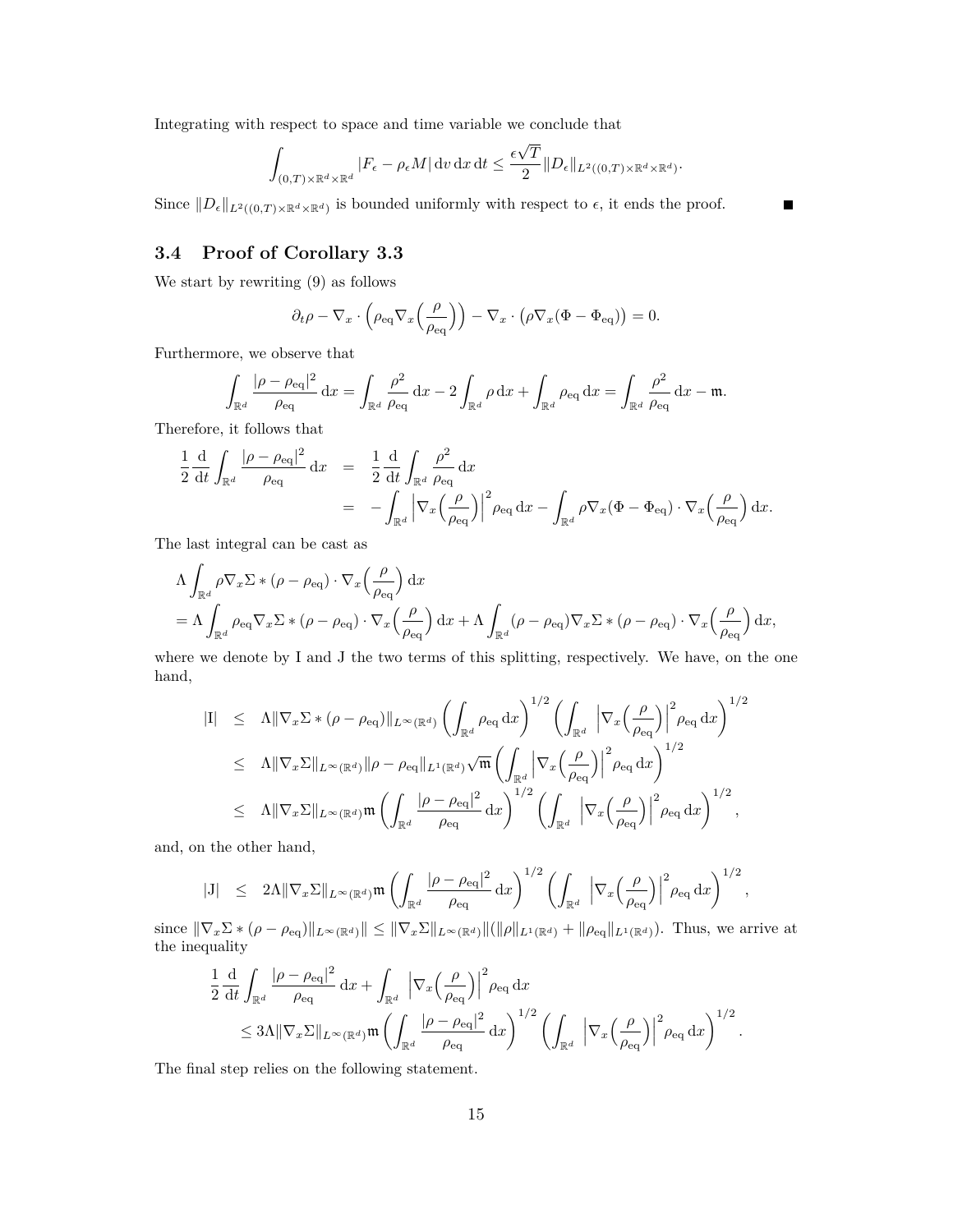**Lemma 3.6** *There exists a constant*  $\Omega > 0$  *such that* 

$$
\Omega \int_{\mathbb{R}^d} \left| g(x) - \int_{\mathbb{R}^d} g(y) \frac{\rho_{\text{eq}}(y)}{\mathfrak{m}} \, \text{d}y \right|^2 \, \frac{\rho_{\text{eq}}(x)}{\mathfrak{m}} \, \text{d}x \le \int_{\mathbb{R}^d} |\nabla_x g(x)|^2 \, \frac{\rho_{\text{eq}}(x)}{\mathfrak{m}} \, \text{d}x
$$

*holds.*

Indeed, owing to Lemma 3.6, we get

$$
\Omega \int_{\mathbb{R}^d} \frac{|\rho - \rho_{\text{eq}}|^2}{\rho_{\text{eq}}} \, dx \le \int_{\mathbb{R}^d} \left| \nabla_x \left( \frac{\rho}{\rho_{\text{eq}}} \right) \right|^2 \rho_{\text{eq}} \, dx.
$$

Let us denote  $\mathscr{A} = 6\Lambda \|\nabla_x \Sigma\|_{L^\infty(\mathbb{R}^d)}$ m. By using Cauchy-Schwarz and Young inequalities, for any  $0 < \nu < 2$ , we obtain

$$
\frac{\mathrm{d}}{\mathrm{d}t} \int_{\mathbb{R}^d} \frac{|\rho - \rho_{\text{eq}}|^2}{\rho_{\text{eq}}} \, \mathrm{d}x \n\le (-2+\nu) \int_{\mathbb{R}^d} \left| \nabla_x \left( \frac{\rho}{\rho_{\text{eq}}} \right) \right|^2 \rho_{\text{eq}} \, \mathrm{d}x + \frac{\mathscr{A}^2}{4\nu} \int_{\mathbb{R}^d} \frac{|\rho - \rho_{\text{eq}}|^2}{\rho_{\text{eq}}} \, \mathrm{d}x \n\le \left( (-2+\nu)\Omega + \frac{\mathscr{A}^2}{4\nu} \right) \int_{\mathbb{R}^d} \frac{|\rho - \rho_{\text{eq}}|^2}{\rho_{\text{eq}}} \, \mathrm{d}x.
$$

Optimizing with respect to  $\nu$  yields  $\nu = \frac{d\omega}{2\pi}$  $\frac{\mathscr{A}}{2\sqrt{\Omega}}$  and

$$
\frac{\mathrm{d}}{\mathrm{d}t} \int_{\mathbb{R}^d} \frac{|\rho - \rho_{\text{eq}}|^2}{\rho_{\text{eq}}} \, \mathrm{d}x \le \left( -2 + \frac{\mathscr{A}\sqrt{\Omega}}{2} \right) \int_{\mathbb{R}^d} \frac{|\rho - \rho_{\text{eq}}|^2}{\rho_{\text{eq}}} \, \mathrm{d}x.
$$

Therefore, we conclude  $\rho$  converges to  $\rho_{eq}$  with exponential rate  $\kappa = 2\Omega - \frac{\mathscr{A}\sqrt{\Omega}}{2}$  provided the smallness condition  $\mathscr{A} \leq 4$ √  $\Omega$  is fulfilled. It finishes the proof of Corollary 3.3, up to the justification of Lemma 3.6.

**Proof of Lemma 3.6.** Lemma 3.6 is an extension of  $(12)$  for the state  $\rho_{eq}$ , which is seen as a perturbation of  $\frac{m}{\overline{\mu}}e^{-V}$ . Since  $\Lambda \Sigma * \rho_{\text{eq}} \geq 0$ , we can write

$$
\int_{\mathbb{R}^d} |\nabla_x g|^2 \rho_{\text{eq}} \, dx = \frac{1}{Z_{\text{eq}}} \int_{\mathbb{R}^d} |\nabla_x g|^2 e^{-V + \Lambda \Sigma * \rho_{\text{eq}}} dx
$$
\n
$$
\geq \frac{1}{Z_{\text{eq}}} \int_{\mathbb{R}^d} |\nabla_x g|^2 e^{-V} \, dx
$$
\n
$$
\geq \frac{C}{Z_{\text{eq}}} \int_{\mathbb{R}^d} |g(x) - \int_{\mathbb{R}^d} g(y) \frac{e^{-V(y)}}{\bar{\mu}} \, dy \Big|^2 e^{-V(x)} \, dx,
$$

by using (12). Next,  $\Lambda \Sigma * \rho_{eq} \leq \Lambda \|\Sigma * \rho_{eq}\|_{L^{\infty}(\mathbb{R}^d)} \leq \Lambda \|\Sigma\|_{L^{\infty}(\mathbb{R}^d)}$  m implies

$$
\int_{\mathbb{R}^d} |\nabla_x g|^2 \rho_{\text{eq}} \, dx \geq \frac{C}{Z_{\text{eq}} e^{\Lambda ||\Sigma * \rho_{\text{eq}}||_{L^{\infty}(\mathbb{R}^d)}}} \int_{\mathbb{R}^d} \left| g(x) - \int_{\mathbb{R}^d} g(y) \frac{e^{-V(y)}}{\bar{\mu}} \, dy \right|^2 e^{-V(x) + \Lambda \Sigma * \rho_{\text{eq}}(x)} \, dx
$$
\n
$$
\geq \Omega \int_{\mathbb{R}^d} \left| g(x) - \int_{\mathbb{R}^d} g(y) \frac{e^{-V(y)}}{\bar{\mu}} \, dy \right|^2 \rho_{\text{eq}}(x) \, dx
$$

with  $\Omega = Ce^{-\Lambda m \|\Sigma\|_{L^{\infty}(\mathbb{R}^d)}}$ . However,  $\frac{\rho_{\text{eq}}(x)}{m} dx$  is a probability measure and we can check that, for any probability measure  $d\mu$ , the function  $X \mapsto \int_{\mathbb{R}^d} |g(x) - X|^2 d\mu(x)$  reaches its minimum for  $X = \int_{\mathbb{R}^d} g(x) d\mu(x)$ . We conclude that

$$
\int_{\mathbb{R}^d} |\nabla_x g|^2 \rho_{\text{eq}} \, dx \ge \Omega \int_{\mathbb{R}^d} \left| g(x) - \int_{\mathbb{R}^d} g(y) \rho_{\text{eq}}(y) \, dy \right|^2 \rho_{\text{eq}}(x) \, dx
$$

holds.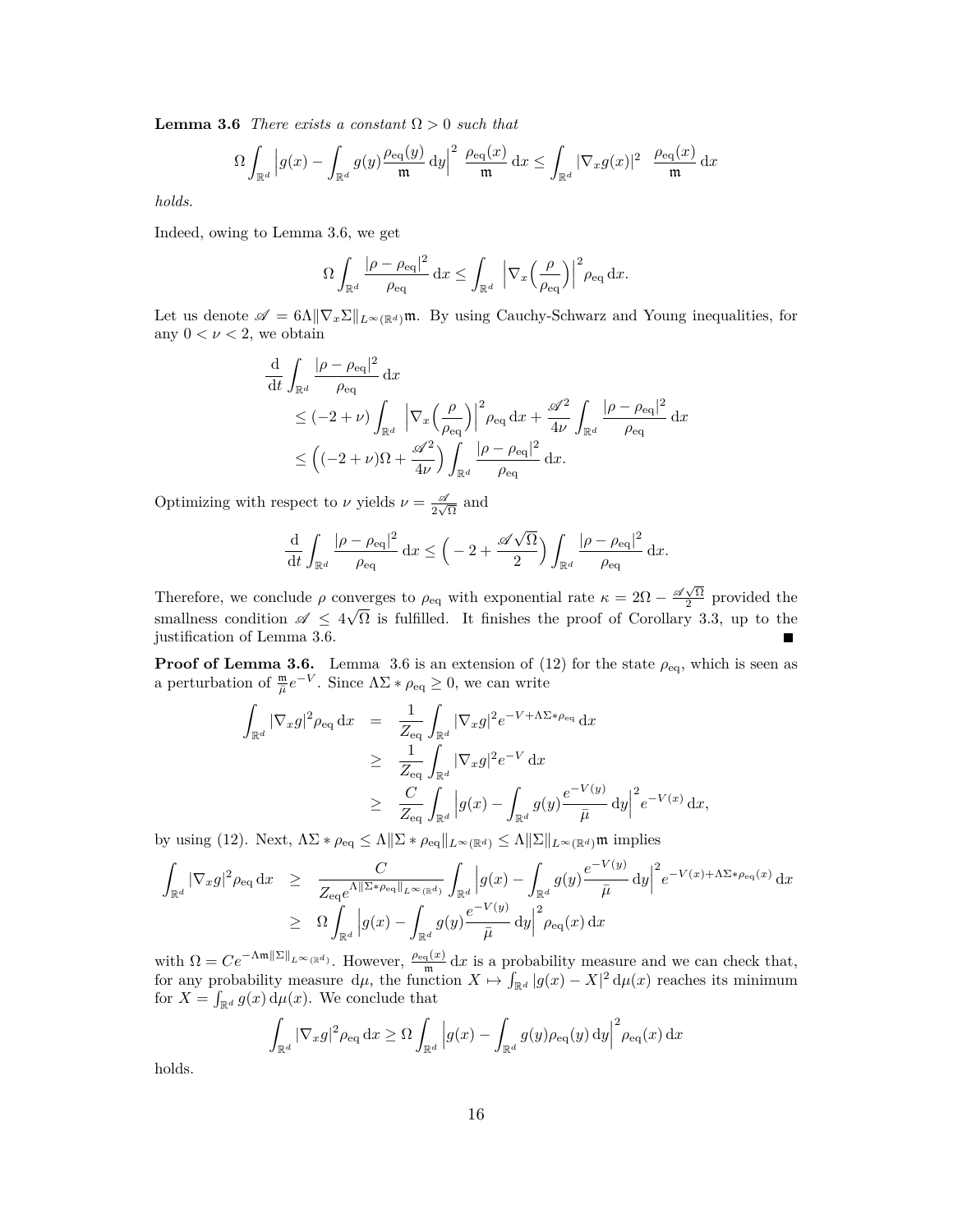√ We point out the fact that  $\Omega$  depends on  $\Lambda$ ,  $\Sigma$  and  $\mathfrak{m}$ , and the condition  $\mathscr{A} \leq 4$ Ω met above still can be interpreted as a smallness condition for the product  $\Lambda \|\Sigma\|_{W^{1,\infty}(\mathbb{R}^d)} \mathfrak{m}$ , since  $X \mapsto Xe^X$ tends to 0 as  $X \to 0$ . П

## **4 Asymptotic trend to equilibrium**

We restrict the discussion to the case where, given the total mass  $m$ , the equilibrium  $\mathcal{M}_{eq}$  is uniquely defined. We rewrite the problem by considering fluctuation

$$
F = \mathcal{M}_{eq} + f, \qquad \Phi = \Phi_{eq} + \phi, \qquad \Psi = \Psi_{eq} + \psi
$$
  
need on that a. (a)  $(2\pi)^{d/2}Z[\Phi_{eq}]_{q} = V(x) - \Phi_{eq}(x)$  are

where we remind the reader that  $\rho_{eq}(x) = (2\pi)^{d/2} Z[\Phi_{eq}]e^{-V(x) - \Phi_{eq}(x)}$ , and

$$
\Psi_{\text{eq}}(x,z) = -\frac{1}{c^2} \Upsilon(z) \sigma_1 * \rho_{\text{eq}}(x), \quad \text{with } -c^2 \Delta_z \Upsilon = \sigma_2.
$$

We define the operator

$$
T_{\text{eq}} = v \cdot \nabla_x - \nabla_x (\Phi_{\text{eq}} + V) \cdot \nabla_v.
$$

We obtain the coupled system for the fluctuations

$$
(\partial_t + T_{\text{eq}} - L)f = \nabla_x \phi \cdot \nabla_v \mathcal{M}_{\text{eq}} + \nabla_x \phi \cdot \nabla_v f,
$$
  
\n
$$
(\partial_{tt}^2 - c^2 \Delta_z) \psi(t, x, z) = -\sigma_2(z) \int_{\mathbb{R}^d} \sigma_1(x - y) \varrho(t, y) \, dy,
$$
  
\n
$$
\phi(t, x) = \int_{\mathbb{R}^n \times \mathbb{R}^d} \sigma_1(x - y) \sigma_2(z) \psi(t, y, z) \, dz \, dy
$$
\n(16)

where  $\varrho(t,x) = \int_{\mathbb{R}^d} f(t,x,v) dv$ . The problem is complemented with initial conditions

$$
f\Big|_{t=0} = f_0 = F_0 - \mathcal{M}_{\text{eq}}, \qquad (\psi, \partial_t \psi)\Big|_{t=0} = (\psi_0, \psi_1).
$$

Note that from the definition we have

$$
\|\varrho(t,\cdot)\|_{L^1(\mathbb{R}^d)} \le \|f(t,\cdot)\|_{L^1(\mathbb{R}^d \times \mathbb{R}^d)} \le 2\,\mathfrak{m}, \qquad \int_{\mathbb{R}^d \times \mathbb{R}^d} f(t,x,v) \, \mathrm{d}v \, \mathrm{d}x = 0.
$$

A crucial role is played by the entropy dissipation, which casts as follows

$$
\frac{1}{2} \frac{d}{dt} \int_{\mathbb{R}^d \times \mathbb{R}^d} \frac{f^2}{\mathcal{M}_{\text{eq}}} dv \, dx = -\gamma \int_{\mathbb{R}^d \times \mathbb{R}^d} \mathcal{M}_{\text{eq}} \left| \nabla_v \frac{f}{\mathcal{M}_{\text{eq}}} \right|^2 dv \, dx \n- \int_{\mathbb{R}^d \times \mathbb{R}^d} vf \cdot \nabla_x \phi dv \, dx - \int_{\mathbb{R}^d \times \mathbb{R}^d} \nabla_x \phi f \cdot \nabla_v \frac{f}{\mathcal{M}_{\text{eq}}} dv \, dx.
$$

Let us now introduce the following useful notation and observations:

- For  $f \in L^1(\mathbb{R}^d)$ , let  $\langle f \rangle \stackrel{\text{def}}{=} \int_{\mathbb{R}^d} f \, \mathrm{d}v$ ,
- and  $Pf(v) \stackrel{\text{def}}{=} \langle f \rangle M(v)$  stands for the projection onto Ker(*L*).
- **•** Entropy dissipation makes  $L^2(\mathbb{R}^d \times \mathbb{R}^d; \frac{dv \, dx}{\mathcal{M}_{eq}(x,v)})$  a suitable functional space, and we denote  $(\cdot|\cdot)$  its inner product.
- Since we work with fluctuation we consider the closed subspace

$$
H = \left\{ f \in L^2\Big(\mathbb{R}^d \times \mathbb{R}^d; \frac{\mathrm{d}v \, \mathrm{d}x}{\mathcal{M}_{\text{eq}}(x,v)} \Big), \int_{\mathbb{R}^d \times \mathbb{R}^d} f \, \mathrm{d}v \, \mathrm{d}x = (f | \mathcal{M}_{\text{eq}}) = 0 \right\}
$$

endowed with the norm  $||f||_H = \sqrt{(f|f)}$ .

• We also remark that

$$
T_{\text{eq}}^* = -T_{\text{eq}}, \qquad P^* = P, \qquad PT_{\text{eq}}P = 0. \tag{17}
$$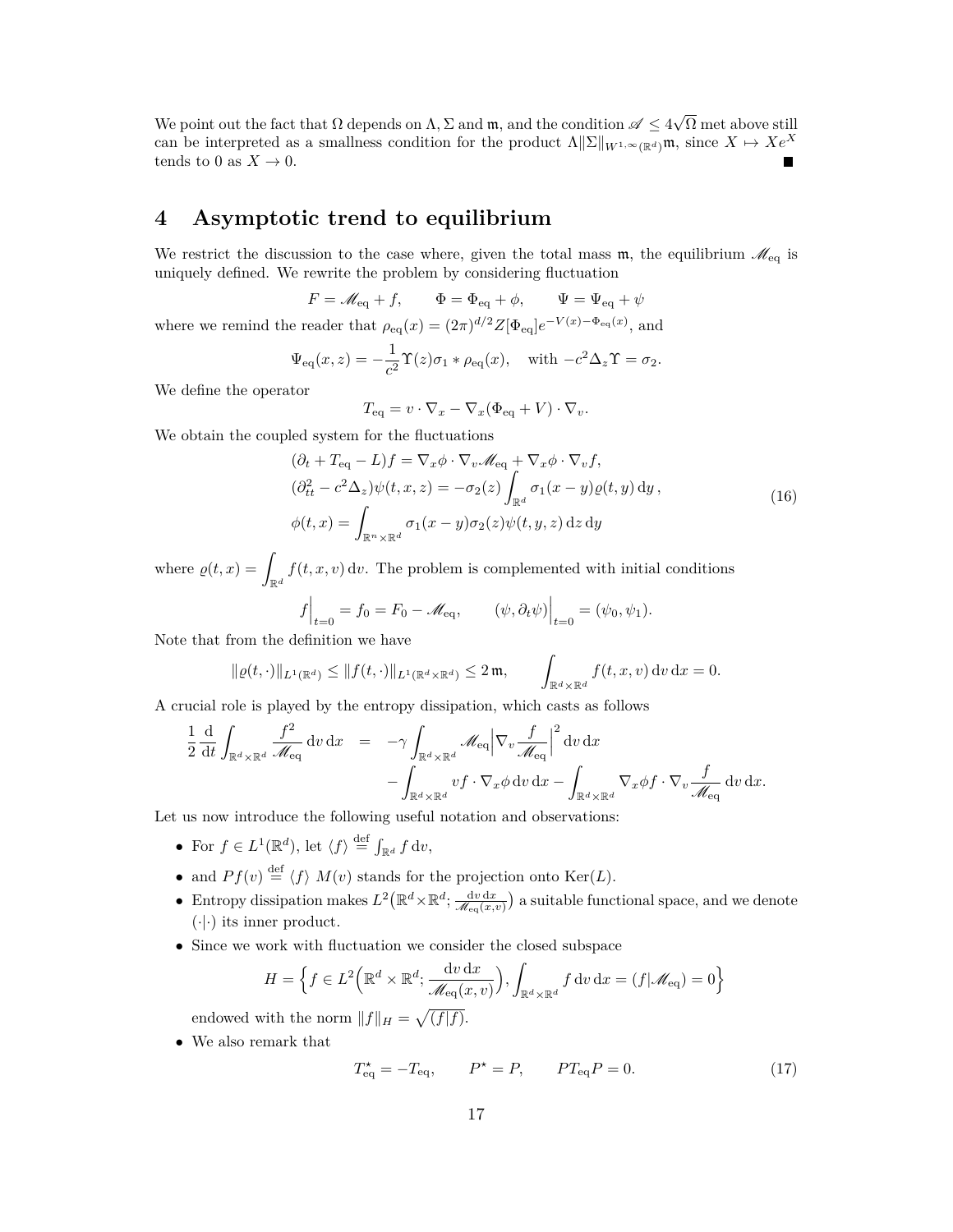The last equality in (17) comes from the fact that  $\langle vM \rangle = 0$  after noticing that

$$
T_{\text{eq}}Pf(x,v) = vM(v) \cdot (\nabla_x \langle f \rangle(x) + \langle f \rangle(x)(\Phi_{\text{eq}} + V)(x)).
$$

The idea of the proof of Theorem 2.3 consists in constructing a new functional  $\mathscr H$  such that  $\mathscr{H} \simeq ||f||_H^2$  and identifying some number  $\theta > 0$  with  $\frac{d}{dt}\mathscr{H} \leq -\theta\mathscr{H}$ . Such an inequality can be obtained in the linear framework, see [13]; in our case, however, the inequality will contain remainder terms that can be controlled by assuming *c* sufficiently large. The new functional is constructed by involving a certain operator *A* that combines appropriately the projection *P* and the transport operator *T*eq.

**Lemma 4.1 ([13])** Define the operator  $A \stackrel{\text{def}}{=} (1 + (T_{eq}P)^*(T_{eq}P))^{-1}(T_{eq}P)^*$ . Then, we have

- Ran( $A$ ) ⊂ Ran( $P$ ) ⊂ Ker( $L$ )*, so that*  $LA = 0$  *and*  $PA = A$ *.*
- $\bullet$   $||Af||_H \leq \frac{1}{2}||(1-P)f||_H$  and  $||T_{eq}Af||_H \leq ||(1-P)f||_H$ .

**Proof.** For the sake of completeness we collect the arguments from [13]. Owing to (17), we can rewrite

$$
A = -(I - PT_{\text{eq}}^2 P)^{-1} PT_{\text{eq}}.
$$

Let us denote  $Af = g$ , thus,

$$
g - PT_{\text{eq}}^2 P g = -PT_{\text{eq}} f \tag{18}
$$

П

which can be cast as  $g = P(T_{eq}^2 P g - T_{eq} f)$ . It proves  $g \in \text{Ran}(P)$ , and thus  $LA = 0$ . Furthermore, by using (17), we get

$$
||g||_H^2 + ||T_{\text{eq}}Pg||_H^2 = (g - PT_{\text{eq}}^2Pg|g) = -(PT_{\text{eq}}f|g)
$$
  
\n
$$
= (f|T_{\text{eq}}Pg) = ((1 - P)f|T_{\text{eq}}Pg) + (Pf|T_{\text{eq}}Pg)
$$
  
\n
$$
= ((1 - P)f|T_{\text{eq}}Pg) + 0 \le ||(1 - P)f||_H ||T_{\text{eq}}Pg||_H
$$
  
\n
$$
\le \frac{1}{2\alpha^2} ||(1 - P)f||_H^2 + \frac{\alpha^2}{2} ||T_{\text{eq}}Pg||_H^2.
$$

It yields (by successively taking  $\alpha =$ 2 and  $\alpha = 1$ )

$$
||Af||_H = ||g||_H \le \frac{1}{2} ||(1 - P)f||_H,
$$
  

$$
||T_{eq}Af||_H = ||T_{eq}PAf||_H = ||T_{eq}Pg||_H \le ||(1 - P)f||_H.
$$

In contrast to [13], here we are dealing with a nonlinear problem. In order to handle the nonlinear terms involving fluctuations additional estimates on the adjoint operator *A?* will be needed. In what follows, we will frequently use the following simple fact: let  $x \mapsto U(x)$  be a field depending only on the space variable, then

$$
\int_{\mathbb{R}^d \times \mathbb{R}^d} |v M(v) \cdot U(x)|^2 \frac{dv dx}{\mathscr{M}_{eq}(x,v)} = \int_{\mathbb{R}^d} \underbrace{\left(\int_{\mathbb{R}^d} v \otimes v M(v) dv\right)}_{= \mathbb{I}} U(x) \cdot U(x) \frac{dx}{\rho_{eq}(x)}
$$
\n
$$
= \int_{\mathbb{R}^d} \frac{|U(x)|^2}{\rho_{eq}(x)} dx.
$$

**Lemma 4.2** *The following estimates hold for the adjoint operator*

$$
\|\nabla_v A^* f\|_H \le \sqrt{\frac{d+1}{2}} \|f\|_H \,, \text{ and } \|v A^* f\|_H \le \sqrt{\frac{d+2}{2}} \|f\|_H.
$$

**Proof.** We have  $A^* = T_{eq}P(I - PT_{eq}^2P)^{-1}$ . Let  $g = (I - PT_{eq}^2P)^{-1}f$ , so that  $A^*f = T_{eq}Pg$ . We already know that

$$
\frac{1}{2}||g||_H^2 + ||T_{\text{eq}}Pg||_H^2 \le \frac{1}{2}||f||_H^2
$$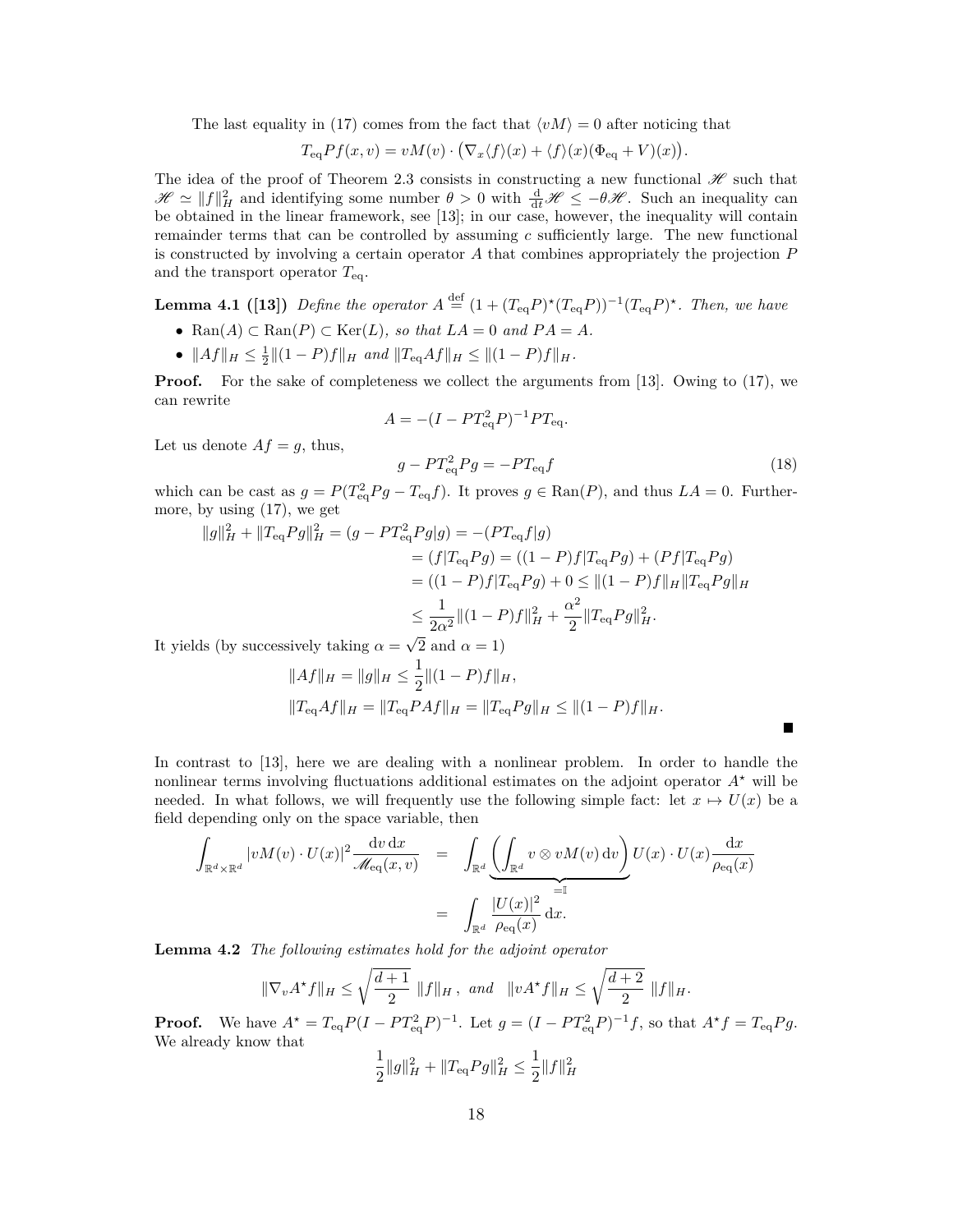holds since taking the inner product of  $(I - PT_{eq}^2P)g = f$  with *g* yields  $||g||_H^2 + ||T_{eq}Pg||_H^2 =$  $(f|g) \leq \frac{1}{2}(\|f\|_H^2 + \|g\|_H^2)$ . Next, we compute

$$
T_{\text{eq}}Pg(x,v) = T_{\text{eq}}(M(v)\langle g\rangle(x)) = vM(v) \cdot U(x),
$$

with 
$$
U(x) = \nabla_x \langle g \rangle(x) + \nabla_x (\Phi_{\text{eq}} + V) \langle g \rangle(x)
$$
.

On the one hand, we observe that

$$
\int_{\mathbb{R}^d} \frac{|\langle g \rangle(x)|^2}{\rho_{\text{eq}}(x)} dx \leq \int_{\mathbb{R}^d} \left( \int_{\mathbb{R}^d} \frac{|g(x,v)|^2}{M(v)} dv \right) \left( \int_{\mathbb{R}^d} M(v) dv \right) \frac{dx}{\rho_{\text{eq}}(x)} \leq \int_{\mathbb{R}^d \times \mathbb{R}^d} \frac{|g(x,v)|^2}{\mathcal{M}_{\text{eq}}(x,v)} dv dx = ||g||_H^2 \leq ||f||_H^2.
$$

On the other hand, since  $\int_{\mathbb{R}^d} v \otimes v M(v) dv = \mathbb{I}$ , it follows that

$$
||A^{\star}f||_{H}^{2} = ||T_{\text{eq}}Pg||_{H}^{2} = \int_{\mathbb{R}^{d} \times \mathbb{R}^{d}} M^{2}(v)|v \cdot U(x)|^{2} \frac{dv dx}{\mathcal{M}_{\text{eq}}(x,v)}
$$
  

$$
= \int_{\mathbb{R}^{d}} \left( \int_{\mathbb{R}^{d}} v \otimes v M(v) dv \right) U(x) \cdot U(x) \frac{dx}{\rho_{\text{eq}}(x)}
$$
  

$$
= \int_{\mathbb{R}^{d}} \frac{|U(x)|^{2}}{\rho_{\text{eq}}(x)} dx \leq \frac{1}{2} ||f||_{H}^{2}.
$$

Now, we turn to the velocity derivative

$$
\nabla_v A^* f(x, v) = \nabla_v (T_{eq} P g)(x, v) = T_{eq} (\nabla_v P g)(x, v) + \nabla_x P g(x, v)
$$
  
\n
$$
= T_{eq} (-v M(v) \langle g \rangle(x)) + \nabla_x (M(v) \langle g \rangle(x))
$$
  
\n
$$
= (\mathbb{I} - v \otimes v) M(v) (\nabla_x \langle g \rangle(x) + \nabla_x (\Phi_{eq} + V) \langle g \rangle(x))
$$
  
\n
$$
= (\mathbb{I} - v \otimes v) M(v) U(x).
$$

We are thus led to evaluate

$$
\int_{\mathbb{R}^d \times \mathbb{R}^d} (\mathbb{I} - v \otimes v) M(v) U(x) \cdot (\mathbb{I} - v \otimes v) M(v) U(x) \frac{dv dx}{(2\pi)^{d/2} Z_{eq} \mathcal{M}_{eq}(x, v)}
$$
\n
$$
= \int_{\mathbb{R}^d} \underbrace{\left( \int_{\mathbb{R}^d} (\mathbb{I} - v \otimes v)^2 M(v) dv \right)}_{= (d+1) \mathbb{I}} U(x) \cdot U(x) \frac{dx}{\rho_{eq}(x)}
$$
\n
$$
= (d+1) \int_{\mathbb{R}^d} |U(x)|^2 \frac{dx}{\rho_{eq}(x)}.
$$
\nIn that

We conclude that

$$
\|\nabla_v A^* f\|_H^2 = (d+1) \|T_{\text{eq}} P g\|_H^2 \le \frac{d+1}{2} \|f\|_H^2.
$$

Finally, we also note that

$$
||vA^*f||_H^2 = ||vT_{eq}Pg||_H^2 = \int_{\mathbb{R}^d \times \mathbb{R}^d} |vM(v)(v \cdot U(x))|^2 \frac{dv dx}{\mathcal{M}_{eq}(x,v)}
$$
  
\n
$$
= \int_{\mathbb{R}^d \times \mathbb{R}^d} |v \otimes v M(v)U(x)|^2 \frac{dv dx}{\mathcal{M}_{eq}(x,v)}
$$
  
\n
$$
= \int_{\mathbb{R}^d} \underbrace{\left(\int_{\mathbb{R}^d} (v \otimes v)^2 M(v) dv\right)}_{=(d+2)\mathbb{I}} U(x) \cdot U(x)
$$
  
\n
$$
= (d+2) \int_{\mathbb{R}^d} \frac{|U(x)|^2}{\rho_{eq}(x)} dx = (d+2)||T_{eq}Pg||_H^2 \le \frac{d+2}{2} ||f||_H^2.
$$

 $\blacksquare$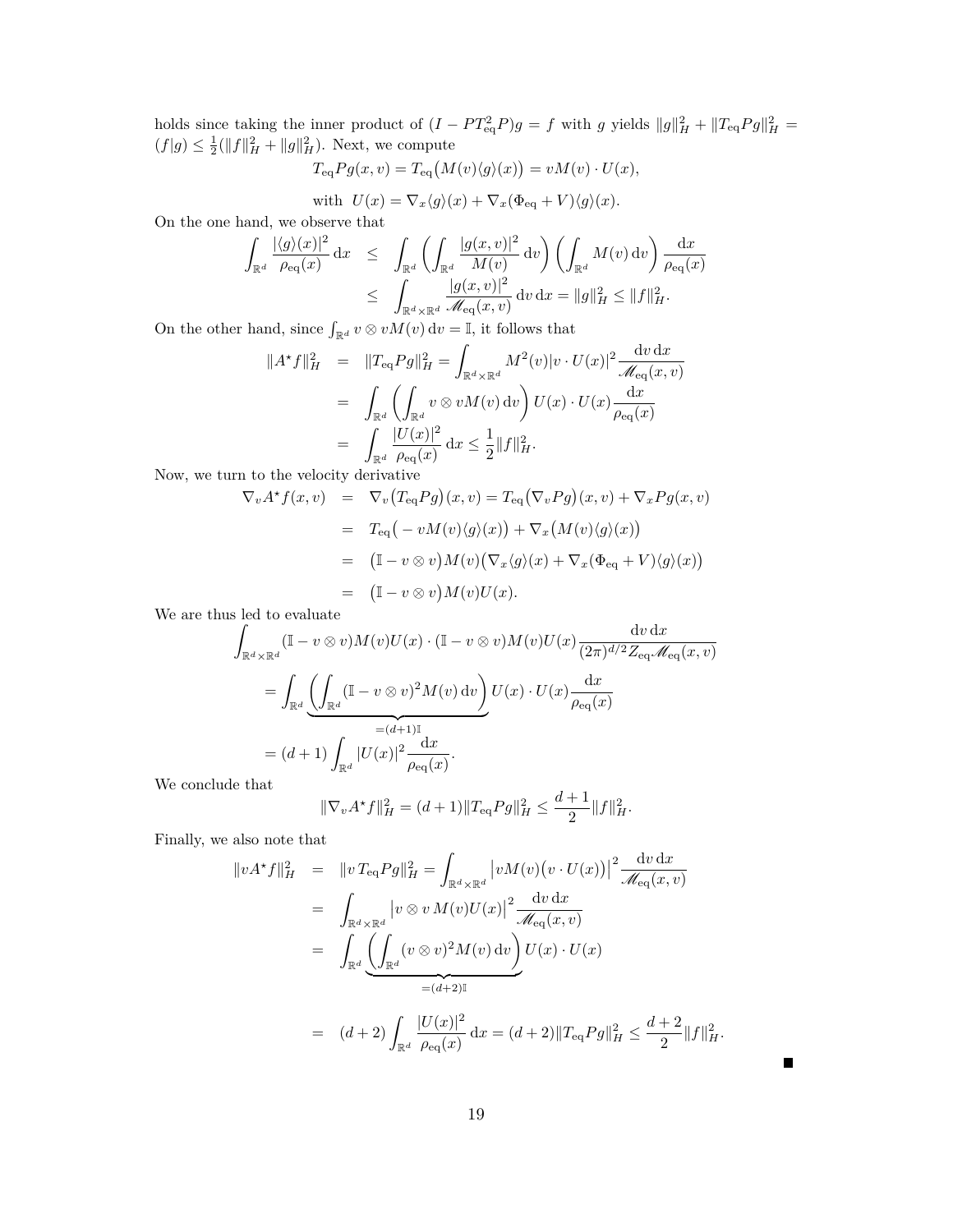Let  $0 < \eta < 1$  a suitable parameter to be determined in the sequel and define

$$
\mathscr{H} \stackrel{\text{def}}{=} \frac{1}{2} ||f||_H^2 + \eta(Af|f).
$$

By using Lemma 4.1, we note that

$$
\frac{1}{2}(1-\eta)\|f\|_{H}^{2} \le \mathcal{H} = \frac{1}{2}\|f\|_{H}^{2} + \eta(Af|f) \le \frac{1}{2}(1+\eta)\|f\|_{H}^{2}.
$$
\n(19)

Furthermore, recall that  $(Af|Lf) = (LAf|f) = 0$  and  $(Af|T_{eq}f) = (T_{eq}Af|f)$  since  $T_{eq} \mathscr{M}_{eq} = 0$ . Thus, using the equation for the fluctuation (16) and the fact that time derivative commutes with the operator *A* we can compute

$$
\frac{\mathrm{d}}{\mathrm{d}t}(Af|f) = -(AT_{\text{eq}}f|f) + (ALf|f) + (T_{\text{eq}}Af|f) \n+ (A[\nabla_x \phi \cdot \nabla_v(\mathcal{M}_{\text{eq}} + f)]]f) + (Af|\nabla_x \phi \cdot \nabla_v(\mathcal{M}_{\text{eq}} + f)).
$$

Thus, we are lead to estimate the four terms in the right hand side of the relation

$$
\frac{\mathrm{d}}{\mathrm{d}t}\mathcal{H} = \mathrm{I} + \mathrm{II} + \mathrm{III} + \mathrm{IV}
$$
\n(20)

with

I = 
$$
(Lf|f) - \eta(AT_{eq}Pf|f) = (Lf|f) - \eta(AT_{eq}Pf|Pf),
$$
  
\nII =  $-\eta(AT_{eq}(1-P)f|f) + \eta(ALf|f) + \eta(T_{eq}Af|f),$   
\nIII =  $+\eta(A[\nabla_x \phi \cdot \nabla_v f]|f) + \eta(Af|\nabla_x \phi \cdot \nabla_v f),$   
\nIV =  $-\int_{\mathbb{R}^d \times \mathbb{R}^d} vf \cdot \nabla_x \phi dv dx - \int_{\mathbb{R}^d \times \mathbb{R}^d} \nabla_x \phi f \cdot \nabla_v \frac{f}{\mathcal{M}_{eq}} dv dx$   
\n $+\eta(A[\nabla_x \phi \cdot \nabla_v \mathcal{M}_{eq}][f) + \eta(A[\nabla_x \phi \cdot \nabla_v \mathcal{M}_{eq}].$ 

In the right hand side of (20), the terms I and II already appear in the linear analysis of [13]. They are handled using the same arguments as those given in this reference.

The cornerstone of the proof consists in observing that  $(Lf|f) - \eta (AT_{eq}Pf|Pf)$  is the dissipative contribution, owing to Poincaré's inequalities. Indeed, on the one hand, there exists Ξ *>* 0 such that

$$
\Xi \int_{\mathbb{R}^d} \frac{|f(v) - \langle f \rangle M(v)|^2}{M(v)} \, \mathrm{d}v \le \int_{\mathbb{R}^d} \left| \nabla_v \left( \frac{f(v)}{M(v)} \right) \right|^2 \, M(v) \, \mathrm{d}v,
$$

see e.g. [2, Cor. 2.18]. We deduce that

$$
\mathbb{E}||f - Pf||_{H}^{2} \le -(Lf|f). \tag{21}
$$

On the other hand, by assumption on the external potential V, there exists  $\Xi' > 0$  such that the following Poincaré's inequality holds

$$
\Xi' \int_{\mathbb{R}^d \times \mathbb{R}^d} \frac{|Pf(x,v)|^2}{\mathcal{M}_{\text{eq}}(x,v)} \, dv \, dx \le \int_{\mathbb{R}^d \times \mathbb{R}^d} \frac{|T_{\text{eq}} Pf(x,v)|^2}{\mathcal{M}_{\text{eq}}(x,v)} \, dv \, dx. \tag{22}
$$

To see this, note that the left hand side in inequality (22) recasts as

$$
\Xi' \int_{\mathbb{R}^d \times \mathbb{R}^d} \frac{M^2(v)|\langle f \rangle(x)|^2}{M(v)\rho_{\text{eq}}(x)} \, \mathrm{d}v \, \mathrm{d}x = \Xi' \int_{\mathbb{R}^d} \frac{|\langle f \rangle(x)|^2}{\rho_{\text{eq}}(x)} \, \mathrm{d}x.
$$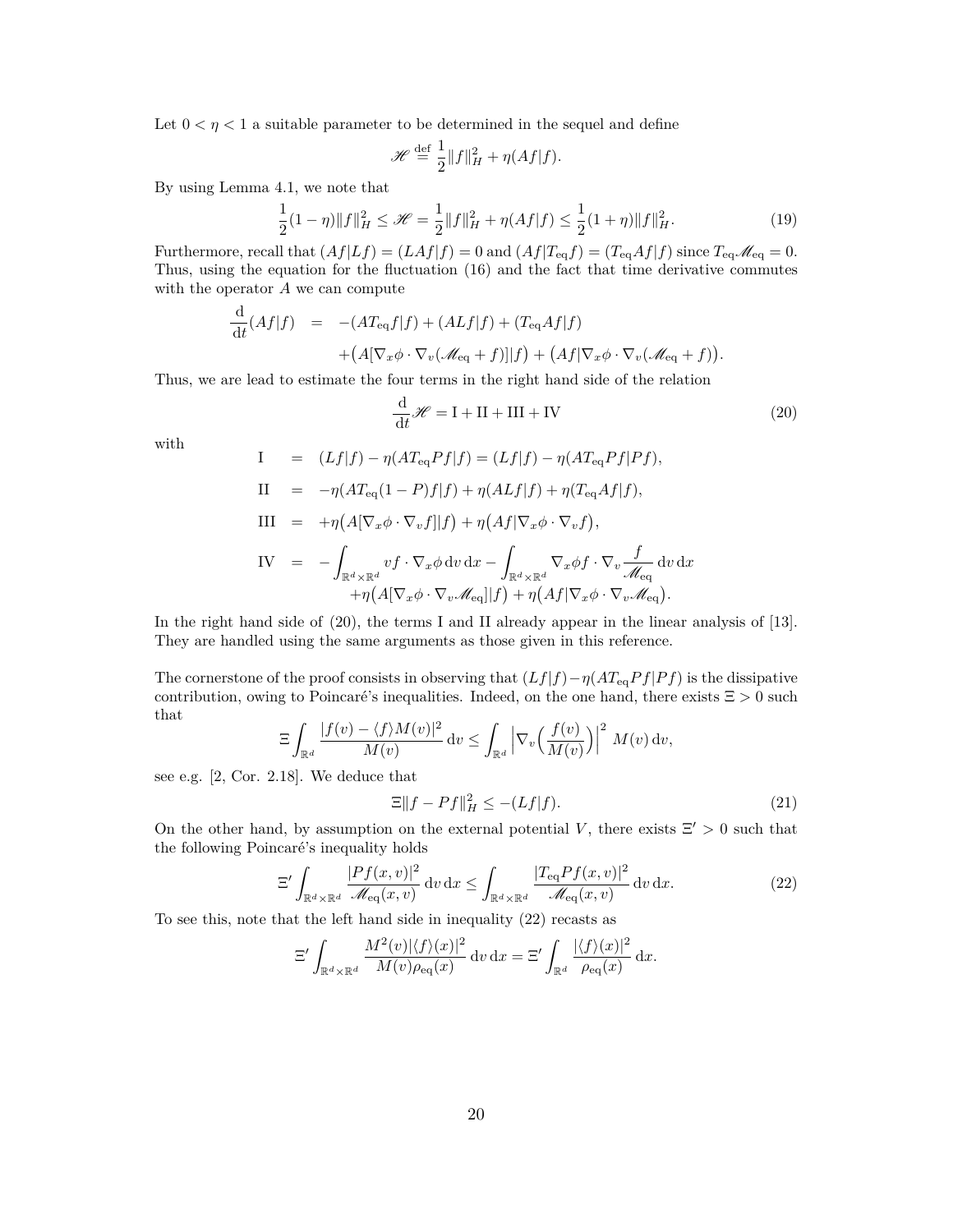For the right hand side in (22), we observe that

$$
\int_{\mathbb{R}^d} \left| T_{\mathbf{eq}} P f(x, v) \right|^2 \frac{dv}{M(v)} = \int_{\mathbb{R}^d} \left| (v M(v) \cdot (\nabla_x \langle f \rangle(x) + \langle f \rangle \nabla_x \Phi_{\mathbf{eq}}(x)) \right|^2 \frac{dv}{M(v)}
$$
\n
$$
= \int_{\mathbb{R}^d} v \otimes v M(v) dv \left( \nabla_x \langle f \rangle(x) + \langle f \rangle \nabla_x (\Phi_{\mathbf{eq}} + V)(x) \right) \cdot \left( \nabla_x \langle f \rangle(x) + \langle f \rangle \nabla_x (\Phi_{\mathbf{eq}} + V)(x) \right)
$$
\n
$$
= |\nabla_x \langle f \rangle(x) + \langle f \rangle \nabla_x (\Phi_{\mathbf{eq}} + V)(x)|^2.
$$

Then, the Poincaré inequality (22) writes as

$$
\Xi' \int_{\mathbb{R}^d} \frac{|\langle f \rangle(x)|^2}{\rho_{\text{eq}}(x)} dx \le \int_{\mathbb{R}^d} \frac{\left| \nabla_x \langle f \rangle(x) + \langle f \rangle \nabla_x (\Phi_{\text{eq}} + V)(x) \right|^2}{\rho_{\text{eq}}(x)} dx.
$$

We set  $u(x) = \langle f \rangle (x) e^{(\Phi_{eq}+V)(x)/2}$ , and (22) reduces to the more standard expression

$$
\Xi' \int_{\mathbb{R}^d} |u|^2 \, dx \le \int_{\mathbb{R}^d} \left( |\nabla_x u|^2 + |u|^2 \left( \frac{1}{4} |\nabla_x (\Phi_{\text{eq}} + V)|^2 - \frac{1}{2} \Delta_x (\Phi_{\text{eq}} + V) \right) \right) dx
$$

where we recognize a spectral property of the Schrödinger operator associated to the potential  $\frac{1}{4}|\nabla_x(\Phi_{\text{eq}}+V)|^2 - \frac{1}{2}\Delta_x(\Phi_{\text{eq}}+V)$ . The Poincaré inequality (22) is therefore a consequence of (**A2**), see [22]. The next step appeals to the following elementary statement.

**Lemma 4.3** Let *S* be a symmetric operator on a Hilbert space H. Assume there exists  $\lambda > 0$ *such that*  $(Sx|x) \geq \lambda ||\xi||^2$  *holds for any*  $\xi \in H$ *. Then, we have that*  $1 + S$  *is invertible and*  $((1 + S)^{-1}S\xi|\xi) \ge \frac{\lambda}{1+\lambda} \|\xi\|^2.$ 

**Proof.** Clearly we have  $((1 + S)\xi|\xi) \ge (1 + \lambda) \|\xi\|^2$ . In particular  $||(1 + S)\xi|| \ge (1 + \lambda) \|\xi\|$ holds for any  $\xi \in H$ , which already proves that  $(1 + S)$  is invertible. Using this inequality with  $\xi = (1 + S)^{-1}\zeta$  proves that its inverse satisfies  $||(1 + S)^{-1}|| \le \frac{1}{1+\lambda}$ . Now, for any  $\xi \in H$ , we compute

$$
((1+S)^{-1}S\xi|\xi) = ((1+S)^{-1}(1+S-1)\xi|\xi) = ||\xi||^2 - ((1+S)^{-1}\xi|\xi).
$$

The Cauchy–Schwarz inequality leads to

$$
((1+S)^{-1}S\xi|\xi) \ge \|\xi\|^2 - \|\xi\| \|(1+S)^{-1}\xi\| \ge \left(1 - \frac{1}{1+\lambda}\right) \|\xi\|^2 = \frac{\lambda}{1+\lambda} \|\xi\|^2.
$$

Consequently, using Lemma 4.3 with  $S = -(T_{eq}P)^{\star}T_{eq}P$  in the Hilbert space  $H = \text{Ran}(P)$  it follows with (22) that

$$
(AT_{\text{eq}}Pf|Pf) \ge \frac{\Xi'}{1+\Xi'}\|Pf\|_H^2.
$$
\n
$$
(23)
$$

П

We keep in mind previous observations for they will be used to estimate the term I. Proceeding as in [13], we obtain

$$
\mathcal{II} \le \sqrt{C}\eta \|Pf\|_{H} \|(1-P)f\|_{H} \le \frac{\Xi}{4} \|(1-P)f\|_{H}^{2} + \frac{\eta^{2}}{\Xi}C\|Pf\|_{H}^{2},\tag{24}
$$

for a certain constant *C >* 0. Indeed, Cauchy-Schwarz inequality and Lemma 4.1 already prove that  $|(T_{\text{eq}}Af|f)| \leq ||(1 - P)f||_H||f||_H$ . Next, we remark that

$$
PT_{\text{eq}}f(x,v) = M(v)\langle T_{\text{eq}}f\rangle(x) = M(v)\nabla_x \cdot \langle vf \rangle(x).
$$

Therefore, using integration by parts we obtain

$$
PT_{\text{eq}}Lf(x,v) = M(v)\nabla_x \cdot \langle vLf \rangle(x) = -M(v)\nabla_x \cdot \langle vf \rangle(x) = -PT_{\text{eq}}f(x,v).
$$

Thus, it follows that  $AL = -A$ . Using again Lemma 4.1 we deduce that

$$
|(ALf|f)| = |(Af|f)| \le \frac{1}{2} ||(1-P)f||_H ||f||_H.
$$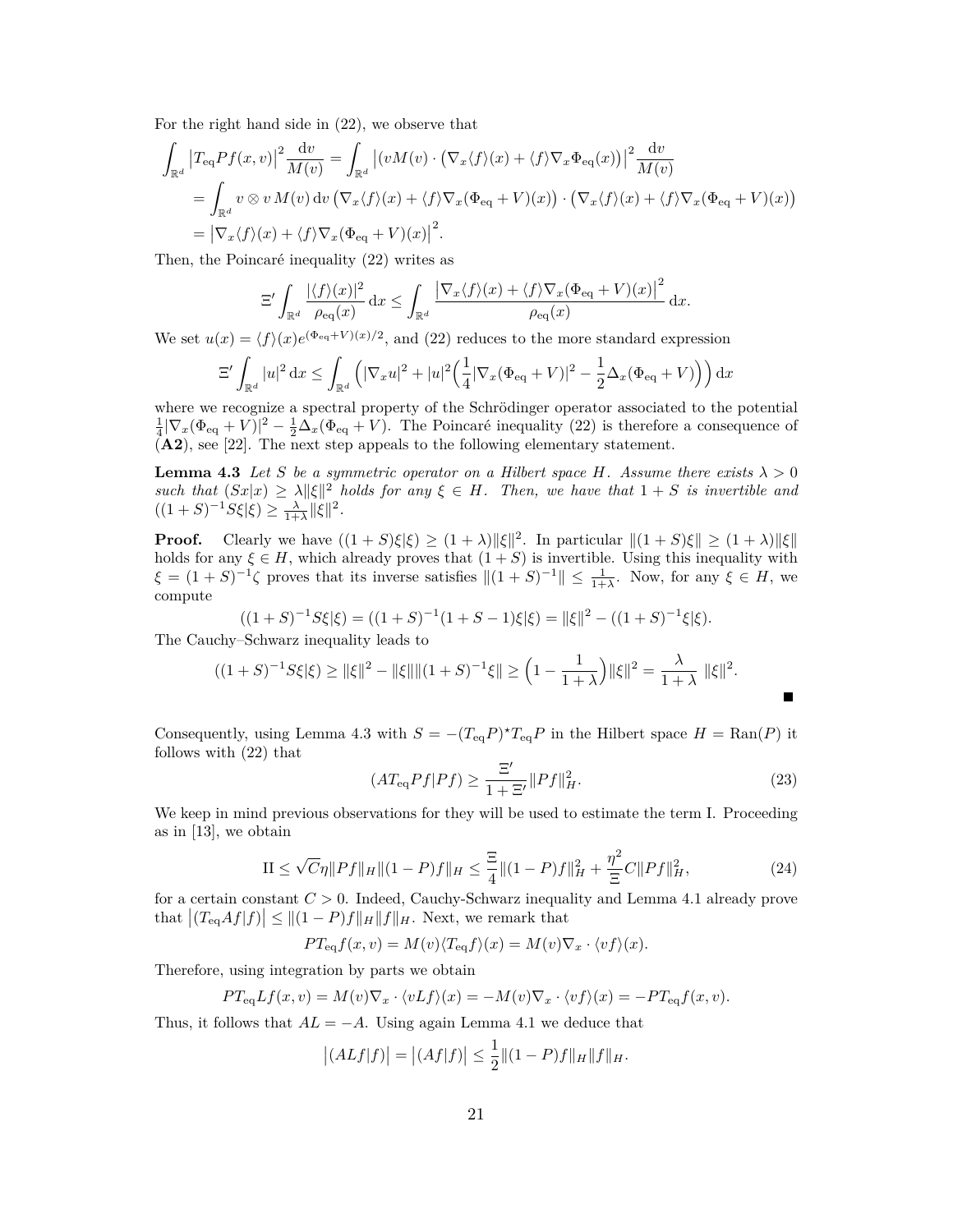It remains to justify that there exists  $C_1 > 0$  such that

$$
|(AT_{\text{eq}}(1-P)f|f)| \leq C_1 ||(1-P)f||_H ||f||_H,
$$

which is the most delicate part of the proof of (24). The boundedness of  $AT_{eq}(1 - P)$  can be rephrased in terms of regularity analysis for the solution *u* of the elliptic problem

$$
\rho_{\text{eq}}u - \nabla_x \cdot (\rho_{\text{eq}} \nabla_x u) = \rho, \qquad \rho_{\text{eq}} = \rho_{\text{eq}}(x).
$$

We need to justify the regularization

$$
\int_{\mathbb{R}^d} |\rho_{\text{eq}} D_x^2 u|^2 \, \mathrm{d}x \le C \int_{\mathbb{R}^d} |\rho|^2 \, \mathrm{d}x.
$$

That (**A3**) allows us to establish this inequality is the object of [13, Section 2, see in particular Prop. 5 and the comments with assumption (H4.1)]. The constant *C* in (24) can be estimated as  $C = (3/2 + C_1)^2$ .

We are left with the task of estimating the coupling terms III and IV. The following observation is crucial for the analysis; in particular, it will allow us to make the contribution of the nonlinear terms small. Owing to the linearity of the wave equation, we can write  $\psi = \psi_I + \psi_S$  with  $\psi_I$  the solution of the free wave equation with  $(\psi_0, \psi_1)$  as initial data, namely

$$
(\partial_{tt}^2 - c^2 \Delta_z) \psi_{\mathcal{I}} = 0,
$$
  
\n
$$
\psi_{\mathcal{I}}\Big|_{t=0} = \psi_0, \qquad \partial_t \psi_{\mathcal{I}}\Big|_{t=0} = \psi_1,
$$
\n(25)

and  $\psi$ <sub>S</sub> the solution of the wave equation with 0 as initial data and  $-\sigma_2(z)\sigma_1 * \varrho(t,x)$  as source

$$
(\partial_{tt}^2 - c^2 \Delta_z) \psi_{\rm S} = -\sigma_2(z)\sigma_1 * \varrho(t, x),
$$
  

$$
\psi_{\rm S}\Big|_{t=0} = 0, \qquad \partial_t \psi_{\rm I}\Big|_{t=0} = 0.
$$
 (26)

Accordingly, the self-consistent potential  $\phi$  splits into two parts

$$
\phi = \phi_{\rm I} + \phi_{\rm S} \tag{27}
$$

with

$$
\phi_{\rm I}(t,x) = \int_{\mathbb{R}^d} \sigma_1(x-y) \left( \int_{\mathbb{R}^n} \sigma_2(z) \psi_{\rm I}(t,y,z) \, \mathrm{d}z \right) \, \mathrm{d}y \tag{28}
$$

and

$$
\phi_{\mathcal{S}}(t,x) = \int_{\mathbb{R}^d} \sigma_1(x-y) \left( \int_{\mathbb{R}^n} \sigma_2(z) \psi_{\mathcal{S}}(t,y,z) \, \mathrm{d}z \right) \, \mathrm{d}y. \tag{29}
$$

The latter can be rewritten as

$$
\phi_{\mathcal{S}}(t,x) = -\int_0^t \int_{\mathbb{R}^d} p(t-s) \Sigma(x-y) \varrho(s,y) \,dy \,ds,
$$

$$
p(s) = \frac{1}{(2\pi)^n} \int_{\mathbb{R}^n} \frac{\sin(sc|\xi|)}{c|\xi|} |\hat{\sigma}_2(\xi)|^2 \,d\xi
$$
\n(30)

where  $\hat{\cdot}$  stands for the Fourier transform. We can start with the following rough estimate, which appeals to assumptions (**A5**).

**Lemma 4.4** *The potential can be estimated by using the following properties:*

*i)* Let  $\phi_I$  be defined by (28) with  $\psi_0$  and  $\psi_1$  of finite energy:

$$
\int_{\mathbb{R}^d \times \mathbb{R}^n} \left( |\psi_1(x, z)|^2 + c^2 |\nabla_z \psi_0(x, z)|^2 \right) dz dx = \mathscr{E}_1 < \infty.
$$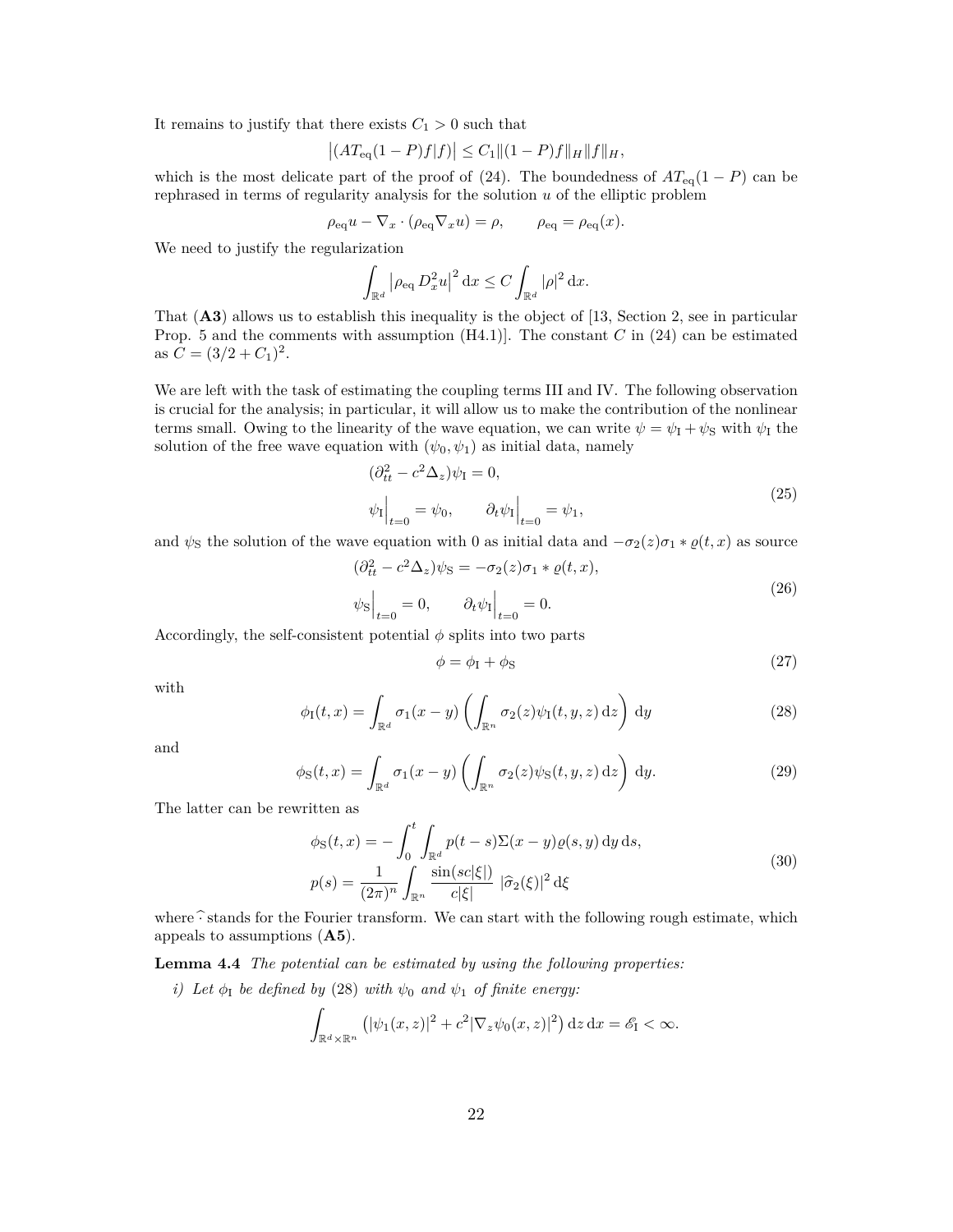*Then, we have*

$$
|\phi_{\rm I}(t,x)| \leq \frac{1}{c} \|\sigma_1\|_{L^2(\mathbb{R}^d)} \|\sigma_2\|_{L^{2n/(n+2)}(\mathbb{R}^n)} \sqrt{\mathscr{E}_{\rm I}},
$$
  

$$
|\nabla_x \phi_{\rm I}(t,x)| \leq \frac{1}{c} \|\nabla_x \sigma_1\|_{L^2(\mathbb{R}^d)} \|\sigma_2\|_{L^{2n/(n+2)}(\mathbb{R}^n)} \sqrt{\mathscr{E}_{\rm I}}.
$$

*ii) Let*  $\varrho \in L^{\infty}(0, \infty; L^{1}(\mathbb{R}^{d}))$  *and let*  $\phi_{S}$  *be defined by* (30)*. Then, we have* 

$$
|\phi_{\mathcal{S}}(t,x)| \leq \frac{\Pi_0}{c^2} \|\Sigma\|_{L^\infty} \|\varrho\|_{L^\infty(0,t;L^1(\mathbb{R}^d))}, \qquad |\nabla_x \phi_{\mathcal{S}}(t,x)| \leq \frac{\Pi_0}{c^2} \|\nabla_x \Sigma\|_{L^\infty} \|\varrho\|_{L^\infty(0,t;L^1(\mathbb{R}^d))},
$$
  
where

*where*

$$
\Pi_0 = \frac{1}{(2\pi)^n} \int_0^\infty \Big| \int_{\mathbb{R}^n} \frac{\sin(t|\xi|)}{|\xi|} |\widehat{\sigma}_2(\xi)|^2 d\xi \Big| dt \in (0, \infty).
$$

**Proof.** The solution of  $(25)$  satisfies the energy conservation

$$
\int_{\mathbb{R}^d \times \mathbb{R}^n} \left( |\partial_t \psi_1(t, x, z)|^2 + c^2 |\nabla_z \psi_1(t, x, z)|^2 \right) dz dx = \mathscr{E}_1.
$$

Next, we use Hölder inequality together with the Sobolev inequality to estimate

$$
\begin{array}{lcl}\n|\phi_{\rm I}(t,x)| &\leq & \left(\int_{\mathbb{R}^n} |\sigma_2(z)|^{2n/(n+2)}\right)^{(n+2)/2n} \\
& \times \int_{\mathbb{R}^d} \sigma_1(x-y) \left(\int_{\mathbb{R}^n} |\psi_{\rm I}(t,y,z)|^{2n/(n-2)}\right)^{(n-2)/2n} \, \mathrm{d}y \\
&\leq & \left(\int_{\mathbb{R}^n} |\sigma_2(z)|^{2n/(n+2)}\right)^{(n+2)/2n} \int_{\mathbb{R}^d} \sigma_1(x-y) \left(\int_{\mathbb{R}^n} |\nabla_z \psi_{\rm I}(t,y,z)|^2\right)^{1/2} \, \mathrm{d}y \\
&\leq & \|\sigma_2\|_{L^{2n/(n+2)}(\mathbb{R}^n)} \|\sigma_1\|_{L^2(\mathbb{R}^d)} \left(\int_{\mathbb{R}^d \times \mathbb{R}^n} |\nabla_z \psi_{\rm I}(t,y,z)|^2 \, \mathrm{d}z \, \mathrm{d}y\right)^{1/2} \\
&\leq & \frac{1}{c} \|\sigma_2\|_{L^{2n/(n+2)}(\mathbb{R}^n)} \|\sigma_1\|_{L^2(\mathbb{R}^d)} \sqrt{\mathscr{E}_{\rm I}}.\n\end{array}
$$

We proceed similarly to estimate  $\nabla_x \phi$ <sup>I</sup>.

The estimate on  $\phi_S$  is immediate once it is known that  $t \mapsto p(t) \in L^1((0,\infty))$ , with norm proportional to  $1/c^2$ . The claim is the object of [8, Lemma 4.4]. For the sake of completeness we sketch the proof in Appendix C.  $\blacksquare$ 

Let us proceed to control the nonlinear terms in the entropy estimate starting with term III.

• Owing to Lemma 4.1, we have  $Af(x, v) = PAf(x, v) = \langle Af \rangle(x)M(v)$ . Hence the product  $(Af|\nabla_x \phi \cdot \nabla_v f)$  vanishes since it can be cast as

$$
\int_{\mathbb{R}^d \times \mathbb{R}^d} \frac{\langle Af \rangle(x)M(v)\nabla_x \phi(x) \cdot \nabla_v f(x,v)}{\mathscr{M}_{\text{eq}}(x,v)} dv dx \n= \int_{\mathbb{R}^d} \langle Af \rangle(x)\nabla_x \phi(x) \cdot \left( \int_{\mathbb{R}^d} \nabla_v f(x,v) dv \right) \frac{dx}{\rho_{\text{eq}}(x)} = 0.
$$

• Next, duality implies that

$$
(A[\nabla_x \phi \cdot \nabla_v f](f) = -(f \nabla_x \phi | \nabla_v A^* f) - (f \nabla_x \phi | v A^* f).
$$

Thus, invoking Lemma 4.2, it is concluded that

$$
|\big(f\nabla_x\phi|\nabla_v A^*f\big)| \le \Big(\sqrt{\frac{d+1}{2}} + \sqrt{\frac{d+2}{2}}\Big) \|f\|_H^2 \|\nabla_x\phi\|_{L^\infty}.
$$

Coming back to the estimates in Lemma 4.4, we conclude

$$
\mathrm{III}\leq \eta\Big(\frac{\|\nabla_x\sigma_1\|_{L^2(\mathbb{R}^d)}\|\sigma_2\|_{L^{2n/(n+2)}(\mathbb{R}^n)}\sqrt{\mathscr{E}_1}}{c}+\frac{2\mathfrak{m}\Pi_0\|\nabla_x\Sigma\|_{L^\infty}}{c^2}\Big)\Big(\sqrt{\frac{d+1}{2}}+\sqrt{\frac{d+2}{2}}\Big)\,\,\|f\|_H^2.
$$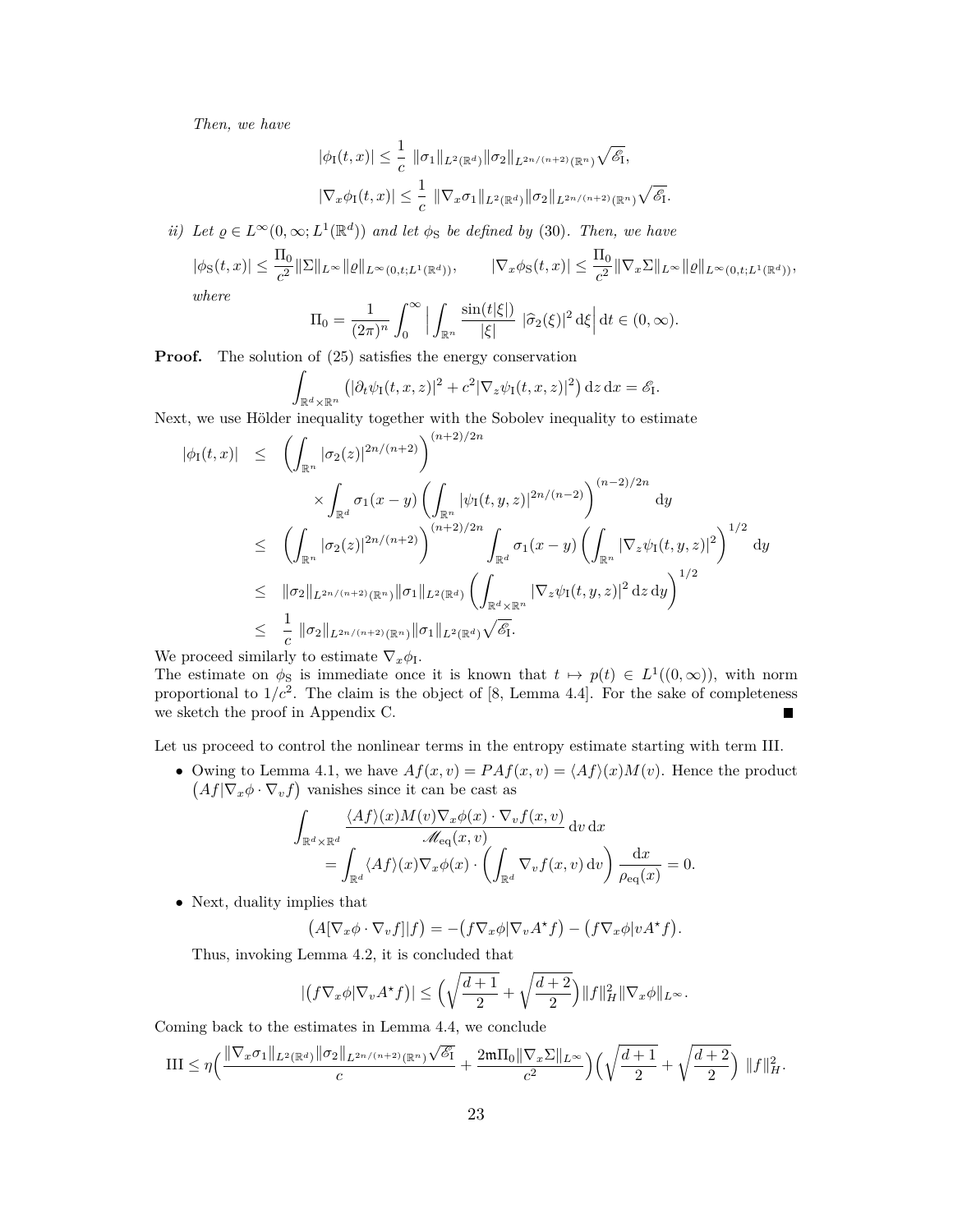We continue now with the control of the term IV. Observe that  $PA = A$  and  $P(v \mathcal{M}_{eq}) = 0$  $\text{imply } (Af|\nabla_x \phi \cdot v \mathcal{M}_{\text{eq}}) = (PAf|\nabla_x \phi \cdot v \mathcal{M}_{\text{eq}}) = 0.$  Thus, the last term in IV vanishes

$$
(Af|\nabla_x \phi \cdot \nabla_v \mathscr{M}_{\mathrm{eq}}) = -(Af|\nabla_x \phi \cdot v \mathscr{M}_{\mathrm{eq}}) = 0.
$$

Additionally, we can use Lemma 4.2 to obtain

$$
\begin{split}\n\left| \left( A[\nabla_x \phi \cdot \nabla_v \mathcal{M}_{\text{eq}}] | f) \right| &= \left| \left( \mathcal{M}_{\text{eq}} \nabla_x \phi | \nabla_v A^* f + v A^* f) \right| \right. \\
&\leq \left| \left| \mathcal{M}_{\text{eq}} \nabla_x \phi \right| \right|_H \left( \sqrt{\frac{d+1}{2}} + \sqrt{\frac{d+2}{2}} \right) \| f \|_H \\
&\leq \left| \left| \mathcal{M}_{\text{eq}} \nabla_x \phi \right| \right|_H \left( \sqrt{\frac{d+1}{2}} + \sqrt{\frac{d+2}{2}} \right) \| f \|_H \\
&\leq \left( \int_{\mathbb{R}^d} |\nabla_x \phi(t, x)|^2 \rho_{\text{eq}}(x) \, \mathrm{d}x \right)^{1/2} \left( \sqrt{\frac{d+1}{2}} + \sqrt{\frac{d+2}{2}} \right) \| f \|_H.\n\end{split} \tag{31}
$$

Let us postpone for a moment the estimation of this last quantity and instead consider the integrals

$$
-\int_{\mathbb{R}^d \times \mathbb{R}^d} vf \cdot \nabla_x \phi \, dv \, dx - \int_{\mathbb{R}^d \times \mathbb{R}^d} \nabla_x \phi f \cdot \nabla_v \frac{f}{\mathscr{M}_{\text{eq}}} \, dv \, dx. \tag{32}
$$

Note that they are associated to the energy exchanges, since their sum (32) can be shown to be equal to

$$
\frac{\mathrm{d}}{\mathrm{d}t} \int_{\mathbb{R}^d \times \mathbb{R}^d} f \phi \, \mathrm{d}v \, \mathrm{d}x + \frac{1}{2} \frac{\mathrm{d}}{\mathrm{d}t} \int_{\mathbb{R}^d \times \mathbb{R}^n} (|\partial_t \psi|^2 + c^2 |\nabla_z \psi|^2) \, \mathrm{d}z \, \mathrm{d}x.
$$

The Cauchy-Schwarz inequality permits us to evaluate

$$
\left| \int_{\mathbb{R}^d \times \mathbb{R}^d} v f \cdot \nabla_x \phi \, dv \, dx \right| = \left| \int_{\mathbb{R}^d \times \mathbb{R}^d} \nabla_x \phi \cdot v \sqrt{\mathcal{M}_{\text{eq}}} \frac{f}{\sqrt{\mathcal{M}_{\text{eq}}}} \, dv \, dx \right|
$$
  
\n
$$
\leq \left( \int_{\mathbb{R}^d} |\nabla_x \phi(t, x)|^2 \left( \int_{\mathbb{R}^d} v^2 M(v) \, dv \right) \rho_{\text{eq}}(x) \, dx \right)^{1/2} \|f\|_H \quad (33)
$$
  
\n
$$
\leq \left( \int_{\mathbb{R}^d} |\nabla_x \phi(t, x)|^2 \rho_{\text{eq}}(x) \, dx \right)^{1/2} \|f\|_H.
$$

The second contribution in (32) can be estimated using the entropy dissipation. Indeed, note that

$$
(Lf|f) = -\int_{\mathbb{R}^d \times \mathbb{R}^d} \left| \nabla_v \left( \frac{f}{\mathcal{M}_{\text{eq}}} \right) \right|^2 \mathcal{M}_{\text{eq}} \, dv \, dx = -\int_{\mathbb{R}^d \times \mathbb{R}^d} \left| \nabla_v f + v f \right|^2 \frac{dv \, dx}{\mathcal{M}_{\text{eq}}}.
$$

Therefore, using the Cauchy-Schwarz inequality and Lemma 4.4 we are led to

$$
\begin{split}\n&\left|\int_{\mathbb{R}^d \times \mathbb{R}^d} \nabla_x \phi f \cdot \nabla_v \frac{f}{\mathcal{M}_{\text{eq}}} \, \mathrm{d}v \, \mathrm{d}x\right| = \left|\int_{\mathbb{R}^d \times \mathbb{R}^d} \nabla_x \phi \frac{f}{\sqrt{\mathcal{M}_{\text{eq}}}} \cdot \frac{\nabla_v f + v f}{\sqrt{\mathcal{M}_{\text{eq}}}} \, \mathrm{d}v \, \mathrm{d}x\right| \\
&\leq \|\nabla_x \phi\|_{L^\infty} \|f\|_{H} \sqrt{-(Lf|f)} \\
&\leq \left(\frac{\|\nabla_x \sigma_1\|_{L^2(\mathbb{R}^d)} \|\sigma_2\|_{L^{2n/(n+2)}(\mathbb{R}^n)} \sqrt{\mathcal{E}_1}}{c} + \frac{2m \Pi_0 \|\nabla_x \Sigma\|_{L^\infty}}{c^2}\right) \|f\|_{H} \sqrt{-(Lf|f)} \\
&\leq -\frac{1}{2} (Lf|f) + \frac{1}{2} \left(\frac{\|\nabla_x \sigma_1\|_{L^2(\mathbb{R}^d)} \|\sigma_2\|_{L^{2n/(n+2)}(\mathbb{R}^n)} \sqrt{\mathcal{E}_1}}{c} + \frac{2m \Pi_0 \|\nabla_x \Sigma\|_{L^\infty}}{c^2}\right)^2 \|f\|_{H}^2.\n\end{split}
$$

In (31) and (33), we need to estimate  $\int \mathcal{M}_{eq} |\nabla_x \phi|^2 dv dx$ . Lemma 4.4 tells us that this quantity is uniformly bounded, but we need a more refined estimate that takes into account the finite speed of wave propagation. To this end, from now on, we restrict to the specific case  $n = 3$ .

**Lemma 4.5** *We assume*  $n = 3$  *and* supp $(\sigma_2) \subset B(0, R_2)$ *.*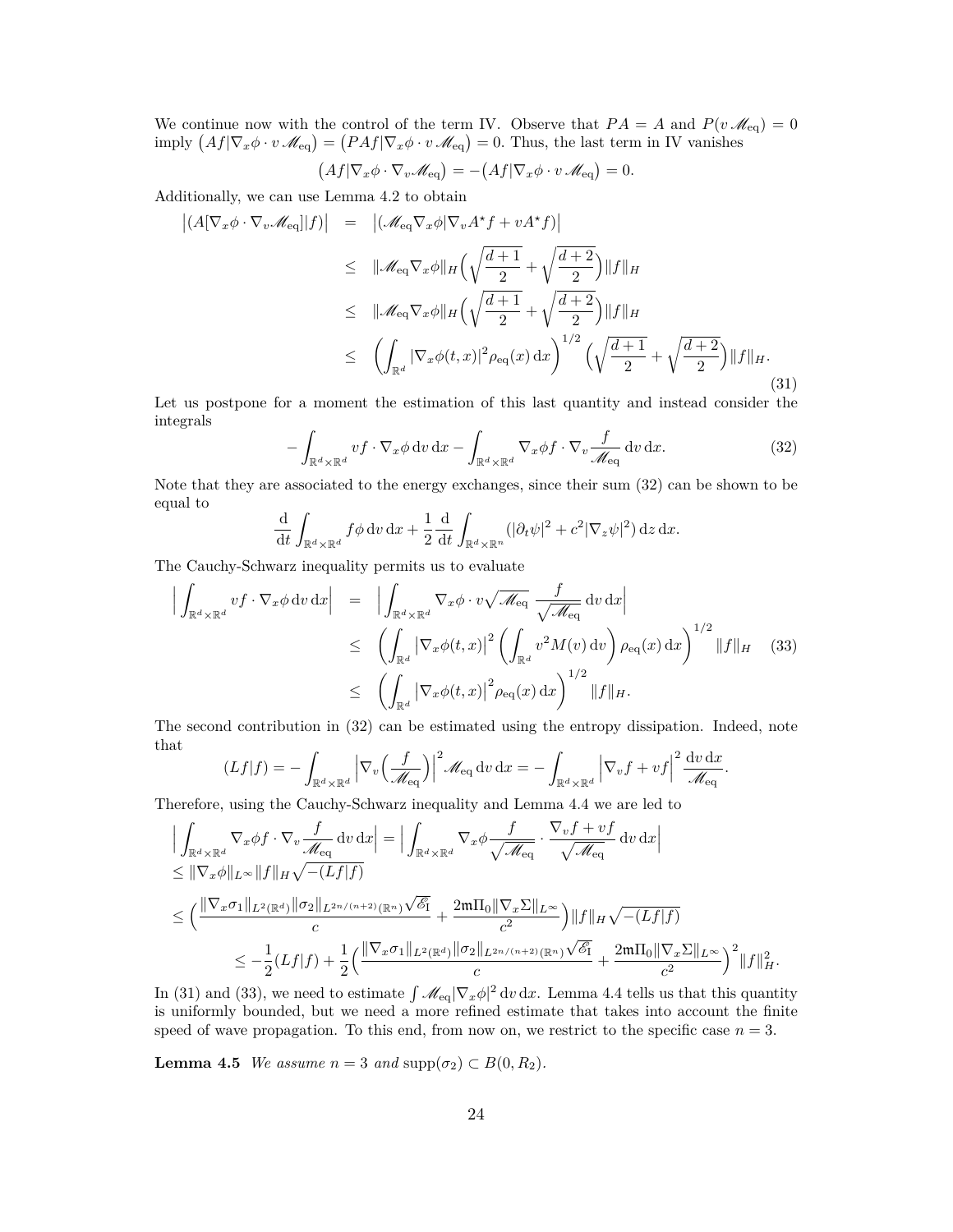*i*) We suppose that  $(A7)$  *is fulfilled. Let*  $\phi_I$  *be defined by* (30)*. Then, there exists*  $\Gamma, S_0 > 0$ *, that depends on the assumptions on*  $(\psi_0, \psi_1)$  *(but that do not depend on*  $c \geq c_0$ *) such that* 

$$
|\nabla_x \phi_1(t,x)| \leq \Gamma \mathbf{1}_{\{c \, t \leq S_0\}}(t).
$$

*ii) Let*  $\varrho \in L^{\infty}(0, \infty; L^{1}(\mathbb{R}^{d}))$  *and let*  $\phi_{S}$  *be defined by* (30)*. For*  $0 \leq t \leq T < \infty$ *, we set* 

$$
\tau(t) = \max\{0, t - 2R_2/c\}.
$$

*Then, we have*

$$
|\nabla_x \phi_S(t,x)| \leq \frac{\Lambda}{c^2} ||\nabla_x \Sigma||_{L^\infty} ||\varrho||_{L^\infty(\tau(t),t;L^1(\mathbb{R}^d))}.
$$

**Proof.** We use Kirchhoff's formula, see e. g. [15, Eq. (22), Chapter 2.4, p. 73], for the solution of (25)

$$
\psi_{\rm I}(t,x,z) = \frac{1}{4\pi c^2 t^2} \int_{|z-z'|=ct} \left( t \psi_1(x,z') + \psi_0(x,z') + \nabla_z \psi_0(x,z') \cdot (z'-z) \right) dS(z')
$$

with d*S* the Lebesgue measure on the sphere. We use the support assumption (**A7**) as follows. Observe that  $\psi_1(t, x, z)$ , as a function of  $z \in \mathbb{R}^3$ , is supported in the annulus

$$
\{z \in \mathbb{R}^3, ct - R_I \le |z| \le ct + R_I\}.
$$

Accordingly, the product  $\psi_1(t, x, z) \sigma_2(z)$  vanishes for

$$
ct \ge R_{\rm I} + R_2 \stackrel{\text{def}}{=} S_0 \in (0, \infty).
$$

!1*/*<sup>2</sup>

Then, by using the Cauchy–Schwarz inequality, we get

$$
\left|\nabla_x \phi_{\rm I}(t,x)\right| \leq \|\nabla_x \sigma_1\|_{L^2(\mathbb{R}^d)} \|\sigma_2\|_{L^2(\mathbb{R}^3)} \left(\int_{\mathbb{R}^d} \int_{\mathbb{R}^3} \left|\psi_{\rm I}(t,y,z)\right|^2 \mathrm{d}z \, \mathrm{d}y\right)^{1/2} \mathbf{1}_{\{ct \leq S_0\}}.
$$

Next, for estimating the  $L^2$ -norm of  $\psi_I$ , we use the Cauchy–Schwarz inequality again

$$
|\psi_{\mathcal{I}}(t,x,z)|^2 \leq \left(\frac{1}{4\pi c^2 t^2}\right)^2 \int_{|z'|=ct} dS(z')
$$
  
 
$$
\times \int_{|z'|=ct} \left(t \psi_1(x,z-z') + \psi_0(x,z-z') + \nabla_z \psi_0(x,z-z') \cdot z'\right)^2 dS(z')
$$
  

$$
\leq \frac{3(1+(1+c)t)^2}{4\pi^2 c^2 t^2} \int_{|z'|=ct} \left(|\psi_1|^2 + |\psi_0|^2 + |\nabla_z \psi_0|^2\right)(x,z-z') dS(z').
$$

We integrate over *x, z* and we obtain

$$
\int_{\mathbb{R}^d} \int_{\mathbb{R}^3} |\psi_I(t, x, z)|^2 dz dx
$$
\n
$$
\leq 3(1 + (1 + c)t)^2 \int_{|z'| = ct} \left( \int_{\mathbb{R}^d} \int_{\mathbb{R}^3} (|\psi_1|^2 + |\psi_0|^2 + |\nabla_z \psi_0|^2)(x, z - z') dz dx \right) \frac{dS(z')}{4\pi c^2 t^2}
$$
\n
$$
\leq 3(1 + (1 + c)t)^2 \left( \|\psi_1\|_{L^2(\mathbb{R}^d \times \mathbb{R}^3)}^2 + \|\psi_0\|_{L^2(\mathbb{R}^d \times \mathbb{R}^3)}^2 + \|\nabla_z \psi_0\|_{L^2(\mathbb{R}^d \times \mathbb{R}^3)}^2 \right).
$$

Furthermore, since  $z \mapsto \psi_0(x, z)$  is compactly supported in the ball  $B(0, R_I)$ , we can apply the Poincaré estimate  $\|\psi_0(x, \cdot)\|_{L^2(\mathbb{R}^3)}^2 \leq C(R_1) \|\psi_0(x, \cdot)\|_{L^2(\mathbb{R}^3)}^2$  and finally we conclude that

$$
\begin{array}{rcl}\n\left|\nabla_x \phi_I(t,x)\right| & \leq & \sqrt{3(1+C(R_I))\mathscr{E}_0} \ (1+(1+c)t) \|\nabla_x \sigma_1\|_{L^2(\mathbb{R}^d)} \|\sigma_2\|_{L^2(\mathbb{R}^3)} \ \mathbf{1}_{\{ct \leq S_0\}} \\
& \leq & \sqrt{3(1+C(R_I))\mathscr{E}_0} \ \left(1+S_0\left(\frac{1}{c_0}+1\right)\right) \|\nabla_x \sigma_1\|_{L^2(\mathbb{R}^d)} \|\sigma_2\|_{L^2(\mathbb{R}^3)} \ \mathbf{1}_{\{ct \leq S_0\}} \\
& \xrightarrow{\text{def}} \\
\frac{\text{def}}{\text{def}}_{\Gamma}\n\end{array}
$$

holds since  $c \geq c_0$ .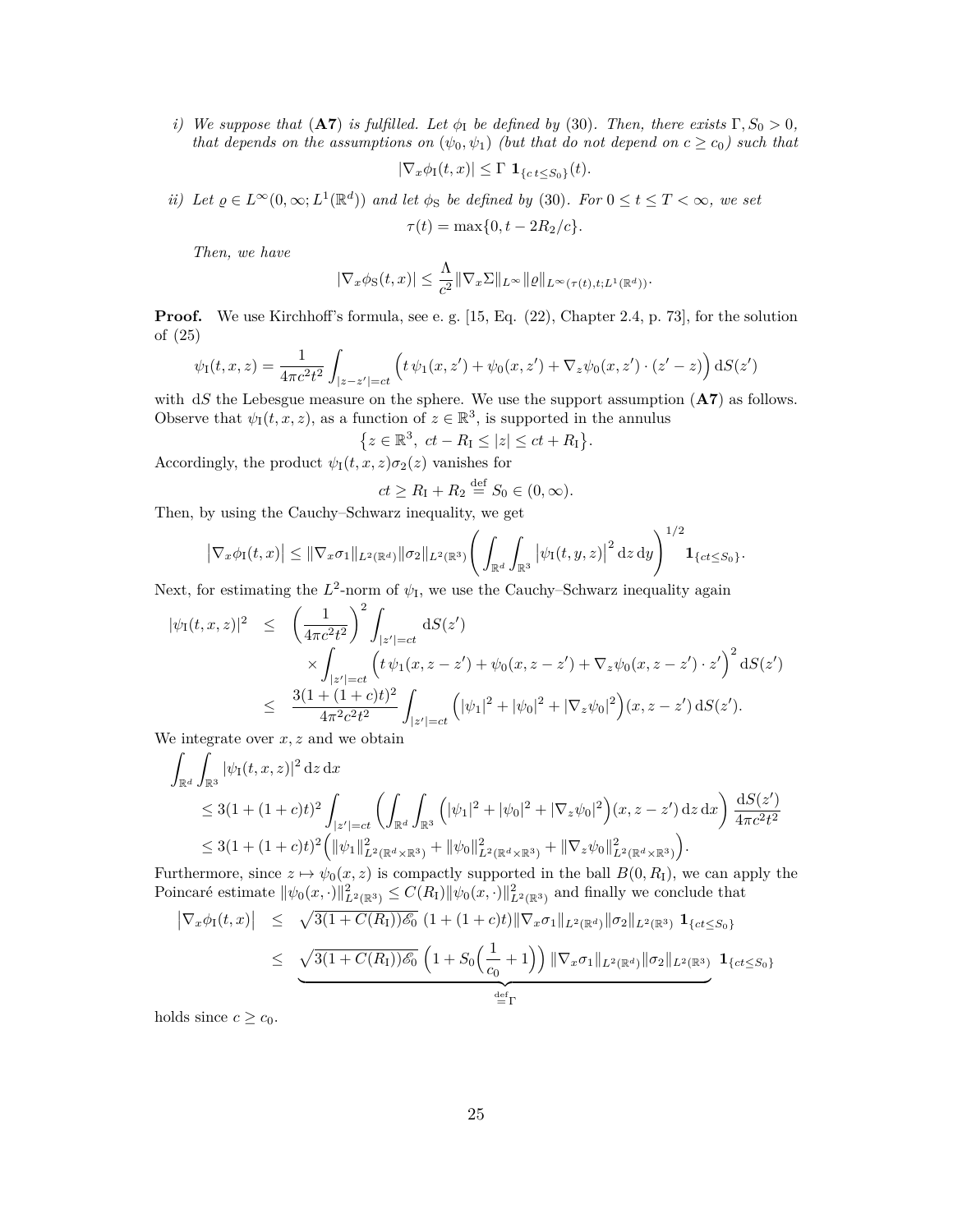Similarly, the solution of (26) is given by (see [15, Eq. (44), Chapter 2.4, p. 82])

$$
\psi_{\rm S}(t,x,z) = \frac{1}{4\pi c^2} \int_{|z-z'| \le ct} \frac{\sigma_2(z') \, \sigma_1 * \varrho(t - |z - z'|/c, x)}{|z - z'|} \, \mathrm{d}z'.
$$

The product  $\sigma_2(z)\sigma_2(z')$  does not vanish as long as  $\max\{|z|, |z'|\} \leq R_2$ , which implies  $|z - z'| \leq$ 2 $R_2$ . As a consequence, when the product  $\sigma_2(z)\psi_s(t, x, z)$  does not vanish only the values of the density  $\varrho(s, \cdot)$  for  $\tau(t) \leq s \leq t$  are relevant. More precisely, coming back to (29), we get

$$
\begin{array}{rcl} \left|\nabla_x \phi_S(t,x)\right| & = & \left|\frac{1}{c^2} \int_{|z-z'| \le ct} \frac{\sigma_2(z)\,\sigma_2(z')}{4\pi|z-z'|} \nabla_x \Sigma * \varrho(t-|z-z'|/c,x) \,\mathrm{d} z' \,\mathrm{d} z\right| \\ & \le & \frac{\|\nabla_x \Sigma\|_{L^\infty(\mathbb{R}^d)}}{c^2} \sup_{\tau(t) \le s \le t} \| \varrho(s,\cdot) \|_{L^1(\mathbb{R}^d)} \int_{\mathbb{R}^3 \times \mathbb{R}^3} \frac{\sigma_2(z)\sigma_2(z')}{4\pi|z-z'|} \,\mathrm{d} z' \,\mathrm{d} z \\ & \le & \frac{\Lambda}{c^2} \|\nabla_x \Sigma\|_{L^\infty(\mathbb{R}^d)} \sup_{\tau(t) \le s \le t} \| \varrho(s,\cdot) \|_{L^1(\mathbb{R}^d)}, \end{array}
$$

where we used for the last integral that  $(-\Delta_z)\Upsilon = \sigma_2$ , so that

$$
\int_{\mathbb{R}^3 \times \mathbb{R}^3} \frac{\sigma_2(z)\sigma_2(z')}{4\pi |z - z'|} dz' dz = \int_{\mathbb{R}^3} \sigma_2 \Upsilon dz = \int_{\mathbb{R}^3} (-\Delta_z) \Upsilon \Upsilon dz = \int_{\mathbb{R}^3} |\nabla_z \Upsilon|^2 dz = \Lambda.
$$

n

Finally, with Lemma 4.5, we are able to estimate (31) and (33). Indeed, we shall use the obvious inequality

$$
\int_{\mathbb{R}^d} |\varrho| \, \mathrm{d} x \le \int_{\mathbb{R}^d \times \mathbb{R}^d} \frac{|f|}{\sqrt{\mathscr{M}_{\mathrm{eq}}}} \sqrt{\mathscr{M}_{\mathrm{eq}}} \, \mathrm{d} v \, \mathrm{d} x \le \sqrt{\mathfrak{m}} \|f\|_H.
$$

We arrive at (mind the condition  $c > c_0$ )

$$
|\text{IV}| \le -\frac{1}{2}(Lf|f) + \frac{Q}{c^2} \sup_{\tau(t) \le s \le t} ||f(s, \cdot)||_H^2 + \bar{\Gamma}||f||_H \mathbf{1}_{\{ct \le S_0\}}
$$

where we have set

$$
Q \stackrel{\text{def}}{=} \left(1 + \eta \left(\sqrt{\frac{d+1}{2}} + \sqrt{\frac{d+2}{2}}\right)\right) \Lambda \mathfrak{m} \|\nabla_x \Sigma\|_{L^\infty(\mathbb{R}^d)} + \frac{1}{2} \left(\|\nabla_x \sigma_1\|_{L^2(\mathbb{R}^d)} \|\sigma_2\|_{L^{6/5}(\mathbb{R}^3)} \sqrt{\mathscr{E}_I} + \frac{2 \mathfrak{m} \Pi_0 \|\nabla_x \Sigma\|_{L^\infty(\mathbb{R}^d)}}{c_0}\right)^2,
$$

and

$$
\bar{\Gamma} = \Gamma\Big(1 + \eta\sqrt{\mathfrak{m}}\Big(\sqrt{\frac{d+1}{2}} + \sqrt{\frac{d+2}{2}}\Big)\Big).
$$

Gathering the information all together it is concluded that

$$
\frac{\mathrm{d}}{\mathrm{d}t} \mathscr{H} \leq \frac{1}{2} (Lf|f) - \eta (AT_{\text{eq}} Pf|Pf) + \frac{\Xi}{4} ||(1 - P)f||_H^2 + \n+ \frac{\eta^2}{\Xi} C ||Pf||^2 + \frac{\bar{Q}}{c} \sup_{\tau(t) \leq s \leq t} ||f(s, \cdot)||_H^2 + \bar{\Gamma} ||f||_H \mathbf{1}_{\{ct \leq S_0\}}
$$

holds with

$$
\bar{Q} = \frac{1}{c_0}Q + \eta \left( \|\nabla_x \sigma_1\|_{L^2(\mathbb{R}^d)} \|\sigma_2\|_{L^{6/5}(\mathbb{R}^3)} \sqrt{\mathscr{E}_I} + \frac{2\mathfrak{m} \Pi_0}{c_0} \|\nabla_x \Sigma\|_{L^{\infty}(\mathbb{R}^d)} \right) \left( \sqrt{\frac{d+1}{2}} + \sqrt{\frac{d+2}{2}} \right).
$$

Poincaré inequalities, see (21) and (23), allow us to obtain

$$
\frac{\mathrm{d}}{\mathrm{d}t} \mathcal{H} \leq -\frac{\Xi}{2} ||(1 - P)f||_H^2 - \eta \frac{\Xi'}{1 + \Xi'} \left(1 - \eta \frac{C(1 + \Xi')}{\Xi \Xi'}\right) ||Pf||_H^2 \n+ \frac{\bar{Q}}{c} \sup_{\tau(t) \leq s \leq t} ||f(s, \cdot)||_H^2 + \bar{\Gamma} ||f||_H \mathbf{1}_{\{ct \leq S_0\}}.
$$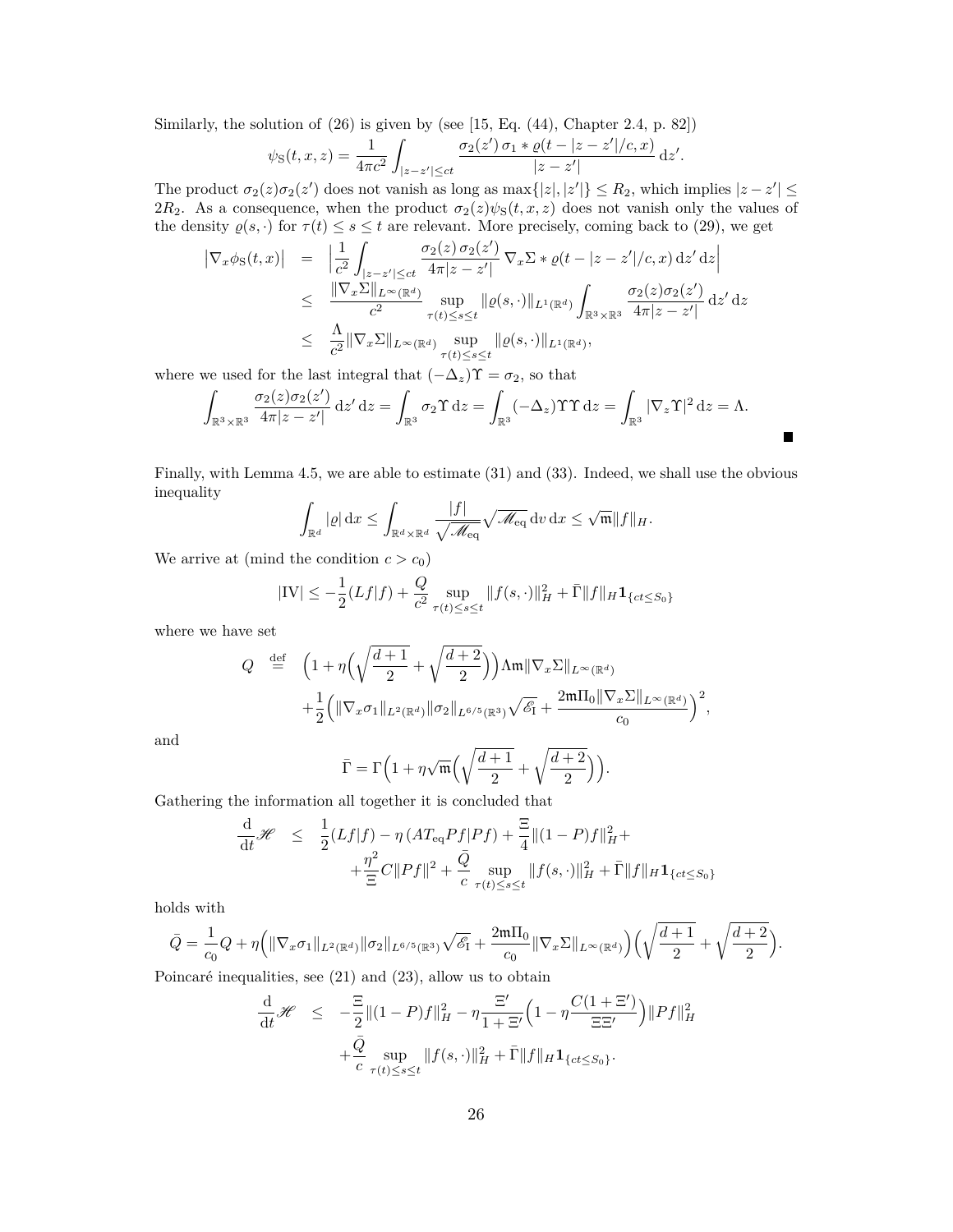Choosing *η* sufficiently small  $(0 < \eta < \min\left\{1, \frac{\Xi \Xi'}{C(1+\Xi')}}\right\})$ , we can use (19) to define  $\theta = \theta(\eta) > 0$ such that

$$
\frac{d}{dt} \mathcal{H}(t) \leq -2\theta \|f(t, \cdot)\|_{H}^{2} + \frac{\bar{Q}}{c} \sup_{\tau(t) \leq s \leq t} \|f(s, \cdot)\|_{H}^{2} + \bar{\Gamma} \|f\|_{H} \mathbf{1}_{\{ct \leq S_{0}\}}\leq -2\theta \|f(t, \cdot)\|_{H}^{2} + \frac{\bar{Q}}{c} \sup_{\tau(t) \leq s \leq t} \|f(s, \cdot)\|_{H}^{2} + \theta \|f\|_{H}^{2} + \frac{\bar{\Gamma}^{2}}{4\theta} \mathbf{1}_{\{ct \leq S_{0}\}}\leq -\frac{2\theta}{1 - \eta} \mathcal{H}(t) + \frac{\bar{Q}}{c} \sup_{\tau(t) \leq s \leq t} \|f(s, \cdot)\|_{H}^{2} + \frac{\bar{\Gamma}^{2}}{4\theta} \mathbf{1}_{\{ct \leq S_{0}\}}.
$$

This last inequality is equivalent to

$$
\frac{\mathrm{d}}{\mathrm{d}t}\Big(e^{\bar{\theta}t}\mathscr{H}(t)\Big)\leq \frac{\bar{Q}}{c}e^{\bar{\theta}t}\sup_{\tau(t)\leq s\leq t}\|f(s,\cdot)\|_H^2+\frac{\bar{\Gamma}^2}{4\theta}e^{\bar{\theta}t}\mathbf{1}_{\{ct\leq S_0\}},
$$

where we have set  $\bar{\theta} = \frac{2\theta}{1-\eta}$ . We integrate over  $0 \leq t \leq \tau$  and we make use of (19) again to obtain

$$
\frac{1-\eta}{2}e^{\bar{\theta}\tau}||f(\tau,\cdot)||_H^2 \leq e^{\bar{\theta}\tau}\mathscr{H}(\tau) \leq \mathscr{H}(0) + \frac{\bar{\Gamma}^2}{4\theta\bar{\theta}}(e^{\bar{\theta}S_0/c} - 1) + \frac{\bar{Q}}{c} \int_0^\tau e^{\bar{\theta}s} \sup_{\tau(s)\leq \sigma \leq s} ||f(\sigma,\cdot)||_H^2 ds.
$$

Setting

$$
M(t) \stackrel{\text{def}}{=} \sup_{0 \le s \le t} e^{\bar{\theta}s} \| f(s, \cdot) \|_{H}^{2},
$$

we are led to

$$
\frac{1-\eta}{2} M(t) \leq \mathscr{H}(0) + \frac{\bar{\Gamma}^2}{4\theta \bar{\theta}} \left(e^{\bar{\theta} S_0/c} - 1\right) + \frac{\bar{Q}}{c} \int_0^t e^{2\bar{\theta} R_2/c} M(s) \,ds.
$$

Grönwall lemma readily implies that the estimate

$$
||f(t, \cdot)||_H^2 \le \frac{2}{1-\eta} \Big(\mathcal{H}(0) + \frac{\bar{\Gamma}^2}{4\theta \bar{\theta}} \left(e^{\bar{\theta}S_0/c} - 1\right) \exp\Big(-\Big(\bar{\theta} - \frac{2\bar{Q}e^{\bar{\theta}R_2/c}}{(1-\eta)c}\Big)t\Big)
$$

П

holds. This completes the proof of Theorem 2.3.

**Remark 4.6** *The main argument in Lemma 4.5 relies on the evaluation of the support of the solution of the wave equation by means of Huygens' principle. The analysis can be extended to odd space dimensions*  $n \geq 3$ , at the price of more intricate formulae for  $\psi_I$  and  $\psi_S$ , see [15, *Eq. (31), Chapter 2.4, p. 77]. Details are left to the reader. Arguments that make the case*  $n = 3$  *particularly relevant on physical grounds are presented in [6]*.

### **A Linearized stability for the dissipation–less model**

By construction  $\mathscr{M}_{eq}(x, v)$  is still a solution of the Vlasov–Wave equation  $(1)$ – $(2)$  in the case where  $\gamma = 0$ . Let us consider the *linearized problem* 

$$
(\partial_t + T_{\text{eq}}) f = \nabla_x \phi \cdot \nabla_v \mathscr{M}_{\text{eq}} = -v \mathscr{M}_{\text{eq}} \cdot \nabla_x \phi,
$$
  
\n
$$
\phi(t, x) = \sigma_1 * \left( \int_{\mathbb{R}^n} \sigma_2(z) \psi(t, \cdot, z) dz \right) (x),
$$
  
\n
$$
(\partial_{tt}^2 - c^2 \Delta_z) \psi(t, x, z) = -\sigma_2(z) \int_{\mathbb{R}^d \times \mathbb{R}^d} \sigma_1(x - y) f(t, y, v) dv dy.
$$
\n(34)

The linear stability can be established by adapting the reasoning in [3] for the gravitational Vlasov–Poisson system.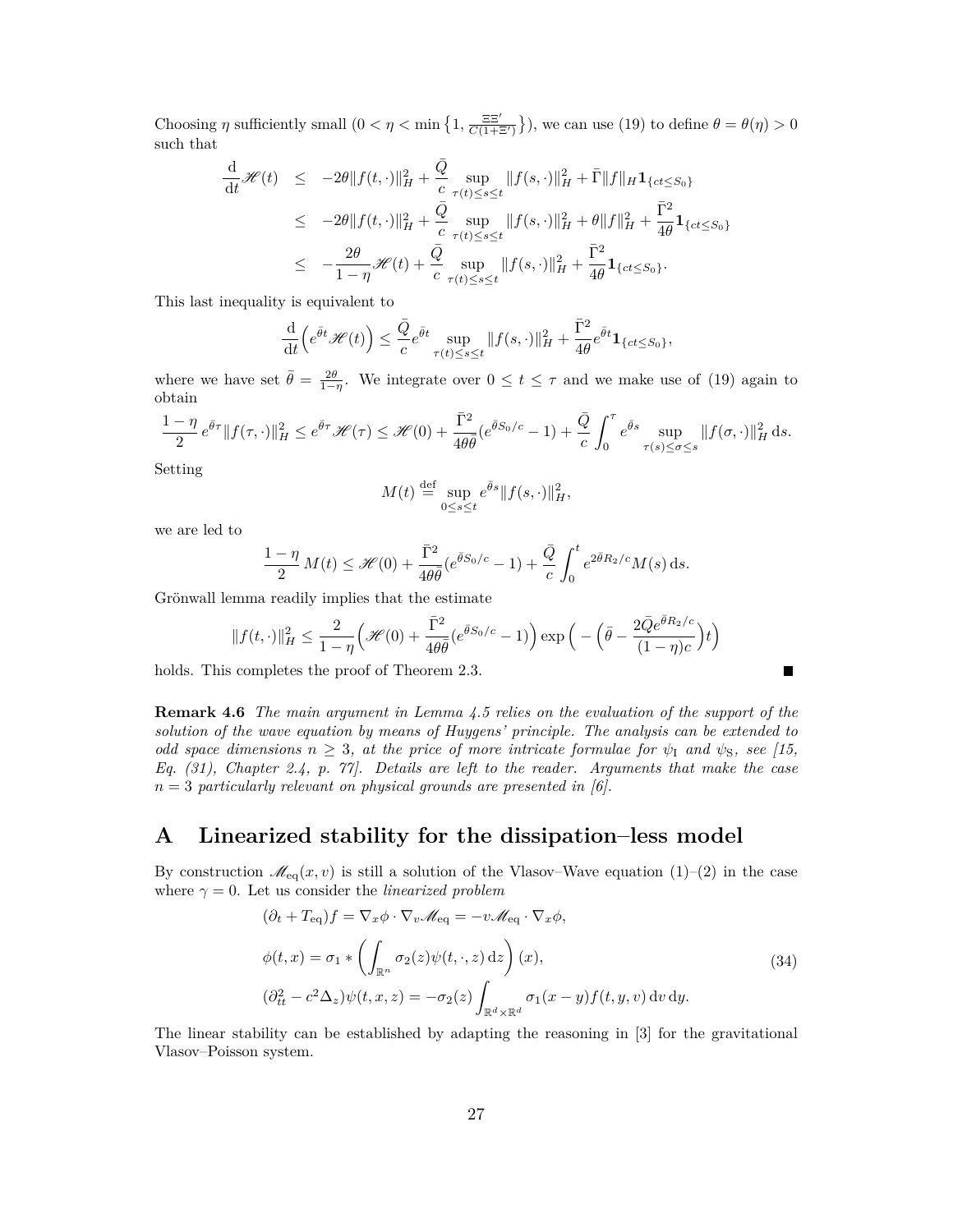**Theorem A.1** *We suppose*  $n \geq 3$ *. There exists*  $c_1 \geq c_0 > 0$  *such that the following assertion holds true for any*  $c > c_1$ *: for any*  $\epsilon > 0$ *, there exists*  $\eta > 0$  *such that if the initial data for* (34) *satisfies*

$$
||f(0, \cdot)||_H + ||\partial_t \psi(0, \cdot)||_{L^2(\mathbb{R}^n \times \mathbb{R}^d)} + c||\nabla_z \psi(0, \cdot)||_{L^2(\mathbb{R}^n \times \mathbb{R}^d)} \leq \eta,
$$

*then, for the solution of* (34) *we have*  $|| f(t, \cdot) ||_H \leq \epsilon$ .

**Proof.** We check that  
\n
$$
\frac{d}{dt} \left\{ \frac{1}{2} \int_{\mathbb{R}^d \times \mathbb{R}^d} \frac{|f(t, x, v)|^2}{\mathcal{M}_{eq}(x, v)} dv dx + \int_{\mathbb{R}^d \times \mathbb{R}^d} \phi(t, x) f(t, x, v) dv dx + \frac{1}{2} \int_{\mathbb{R}^d \times \mathbb{R}^n} \left( |\partial_t \psi|^2 + c^2 |\nabla_z \psi|^2 \right) (t, x, z) dz dx \right\} = 0.
$$

By using the Sobolev embedding, see [19, Th. 8.3] we can estimate the contribution of the potential energy as follows

$$
\begin{split}\n\left| \int_{\mathbb{R}^{d} \times \mathbb{R}^{d}} \phi f \, \mathrm{d}v \, \mathrm{d}x \right| &\leq \|f(t, \cdot)\|_{L^{1}} \|\phi(t, \cdot)\|_{L^{\infty}(\mathbb{R}^{d})} \\
&\leq \|f(t, \cdot)\|_{H} \|\sigma_{1}\|_{L^{2}(\mathbb{R}^{d})} \|\sigma_{2}\|_{L^{2n/(n+2)}(\mathbb{R}^{n})} \\
&\times \left( \int_{\mathbb{R}^{d}} \left( \int_{\mathbb{R}^{n}} |\psi(t, x, z)|^{2n/(n-2)} \, \mathrm{d}z \right)^{(n-2)/n} \, \mathrm{d}x \right)^{1/2} \\
&\leq \|f(t, \cdot)\|_{H} \|\sigma_{1}\|_{L^{2}(\mathbb{R}^{d})} \|\sigma_{2}\|_{L^{2n/(n+2)}(\mathbb{R}^{n})} \|\nabla_{z} \psi(t, \cdot)\|_{L^{2}(\mathbb{R}^{d} \times \mathbb{R}^{n})} \\
&\leq \frac{1}{4} \|f(t, \cdot)\|_{H}^{2} + \left( \frac{\|\sigma_{1}\|_{L^{2}(\mathbb{R}^{d})} \|\sigma_{2}\|_{L^{2n/(n+2)}(\mathbb{R}^{n})}}{c} \right)^{2} c^{2} \|\nabla_{z} \psi(t, \cdot)\|_{L^{2}(\mathbb{R}^{d} \times \mathbb{R}^{n})}^{2}.\n\end{split}
$$

Coming back to the energy conservation, we are led to the inequalities

$$
\frac{1}{4} \int_{\mathbb{R}^d \times \mathbb{R}^d} \frac{|f(t, x, v)|^2}{\mathcal{M}_{\text{eq}}(x, v)} dv dx + \frac{1}{2} \int_{\mathbb{R}^d \times \mathbb{R}^n} |\partial_t \psi(t, x, z)|^2 dz dx \n+ \left( \frac{1}{2} - \left( \frac{\|\sigma_1\|_{L^2(\mathbb{R}^d)} \|\sigma_2\|_{L^{2n/(n+2)}(\mathbb{R}^n)}}{c} \right)^2}{c^2} \right) c^2 \int_{\mathbb{R}^d \times \mathbb{R}^n} |\nabla_z \psi(t, x, z)|^2 dz dx \n\leq \frac{1}{2} \int_{\mathbb{R}^d \times \mathbb{R}^d} \frac{|f(t, x, v)|^2}{\mathcal{M}_{\text{eq}}(x, v)} dv dx + \int_{\mathbb{R}^d \times \mathbb{R}^d} \phi(t, x) f(t, x, v) dv dx \n+ \frac{1}{2} \int_{\mathbb{R}^d \times \mathbb{R}^n} (|\partial_t \psi|^2 + c^2 |\nabla_z \psi|^2)(t, x, z) dz dx \n\leq \frac{1}{2} \int_{\mathbb{R}^d \times \mathbb{R}^d} \frac{|f(0, x, v)|^2}{\mathcal{M}_{\text{eq}}(x, v)} dv dx + \int_{\mathbb{R}^d \times \mathbb{R}^d} \phi(0, x) f(0, x, v) dv dx \n+ \frac{1}{2} \int_{\mathbb{R}^d \times \mathbb{R}^n} (|\partial_t \psi|^2 + c^2 |\nabla_z \psi|^2)(0, x, z) dz dx \n\leq \frac{3}{4} \int_{\mathbb{R}^d \times \mathbb{R}^d} \frac{|f(0, x, v)|^2}{\mathcal{M}_{\text{eq}}(x, v)} dv dx + \frac{1}{2} \int_{\mathbb{R}^d \times \mathbb{R}^n} |\partial_t \psi(0, x, v)|^2 dz dx \n+ \left( \frac{1}{2} + \left( \frac{\|\sigma_1\|_{L^2(\mathbb{R}^d)} \|\sigma_2\|_{L^{2n/(n+2)}(\mathbb{R}^n)}}{c} \right)^2 \right
$$

This estimate allows us to conclude by choosing  $c_1 =$  $2\|\sigma_1\|_{L^2(\mathbb{R}^d)}\|\sigma_2\|_{L^{2n/(n+2)}(\mathbb{R}^n)}.$  П

## **B A compactness lemma**

In Section 3.3, we made use of the following claim.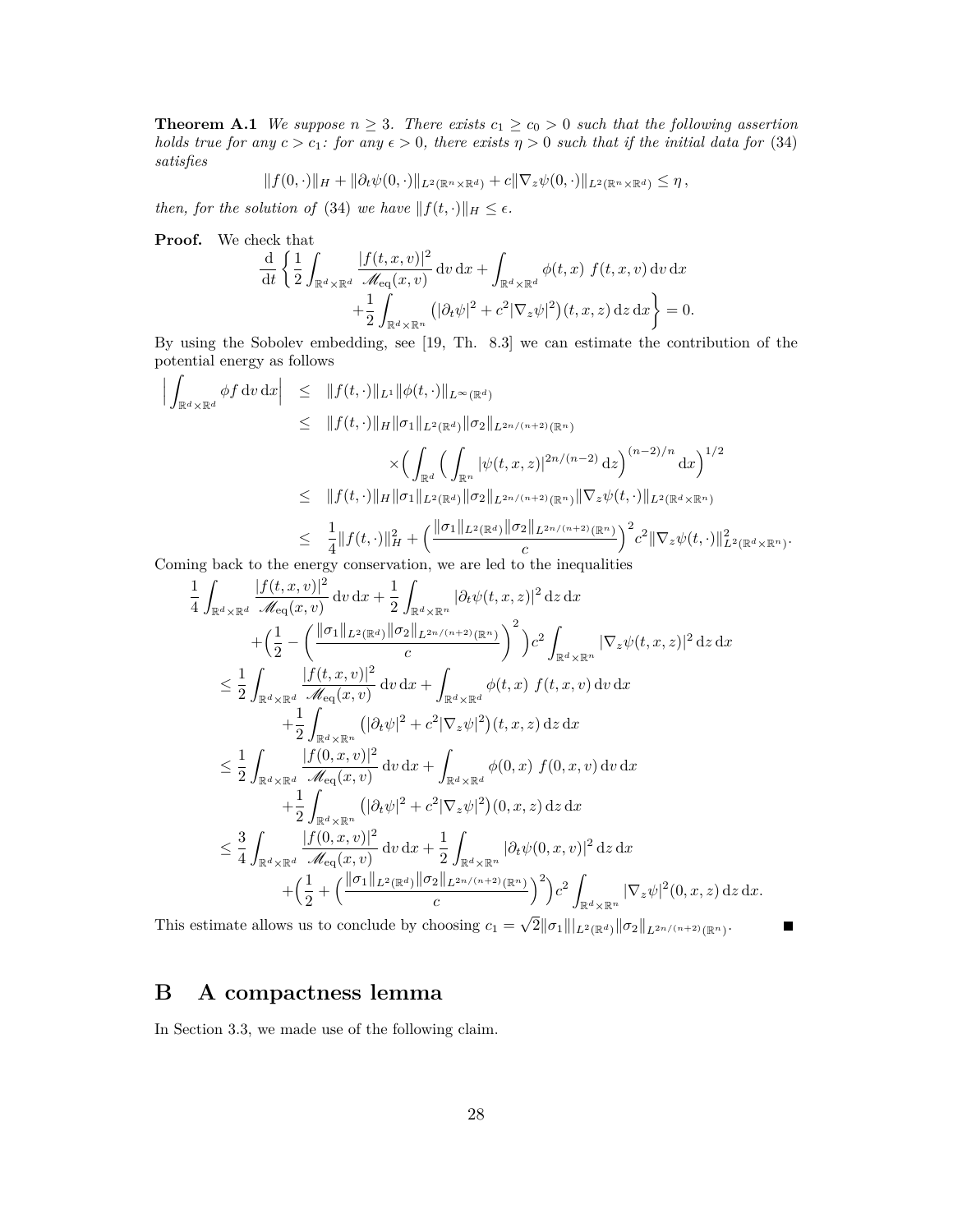**Lemma B.1** *Let*  $(u_n)_{n \in \mathbb{N}}$  *be a sequence defined on*  $(0, T) \times \mathbb{R}^N$  *such that* 

*i*) *We can find a non decreasing function*  $\omega : (0, \infty) \to (0, \infty)$  *such that* sup *n*  $\int_0^T$ 0 Z  $\int_{\mathbb{R}^N} |u_n(t, x+h) - u_n(t, x)| \,dx \,dt \leq \omega(|h|) \xrightarrow|h| \to 0} 0,$ *ii*)  $\partial_t u_n = ∑$ |*α*|≤*k*  $\partial_x^{\alpha} g_n^{(\alpha)}$ , with  $\sup_{n,\alpha} \|g_n^{(\alpha)}\|_{L^1((0,T)\times \mathbb{R}^N)} = M < \infty$ .

*Then,*  $(u_n)_{n \in \mathbb{N}}$  *is relatively compact in*  $L^1_{loc}((0,T) \times \mathbb{R}^N)$ *.* 

**Proof.** Let  $(\zeta^{\delta})_{\delta>0}$  be a sequence of mollifiers:

$$
0 \le \zeta^{\delta}(x) \le 1, \quad \int \zeta^{\delta}(x) dx = 1, \quad \text{supp}(\zeta^{\delta}) \subset B(0, \delta).
$$

We set  $u_n^{\delta}(t, x) = \int \zeta^{\delta}(x - y)u_n(t, y) dy = \int \zeta^{\delta}(y)u_n(t, x - y) dy$ . Owing to i), we get  $\int_{0}^{T} \int_{-\infty}^{\infty} \left| \omega^{\delta}(t,x) - \omega^{\delta}(t,x) \right| dx dt < \int_{0}^{T} \int_{0}^{T} \int_{-\infty}^{\infty} \left| \omega^{\delta}(t,x) - \omega^{\delta}(t,x) \right| dx dt$ 

$$
\int_0^{\infty} \int_{\mathbb{R}^N} |u_n^{\delta}(t, x) - u_n(t, x)| \, \mathrm{d}x \, \mathrm{d}t \le \int \zeta^{\delta}(y) \left( \int_0^{\infty} \int_{\mathbb{R}^N} |u_n(t, x - y) - u_n(t, x)| \, \mathrm{d}x \, \mathrm{d}t \right) \, \mathrm{d}y \le \omega(\delta).
$$

In other words  $u_n^{\delta}$  converges in  $L^1((0,T) \times \mathbb{R}^N)$  as  $\delta \to 0$ , uniformly with respect to *n*. We are going to conclude by showing the compactness in  $L^1_{loc}((0,T)\times \mathbb{R}^N)$  of the family  $\{u_n^{\delta}, n \in \mathbb{N}\},\$ for  $\delta > 0$  fixed. It is clear that

$$
\sup_{n}\int_{0}^{T}\int_{\mathbb{R}^{N}}|u_{n}^{\delta}(t,x+h)-u_{n}^{\delta}(t,x)|\,\mathrm{d}x\,\mathrm{d}t \xrightarrow[h\to 0]{} 0
$$

holds. Next, we observe that (possibly extending the functions by 0 out of  $(0,T)$ )

$$
\int_0^T \int_{\mathbb{R}^N} |u_n^{\delta}(t+\tau, x) - u_n^{\delta}(t, x)| \, dx \, dt = \int_0^T \int_{\mathbb{R}^N} \left| \int \zeta^{\delta}(x-y) \left( \int_t^{t+\tau} \partial_t u_n(s, y) \, ds \right) \, dy \right| \, dx \, dt
$$

$$
= \int_0^T \int_{\mathbb{R}^N} \left| \sum_{|\alpha| \le k} \int \int_t^{t+\tau} (\partial^\alpha \zeta^{\delta})(x-y) \, g_n^{(\alpha)}(s, y) \, ds \, dy \right| \, dx \, dt
$$

$$
\le k \|\zeta^{\delta}\|_{W^{k,\infty}} \int_0^T \int_t^{t+\tau} |g_n^{(\alpha)}(s, y)| \, ds \, dy \, dt \le C\tau.
$$

The conclusion follows by virtue of the Kolmogorov-Riesz-Fréchet criterion [16, Th. 7.56].  $\blacksquare$ 

# **C Proof of Lemma 4.4**

Let us set

$$
q(t) = \frac{1}{(2\pi)^n} \int_{\mathbb{R}^n} \frac{\sin(t|\xi|)}{|\xi|} |\widehat{\sigma_2}(\xi)|^2 d\xi.
$$

The Lebesgue theorem tells us that  $t \mapsto q(t)$  is continuous on  $[0, \infty)$ . Since  $\sigma_2$  is radially symmetric, we have

$$
q(t) = \frac{|\mathbb{S}^{n-1}|}{(2\pi)^n} \int_0^\infty \sin(tr) r^{n-2} |\widehat{\sigma_2}(re_1)|^2 dr
$$
  
\n
$$
= \frac{|\mathbb{S}^{n-1}|}{(2\pi)^n} \int_0^\infty \frac{\cos(tr)}{t} \frac{d}{dr} [r^{n-2} |\widehat{\sigma_2}(re_1)|^2] dr
$$
  
\n
$$
= -\frac{|\mathbb{S}^{n-1}|}{(2\pi)^n} \int_0^\infty \frac{\sin(tr)}{t^2} \frac{d^2}{dr^2} [r^{n-2} |\widehat{\sigma_2}(re_1)|^2] dr.
$$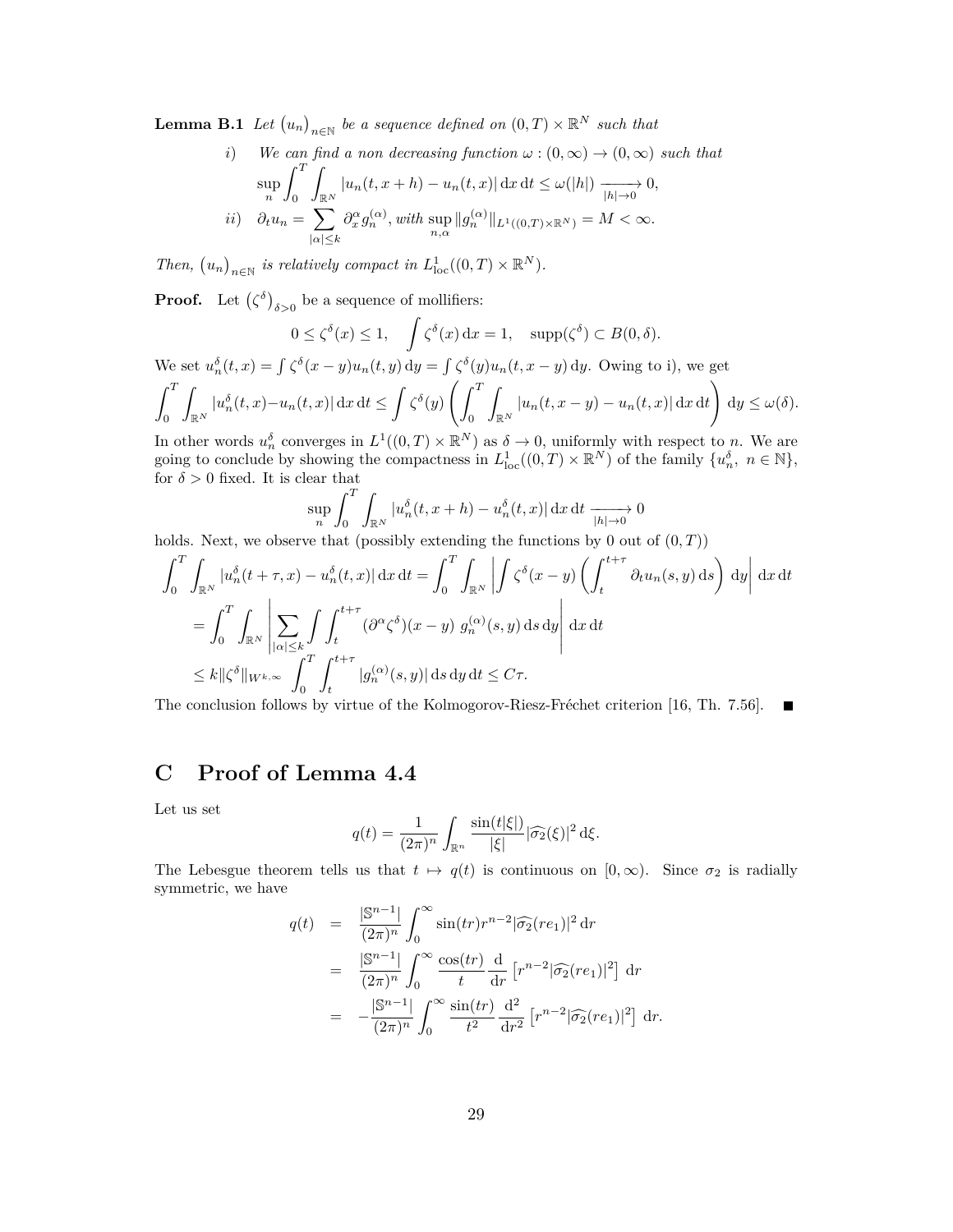Therefore, *q* is integrable as a consequence of the following estimate

$$
|q(t)| \leq \frac{K}{t^2} \quad \text{ with } \quad K = \frac{|\mathbb{S}^{n-1}|}{(2\pi)^n} \int_0^\infty \left| \frac{d^2}{du^2} \left[ r^{n-2} |\widehat{\sigma_2}(re_1)|^2 \right] \right| dr < \infty.
$$

## **Acknowledgements**

We acknowledge support form the Brazilian-French Network in Mathematics, which has made possible a visit in Rio de Janeiro where a large part of this work has been done. Th. G. thanks both the Math. Dept. at PUC and IMPA for their warm welcome.

### **References**

- [1] B. Aguer, S. De Bièvre, P. Lafitte, and P. E. Parris. Classical motion in force fields with short range correlations. *J. Stat. Phys.*, 138(4-5):780–814, 2010.
- [2] A. Arnold, P. Markowich, G. Toscani, and A. Unterreiter. On convex Sobolev inequalities and the rate of convergence to equilibrium for Fokker-Planck type equations. *Comm. PDE*, 26(1-2):43–100, 2001.
- [3] J. Batt, P. J. Morrison, and G. Rein. Linear stability of stationary solutions of the Vlasov– Poisson system in three dimension. *Arch. Rat. Mech. Anal.*, 130:163–182, 1995. To appear.
- [4] F. Bouchut. Existence and uniqueness of a global smooth solution for the VPFP system in three dimensions. *J. Func. Anal.*, 111:239–258, 1993.
- [5] F. Bouchut. Smoothing effect for the non-linear VPFP system. *J. Diff. Equations*, 122:225– 238, 1995.
- [6] L. Bruneau and S. De Bièvre. A Hamiltonian model for linear friction in a homogeneous medium. *Comm. Math. Phys.*, 229(3):511–542, 2002.
- [7] I. Csiszar. Information-type measures of difference of probability distributions and indirect observations. *Studia Sci. Math. Hungar.*, 2:299–318, 1967.
- [8] S. De Bièvre, T. Goudon, and A. Vavasseur. Particles interacting with a vibrating medium: existence of solutions and convergence to the Vlasov–Poisson system. Technical report, Inria, 2015.
- [9] S. De Bièvre, P. Lafitte, and P. E. Parris. Normal transport at positive temperatures in classical Hamiltonian open systems. In *Adventures in mathematical physics*, volume 447 of *Contemp. Math.*, pages 57–71. Amer. Math. Soc., Providence, RI, 2007.
- [10] S. De Bièvre and P. E. Parris. Equilibration, generalized equipartition, and diffusion in dynamical Lorentz gases. *J. Stat. Phys.*, 142(2):356–385, 2011.
- [11] S. De Bièvre, P. E. Parris, and A. Silvius. Chaotic dynamics of a free particle interacting linearly with a harmonic oscillator. *Phys. D*, 208(1-2):96–114, 2005.
- [12] R. Di Perna, P.-L. Lions, and Y. Meyer.  $L^p$  regularity of velocity average. Ann. IHP. Anal. *Non linéaire*, 8:271–287, 1991.
- [13] J. Dolbeault, C. Mouhot, and C. Schmeiser. Hypocoercivity for linear kinetic equations conserving mass. *Trans. AMS*, 2015. To appear.
- [14] N. El Ghani and N. Masmoudi. Diffusion limit of the Vlasov–Poisson–Fokker–Planck system. *Commun. Math. Sci.*, 8:463–479, 2010.
- [15] L. C. Evans. *Partial differential equations*, volume 19 of *Graduate Studies in Math.* Am. Math. Soc., 1998.